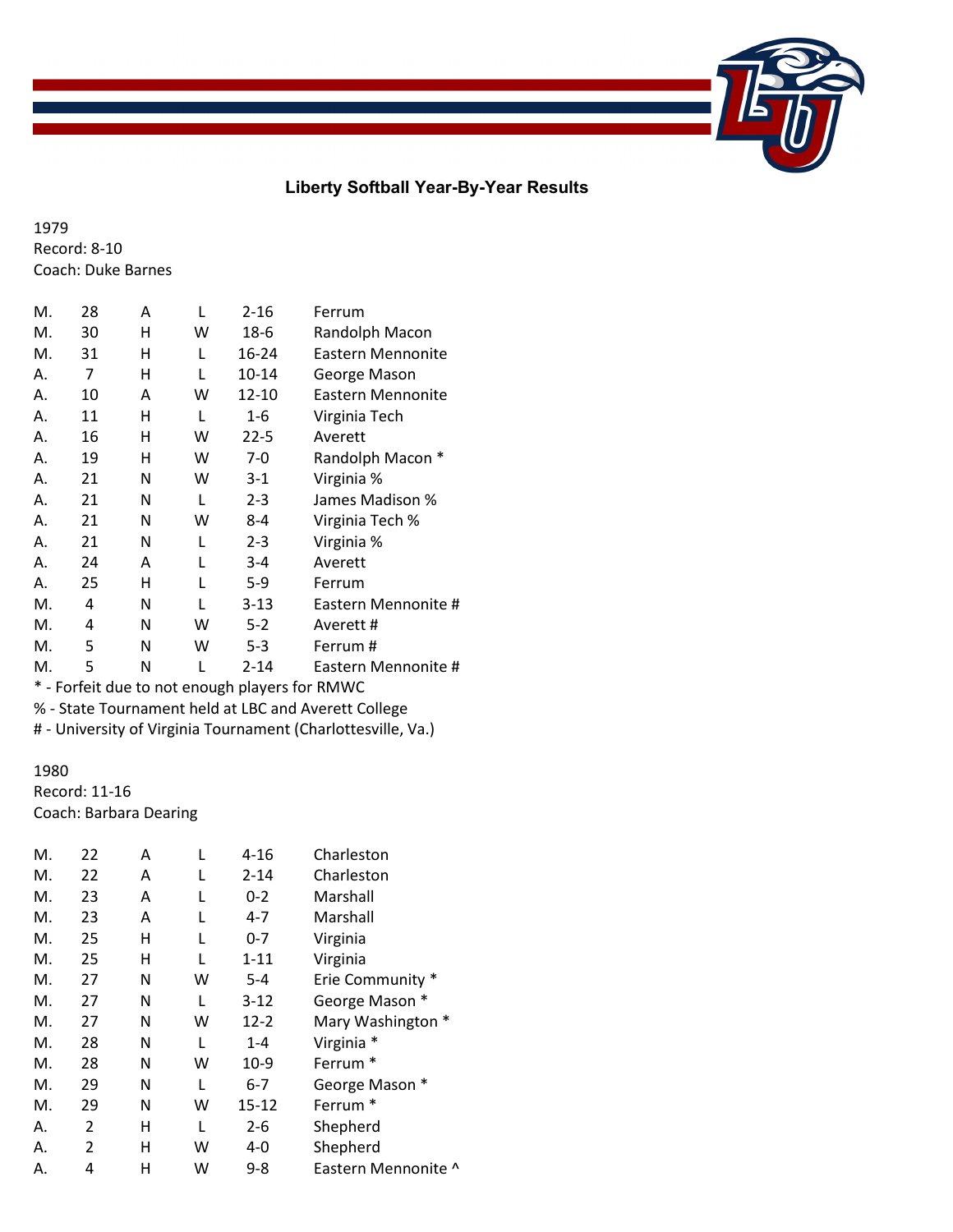| Α.                   | 4                    | н | w | $12 - 2$ | Bowie State ^     |
|----------------------|----------------------|---|---|----------|-------------------|
| Α.                   | 5                    | н |   | $1 - 3$  | James Madison ^   |
| А.                   | 5                    | Н |   | $8-9$    | George Mason ^    |
| Α.                   | 12                   | Α |   | 5-6      | Virginia          |
| Α.                   | 12                   | Α | w | $7 - 4$  | Virginia          |
| Α.                   | 15                   | н | L | $1 - 3$  | Concord           |
| Α.                   | 15                   | Н | w | $9-6$    | Concord           |
| Α.                   | 18                   | н | w | $10-2$   | Eastern Mennonite |
| Α.                   | 18                   | н | w | 11-10    | Eastern Mennonite |
| А.                   | 22                   | Α |   | $2 - 12$ | George Mason      |
| Α.                   | 22                   | Α |   | $1 - 11$ | George Mason      |
| $\ddot{\phantom{1}}$ | $\ddot{\phantom{0}}$ |   |   |          |                   |

\* - University of Virginia Tournament (Charlottesville, Va.) ^ - Lady Flames Invitational (Lynchburg, Va.)

# 1981 Record: 18-16

Coach: Barbara Dearing

| М. | 26 | н | L | $2 - 10$  | Lock Haven              |
|----|----|---|---|-----------|-------------------------|
| M. | 26 | н | L | $5 - 7$   | Lock Haven              |
| M. | 27 | н | W | $7-6$     | <b>Tennessee Temple</b> |
| M. | 27 | н | W | $6 - 2$   | <b>Tennessee Temple</b> |
| M. | 28 | A | W | $8 - 7$   | Radford                 |
| M. | 28 | A | W | $17 - 4$  | Radford                 |
| А. | 3  | н | L | $3 - 4$   | Averett                 |
| А. | 3  | н | W | $16 - 4$  | Averett                 |
| А. | 4  | н | W | $26 - 10$ | Ferrum                  |
| А. | 4  | Η | W | $19-1$    | Ferrum                  |
| А. | 4  | Α | L | $3 - 5$   | Virginia                |
| А. | 4  | A | W | $7 - 5$   | Virginia                |
| А. | 16 | н | L | $6 - 13$  | James Madison           |
| А. | 16 | Η | L | $8 - 10$  | James Madison           |
| А. | 20 | A | W | $7-3$     | Averett                 |
| А. | 20 | A | W | $9 - 2$   | Averett                 |
| А. | 24 | N | W | $11 - 1$  | Frostburg State *       |
| А. | 25 | Ν | L | $0 - 3$   | Havenford *             |
| А. | 25 | N | L | $7 - 10$  | Catholic <sup>*</sup>   |
| А. | 27 | A | W | $10-3$    | Navy                    |
| А. | 29 | Η | L | $1 - 5$   | Virginia                |
| А. | 29 | Н | W | $4 - 3$   | Virginia                |
| А. | 30 | Α | L | $2 - 13$  | George Mason            |
| А. | 30 | Α | L | $8 - 15$  | George Mason            |
| M. | 1  | Α | W | $9 - 6$   | George Mason            |
| M. | 1  | Α | L | $0 - 3$   | George Mason            |
|    |    |   |   |           |                         |

\* - Guy Mason Invitational

## 1982 Record: 28-12 Coach: Barbara Dearing

| M. | 24 |   | w | $3-0$    | <b>Francis Marion</b> |
|----|----|---|---|----------|-----------------------|
| M. | 24 |   |   | $0 - 2$  | <b>Francis Marion</b> |
| M. | 26 | н | w | $11 - 1$ | Furman                |
| M. | 28 | н | w | $3-1$    | Lander                |
| M. | 28 | н | w | 7-2      | Lander                |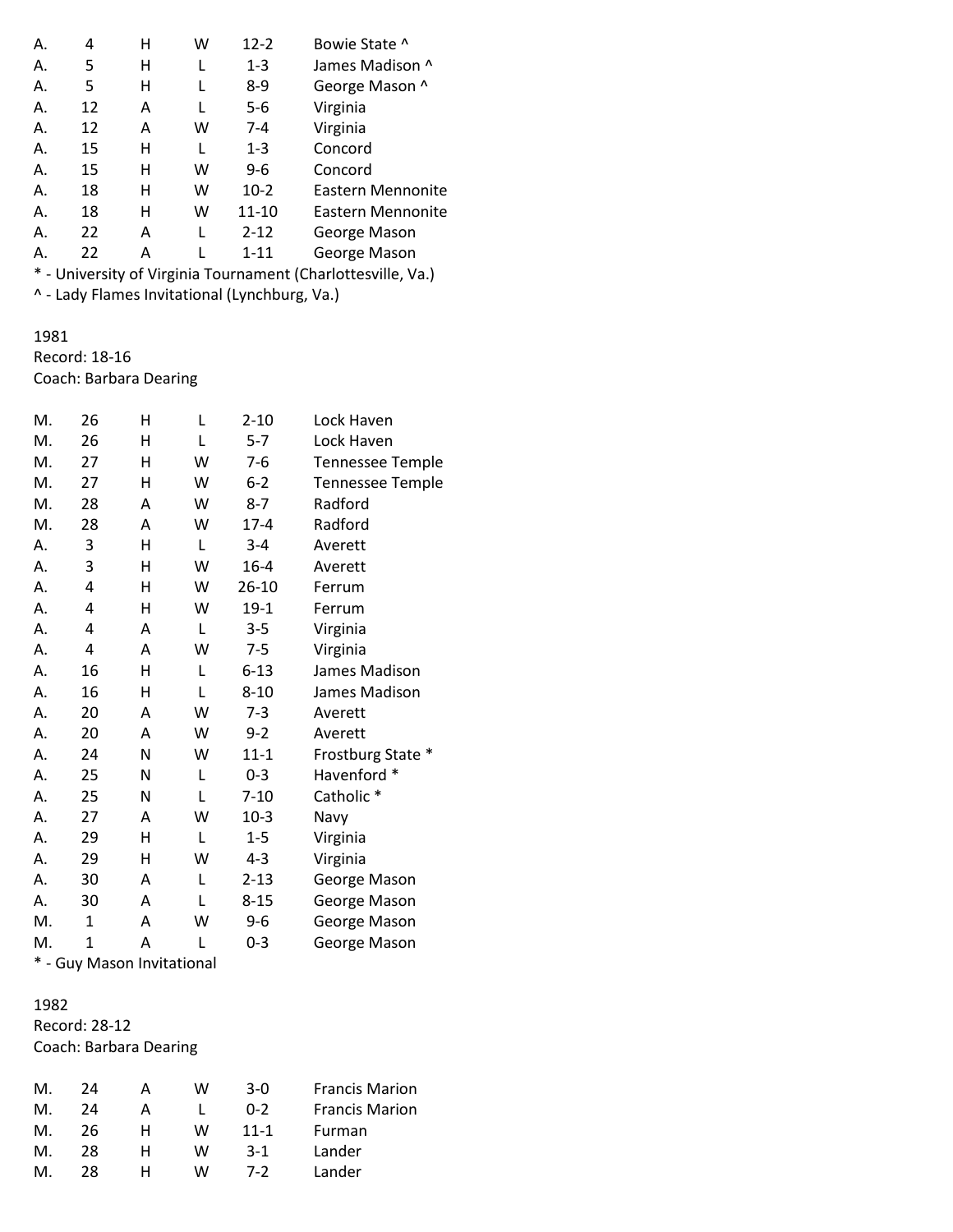| M. | 29             | H | W | $11-2$   | Lock Haven                                       |
|----|----------------|---|---|----------|--------------------------------------------------|
| M. | 29             | Η | L | $3 - 8$  | Lock Haven                                       |
| А. | 1              | A | L | $6 - 7$  | Radford *                                        |
| Α. | $\overline{1}$ | N | W | $8 - 3$  | Virginia *                                       |
| Α. | 1              | N | W | $6-5$    | Ferrum <sup>*</sup>                              |
| Α. | $\overline{2}$ | N | W | $3 - 0$  | James Madison *                                  |
| Α. | $\overline{2}$ | N | W | $10-3$   | Virginia *                                       |
| А. | 3              | N | W | $10-3$   | George Mason *                                   |
| Α. | 3              | N | W | $12 - 3$ | Ferrum <sup>*</sup>                              |
| А. | 5              | Η | L | $5 - 7$  | Onondaga                                         |
| А. | 5              | H | L | $4 - 13$ | Onondaga                                         |
| А. | 8              | N | W | $7 - 0$  | Mary Washington ^                                |
| Α. | 8              | N | W | $4 - 1$  | Francis Marion ^                                 |
| Α. | 8              | N | L | $4 - 8$  | <b>Erie Community</b>                            |
| Α. | 9              | N | W | $16 - 4$ | Navy ^                                           |
| А. | 9              | N | L | $0 - 4$  | George Mason ^                                   |
| А. | 9              | N | W | $12 - 2$ | Gallaudet ^                                      |
| Α. | 10             | N | W | $2 - 0$  | James Madison ^                                  |
| Α. | 10             | N | W | $4 - 1$  | Frostburg State ^                                |
| Α. | 13             | A | L | $0 - 5$  | George Mason                                     |
| Α. | 13             | A | L | $4 - 5$  | George Mason                                     |
| Α. | 14             | H | W | $17-6$   | George Mason #                                   |
| А. | 14             | Η | W | $5 - 3$  | Longwood #                                       |
| Α. | 14             | Η | W | $6-5$    | Averett #                                        |
| А. | 17             | Н | W | $1-0$    | Charleston                                       |
| Α. | 17             | Η | L | $0 - 16$ | Charleston                                       |
| Α. | 20             | Η | W | $9 - 6$  | Alderson-Broaddus                                |
| Α. | 20             | H | W | $15 - 5$ | Alderson-Broaddus                                |
| Α. | 23             | А | W | $4 - 1$  | Salem                                            |
| Α. | 23             | Α | L | $4 - 14$ | Salem                                            |
| Α. | 27             | N | W | $7 - 5$  | Davis & Elkins!                                  |
| Α. | 27             | N | Г | $0 - 1$  | George Mason!                                    |
| Α. | 28             | N | W | $6 - 1$  | Virginia !                                       |
| Α. | 28             | N | L | $2 - 3$  | George Mason!                                    |
|    |                |   |   |          | * - Radford University Tournament (Radford, Va.) |

^ - D.C. Metro Tournament

# - Lady Flames Invitational (Lynchburg, Va.)

! – University of Charleston Invitational (Charleston, W.Va.)

## 1983

Record: 20-14-1 Coach: Barbara Dearing

| М. | 26 | А | w | 1-0      | Virginia              |
|----|----|---|---|----------|-----------------------|
| М. | 26 | Α | w | $4 - 1$  | Virginia              |
| Μ. | 29 | н | W | $5 - 2$  | <b>Roger Williams</b> |
| М. | 29 | н | L | $2 - 9$  | <b>Roger Williams</b> |
| М. | 29 | н |   | 4-6      | Lock Haven            |
| М. | 30 | н |   | $4 - 11$ | Lock Haven            |
| А. | 1  | N | w | $5 - 4$  | Colgate *             |
| А. | 1  | Α | w | $1 - 0$  | Penn State *          |
| А. | 1  | Ν | L | $0 - 10$ | Sacred Heart *        |
| А. | 2  | Ν | L | 0-8      | Adelphi <sup>*</sup>  |
| А. | 6  | н |   | $0 - 8$  | Charleston            |
| А. | 6  | н | w | $12-9$   | George Mason          |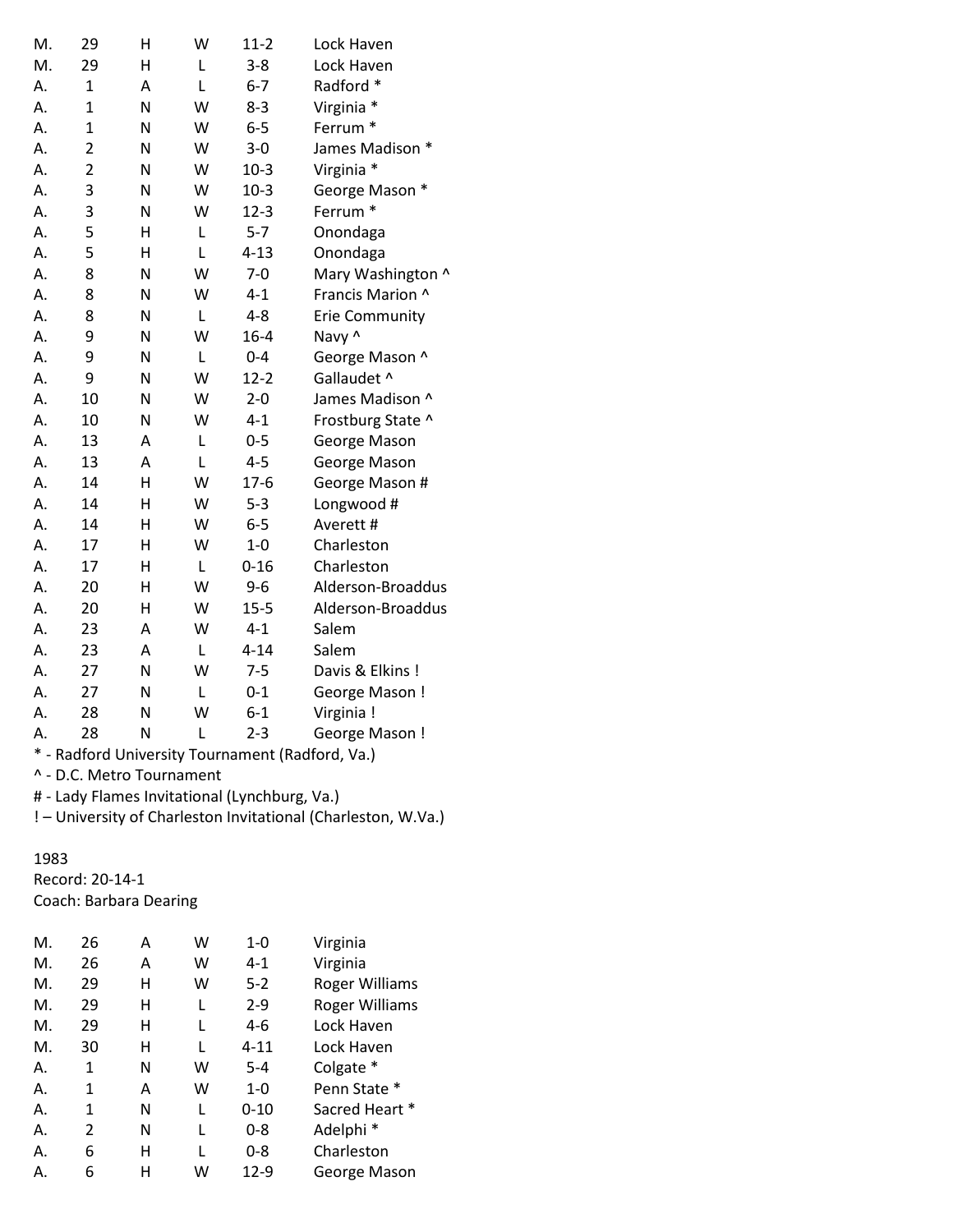| А. | 7  | Н | W | $11 - 5$ | Virginia Commonwealth % |
|----|----|---|---|----------|-------------------------|
| А. | 7  | н | w | $3-2$    | Niagara %               |
| А. | 8  | н | w | $9-2$    | Maryland %              |
| А. | 12 | A | W | $13 - 8$ | Longwood                |
| А. | 12 | Α | W | 9-3      | Longwood                |
| А. | 14 | Α | L | $6 - 7$  | George Mason            |
| А. | 14 | Α | L | $3 - 4$  | George Mason            |
| Α. | 15 | Ν | w | $2 - 1$  | Maryland ^              |
| А. | 15 | N | L | $2 - 4$  | Anne Arundel ^          |
| А. | 16 | Ν | W | $8-2$    | Navy ^                  |
| А. | 16 | Ν | W | $8-2$    | Frostburg State ^       |
| А. | 17 | Ν | W | $5-3$    | Essex ^                 |
| А. | 17 | Ν | L | $3 - 5$  | Anne Arundel ^          |
| А. | 19 | Н | w | $8 - 4$  | Longwood                |
| А. | 19 | Η | w | $9 - 7$  | Longwood                |
| А. | 22 | Α | L | $1 - 2$  | Charleston !            |
| А. | 24 | Ν | W | 7-1      | Wright State !          |
| А. | 26 | Н | L | 4-5      | Virginia                |
| А. | 26 | н | L | $3-9$    | Virginia                |
| А. | 29 | Ν | W | 8-6      | Roanoke #               |
| А. | 29 | Ν | W | $10 - 0$ | Eastern Mennonite #     |
| А. | 30 | Α | W | $8 - 6$  | Radford #               |
|    |    |   |   | .        |                         |

\* - Penn State Invitational (University Park, Pa.)

% - Lady Flames Invitational (Lynchburg, Va.)

^ - D.C. Metro Tournament

! – University of Charleston Invitational

# - Radford University Tournament

#### 1984

Record: 24-25 Coach: Barbara Dearing

| M. | 12 | N | L | $2 - 4$  | American International * |
|----|----|---|---|----------|--------------------------|
| M. | 14 | N | L | $2 - 3$  | Bloomsburg *             |
| M. | 14 | N | L | $0 - 7$  | Wayne State *            |
| M. | 15 | N | L | $1 - 12$ | Rhode Island *           |
| M. | 15 | N | L | $7 - 8$  | Southern Connecticut *   |
| М. | 15 | N | w | $3-2$    | American International * |
| M. | 16 | N | L | $0 - 10$ | Trenton State *          |
| M. | 16 | N | L | $1 - 2$  | Wayne State *            |
| M. | 17 | N | w | $13-2$   | Concord *                |
| M. | 17 | N | L | $4 - 7$  | Virginia *               |
| M. | 17 | N | L | $3 - 12$ | Winthrop <sup>*</sup>    |
| M. | 24 | н | w | $11-2$   | Molloy College           |
| M. | 24 | н | w | $9 - 5$  | <b>Molloy College</b>    |
| M. | 27 | н | w | $3-2$    | Lock Haven               |
| M. | 27 | н | w | $5 - 2$  | King's College           |
| M. | 27 | н | w | $14 - 1$ | King's College           |
| M. | 31 | н | w | $11 - 4$ | Virginia Commonwealth %  |
| M. | 31 | н | L | $1 - 3$  | North Carolina %         |
| M. | 31 | н | w | $7 - 5$  | Virginia %               |
| А. | 2  | н | w | $4 - 2$  | Grace                    |
| А. | 2  | н | w | $2 - 1$  | Grace                    |
| А. | 7  | A | L | $0 - 1$  | Penn State ^             |
| А. | 7  | Α | L | $0 - 14$ | Penn State ^             |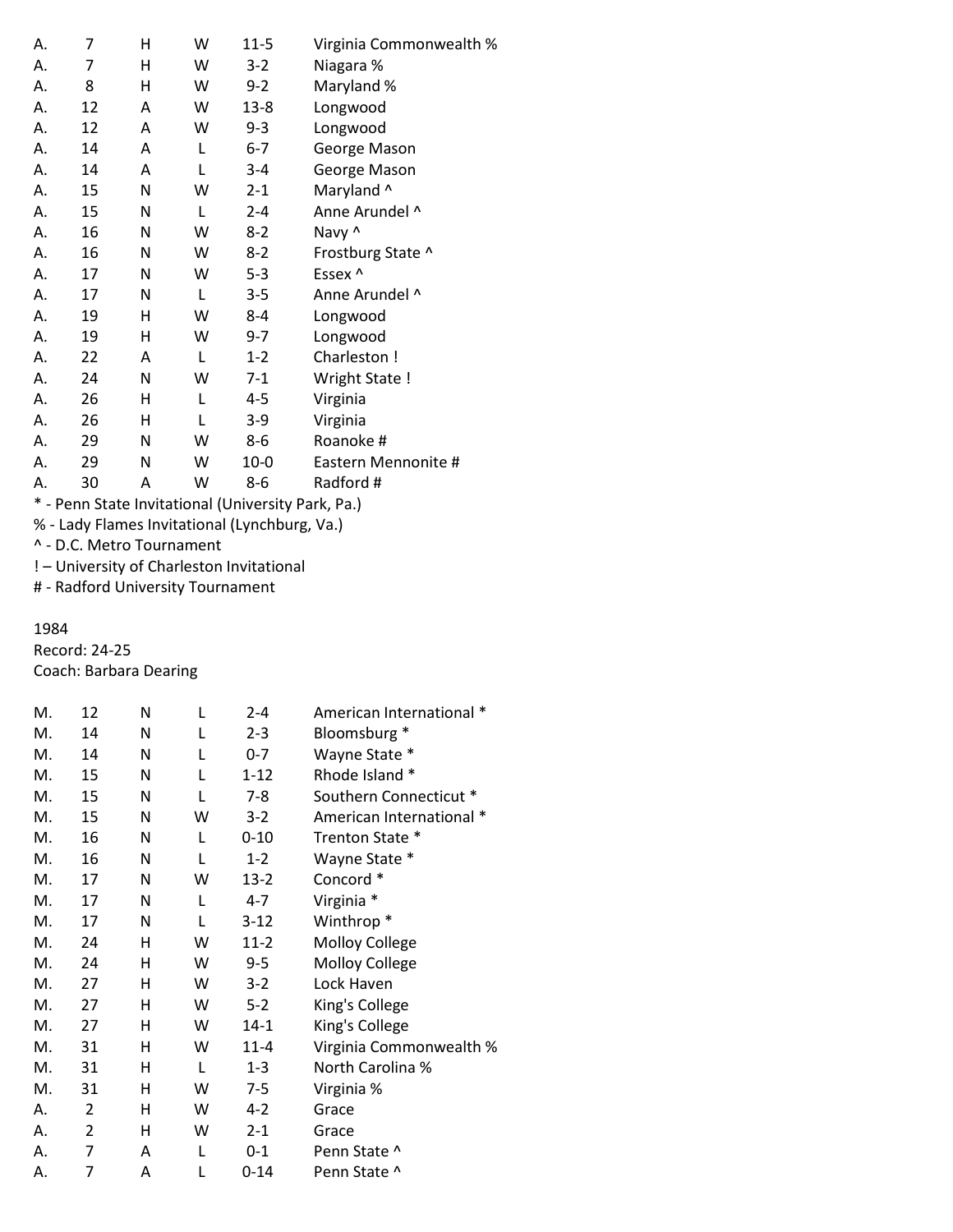| А.            | 10     | A      | W          | 16-10    | Virginia Commonwealth |
|---------------|--------|--------|------------|----------|-----------------------|
| А.            | 10     | A      | W          | $6-5$    | Virginia Commonwealth |
| А.            | 12     | н      | L          | $0 - 9$  | Florida State !       |
| А.            | 13     | н      | L          | $1 - 2$  | Davis & Elkins!       |
| А.            | 13     | н      | L          | $1 - 6$  | Winthrop!             |
| А.            | 16     | н      | L          | 0-1      | Longwood              |
| А.            | 16     | н      | w          | $1-0$    | Longwood              |
| А.            | 17     | Α      | L          | $2 - 7$  | North Carolina        |
| А.            | 17     | A      | L          | $3 - 4$  | North Carolina        |
| А.            | 21     | N      | L          | $0 - 4$  | North Carolina \$     |
| А.            | 21     | Α      | L          | $4 - 6$  | East Carolina \$      |
| А.            | 21     | N      | w          | $3-1$    | Virginia \$           |
| А.            | 24     | A      | L          | $0 - 1$  | Longwood              |
| А.            | 24     | A      | L          | $0-6$    | Longwood              |
| А.            | 27     | N      | W          | $4 - 0$  | Virginia @            |
| А.            | 27     | N      | W          | $11 - 3$ | Morehead State @      |
| А.            | 27     | A      | W          | $4 - 3$  | Charleston @          |
| А.            | 28     | N      | L          | $3-9$    | Virginia @            |
| А.            | 28     | Α      | W          | $6 - 3$  | Charleston @          |
| А.            | 28     | N      | W          | $10-2$   | Morehead State @      |
| А.            | 28     | N      | W          | $9 - 7$  | West Liberty @        |
| M.            | 1      | A      | W          | $6 - 2$  | Virginia              |
| M.            | 1      | A      | W          | $4 - 2$  | Virginia              |
| $\frac{1}{2}$ | دا خان | $\sim$ | <u>т.:</u> |          |                       |

\* - Southern Spring Trip

% - LBC Round-Robin Tournament (Lynchburg, Va.)

^ - Penn State Invitational (University Park, Pa.)

! - Lady Flames Invitational (Lynchburg, Va.)

\$ – East Carolina University Invitational (Greenville, N.C.)

@ - University of Charleston Invitational (Charleston, W.Va.)

## 1985

Record: 12-42 Coach: Barbara Dearing

| М. | 8              | Α | L | $5-6$    | West Georgia             |
|----|----------------|---|---|----------|--------------------------|
| М. | 8              | A | L | 6-7      | West Georgia             |
| М. | 9              | Α | W | 8-6      | Georgia State            |
| М. | 9              | Α | L | $3-9$    | Georgia State            |
| М. | 11             | N | L | $0 - 5$  | Northern Illinois *      |
| M. | 12             | N | L | $0 - 11$ | American International * |
| М. | 12             | N | L | $0 - 8$  | American International * |
| М. | 13             | N | L | $1 - 4$  | Bloomsburg *             |
| М. | 13             | N | L | $0 - 7$  | Ithaca *                 |
| М. | 16             | N | L | $2 - 16$ | Princeton *              |
| М. | 16             | N | L | $1 - 4$  | Wayne State *            |
| Μ. | 21             | н | L | 4-6      | Yale                     |
| М. | 26             | A | L | $2 - 13$ | Virginia                 |
| М. | 26             | Α | L | $4 - 5$  | Virginia                 |
| М. | 30             | н | L | $0 - 10$ | Penn State %             |
| Μ. | 30             | н | L | $0 - 15$ | Penn State %             |
| М. | 30             | н | L | $1 - 17$ | Virginia %               |
| M. | 30             | н | L | $3 - 11$ | Virginia Commonwealth %  |
| А. | $\overline{2}$ | н | L | $1 - 9$  | New York Tech            |
| Α. | $\overline{2}$ | н |   | $1 - 3$  | New York Tech            |
| Α. | 4              | н | w | $3-0$    | Gannon                   |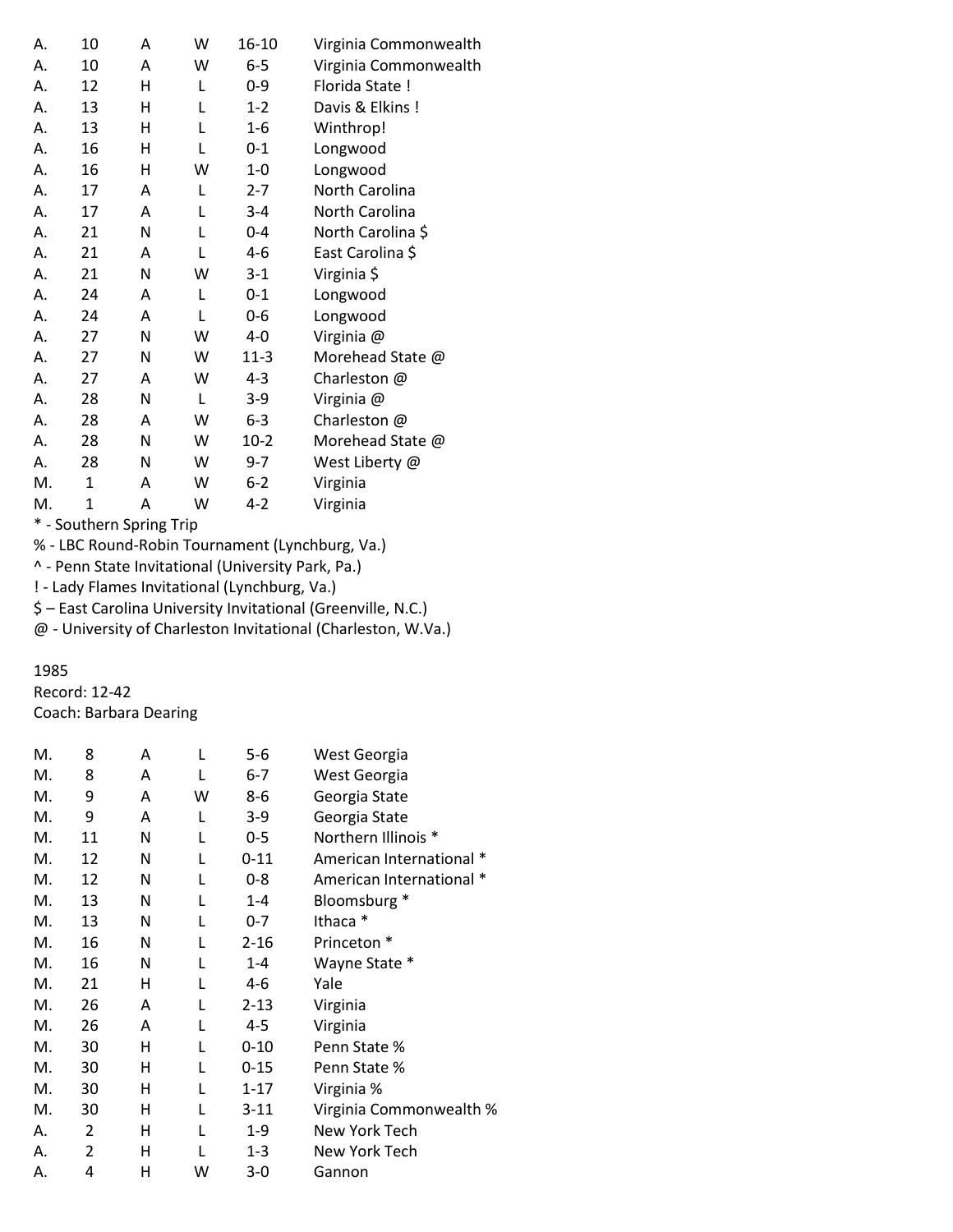| А. | 5  | H | W | $11 - 1$  | Lynchburg               |
|----|----|---|---|-----------|-------------------------|
| Α. | 6  | Η | Г | $1 - 11$  | Canisius ^              |
| А. | 6  | Н | L | $0 - 8$   | Akron ^                 |
| А. | 6  | н | L | $3 - 6$   | Lock Haven ^            |
| А. | 6  | Η | W | $9 - 0$   | Longwood ^              |
| А. | 9  | Α | W | $12 - 10$ | Virginia Commonwealth   |
| А. | 9  | Α | W | 14-12     | Virginia Commonwealth   |
| А. | 11 | Η | L | $6 - 11$  | Davis & Elkins          |
| Α. | 11 | H | L | $1 - 12$  | Davis & Elkins          |
| Α. | 12 | Η | W | $2 - 0$   | Longwood!               |
| А. | 12 | Н | W | $3 - 2$   | West Georgia !          |
| Α. | 12 | Η | L | $0 - 4$   | Davis & Elkins!         |
| А. | 13 | Η | L | $1 - 5$   | Charleston!             |
| А. | 13 | Η | L | $1-6$     | West Georgia !          |
| А. | 13 | Н | L | $0 - 7$   | Charleston !            |
| Α. | 18 | A | W | $3 - 2$   | Longwood                |
| Α. | 18 | Α | L | $3 - 8$   | Longwood                |
| А. | 19 | Α | L | $0 - 2$   | East Carolina \$        |
| А. | 19 | A | L | $2 - 3$   | East Carolina \$        |
| Α. | 20 | N | L | $3 - 8$   | UNC-Wilmington \$       |
| А. | 20 | N | L | $1 - 12$  | UNC-Wilmington \$       |
| А. | 23 | Α | L | $2 - 8$   | North Carolina          |
| А. | 23 | A | L | $0 - 10$  | North Carolina          |
| Α. | 26 | N | L | $6 - 11$  | Virginia Commonwealth @ |
| Α. | 26 | Α | L | $1 - 10$  | Virginia @              |
| А. | 26 | N | W | $3 - 1$   | New York Tech @         |
| Α. | 27 | N | L | $4 - 10$  | Salisbury State @       |
| Α. | 27 | N | L | $4 - 7$   | Virginia Commonwealth @ |
| А. | 30 | Η | W | $12 - 2$  | Lynchburg               |
| А. | 30 | н | W | $10-7$    | Lynchburg               |
| M. | 3  | N | L | $1 - 2$   | Ashland &               |
| M. | 4  | N | L | $0 - 14$  | Akron &                 |
| M. | 4  | A | L | $4 - 7$   | Wright State &          |
|    |    |   |   |           |                         |

\* - Spring Trip (Columbia, S.C.)

% - LBC Division I Round Robin (Lynchburg, Va.)

^ - LBC Division II Round Robin (Lynchburg, Va.)

! – Lady Flames Invitational (Lynchburg, Va.)

\$ - East Carolina Invitational (Greenville, N.C.)

@ - Virginia Invitational (Charlottesville, Va.)

& - Wright State Invitational (Dayton, Ohio)

#### 1986

Record: 30-13 Coach: Mike Goad

|    | COdcil: Milke Godu |   |   |         |              |
|----|--------------------|---|---|---------|--------------|
| М. | 10                 | Α | L | $0 - 2$ | Valparaiso   |
| М. | 10                 | Α | w | 7-4     | Valparaiso   |
| Μ. | 11                 | Α | L | $3 - 4$ | Stetson      |
| Μ. | 11                 | Α | L | $3-6$   | Stetson      |
| Μ. | 12                 | Α | L | $0 - 1$ | Florida Sout |
| Μ. | 12                 | Α | L | $2 - 7$ | Florida Sou  |
| М. | 18                 | A | w | $9 - 1$ | Lynchburg    |
| М. | 22                 | н | w | 7-0     | Duquesne     |
| М. | 24                 | н | w | 4-2     | Long Island  |

M. 24 H W 10-1 Long Island

Southern Southern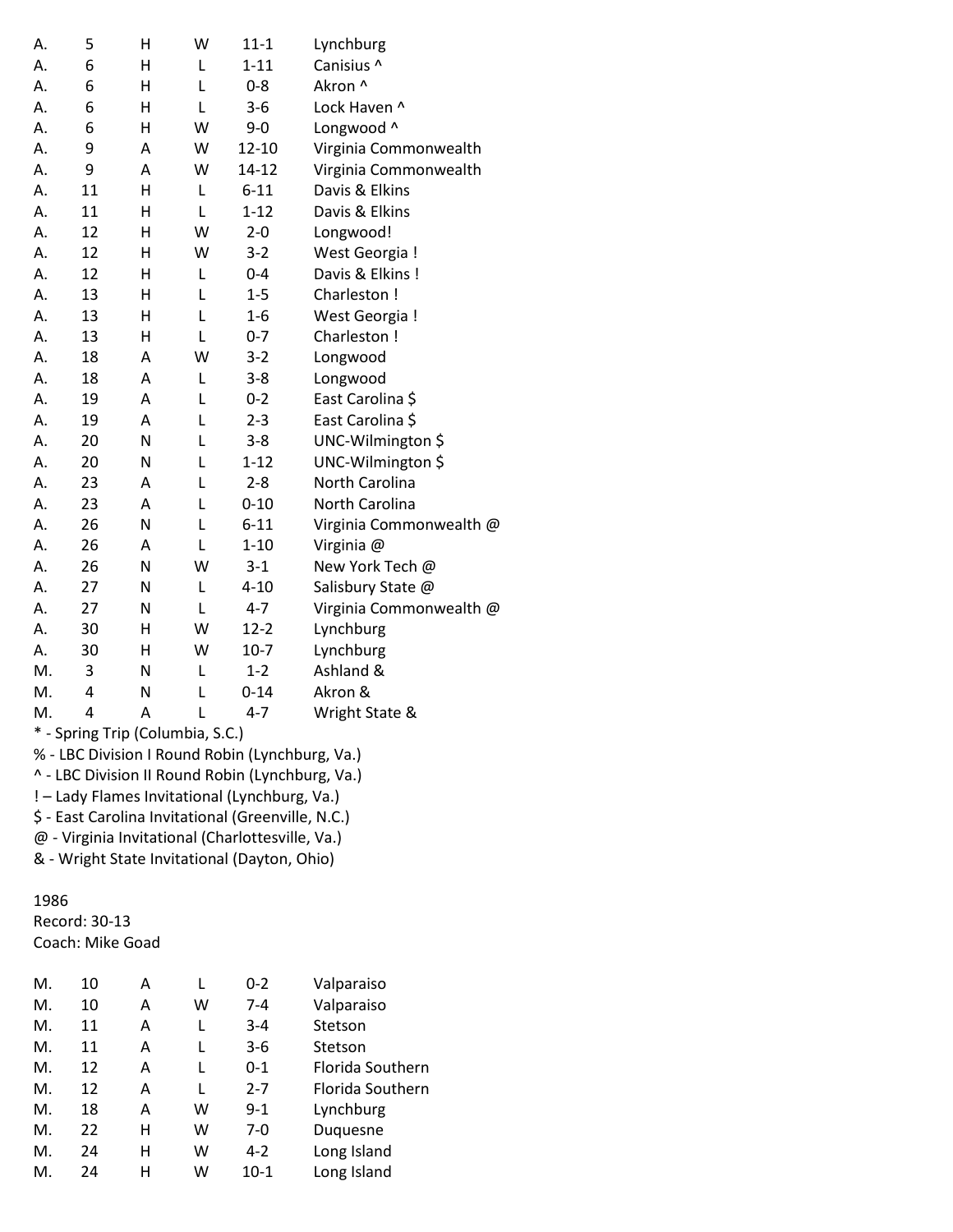| M. | 25             | Η | W | $1-0$    | Lock Haven            |
|----|----------------|---|---|----------|-----------------------|
| M. | 25             | н | W | $1-0$    | Lock Haven            |
| M. | 28             | н | W | $3 - 1$  | Gannon                |
| M. | 28             | Н | W | $5 - 2$  | Gannon                |
| А. | $\mathbf{1}$   | н | L | $0 - 5$  | Edinboro              |
| Α. | $\overline{1}$ | Η | L | $1 - 2$  | Edinboro              |
| Α. | 3              | A | W | $3 - 1$  | Concord               |
| Α. | 3              | A | L | $3 - 4$  | Concord               |
| Α. | 5              | N | W | $3 - 0$  | UNC Wesleyan #        |
| Α. | 5              | N | L | $0 - 5$  | Lander#               |
| Α. | 5              | N | L | $4 - 6$  | Virginia Wesleyan #   |
| А. | $\overline{7}$ | Η | W | $2 - 1$  | Virginia Commonwealth |
| Α. | $\overline{7}$ | н | L | $0 - 3$  | Virginia Commonwealth |
| Α. | 8              | Η | W | $2 - 0$  | Ferrum                |
| А. | 8              | н | W | $15 - 3$ | Ferrum                |
| Α. | 10             | А | L | $0 - 3$  | North Carolina        |
| А. | 12             | A | W | $4 - 0$  | Mount St. Mary's      |
| Α. | 12             | A | W | 19-5     | Mount St. Mary's      |
| Α. | 14             | Η | W | $3 - 2$  | Longwood              |
| Α. | 14             | Η | W | $7-2$    | Longwood              |
| Α. | 17             | A | W | $4 - 1$  | <b>UNC Greensboro</b> |
| Α. | 17             | A | L | $2 - 3$  | <b>UNC Greensboro</b> |
| Α. | 19             | H | W | $7 - 3$  | Mount St. Mary's      |
| А. | 19             | н | W | $3 - 1$  | Mount St. Mary's      |
| Α. | 21             | Η | W | $7 - 0$  | Lynchburg             |
| Α. | 22             | Α | W | $10 - 0$ | Ferrum                |
| Α. | 22             | A | W | $6-3$    | Ferrum                |
| Α. | 25             | Α | W | $2 - 1$  | Virginia Commonwealth |
| Α. | 25             | A | W | $3 - 0$  | Virginia Commonwealth |
| Α. | 26             | Α | W | $7 - 3$  | Longwood              |
| Α. | 26             | Α | W | $11-6$   | Longwood              |
| Α. | 28             | Η | W | $8 - 2$  | Concord               |
| А. | 28             | Η | W | $4 - 3$  | Concord               |

# - Methodist College Tournament (Fayetteville, N.C.)

### 1994

Record: 8-33 Big South: 1-13 (9<sup>th</sup> Place) Coach: Paul Wetmore

| М. | 4  | н | L | $5 - 9$   | George Mason          |
|----|----|---|---|-----------|-----------------------|
| M. | 4  | н | L | $1 - 7$   | George Mason          |
| М. | 9  | н | L | $0 - 5$   | Longwood              |
| Μ. | 11 | Α | w | $3-1$     | <b>UNC Charlotte</b>  |
| М. | 11 | Α | L | $2 - 9$   | <b>UNC Charlotte</b>  |
| Μ. | 12 | Α | L | $0-11(5)$ | Coastal Carolina *    |
| М. | 12 | A | L | $0-16(5)$ | Coastal Carolina *    |
| Μ. | 14 | н | L | $3 - 4$   | UMBC                  |
| М. | 14 | н | w | $4 - 3$   | UMBC *                |
| M. | 17 | Α | L | $1-9(5)$  | Winthrop <sup>*</sup> |
| M. | 17 | Α | L | $0 - 3$   | Winthrop <sup>*</sup> |
| M. | 18 | Α | L | $3-13(5)$ | Charleston Southern * |
| М. | 19 | Α | L | $1 - 7$   | Charleston Southern * |
| Μ. | 21 | Α |   | 1-6       | Radford *             |
| М. | 22 | А |   | $1 - 5$   | Radford *             |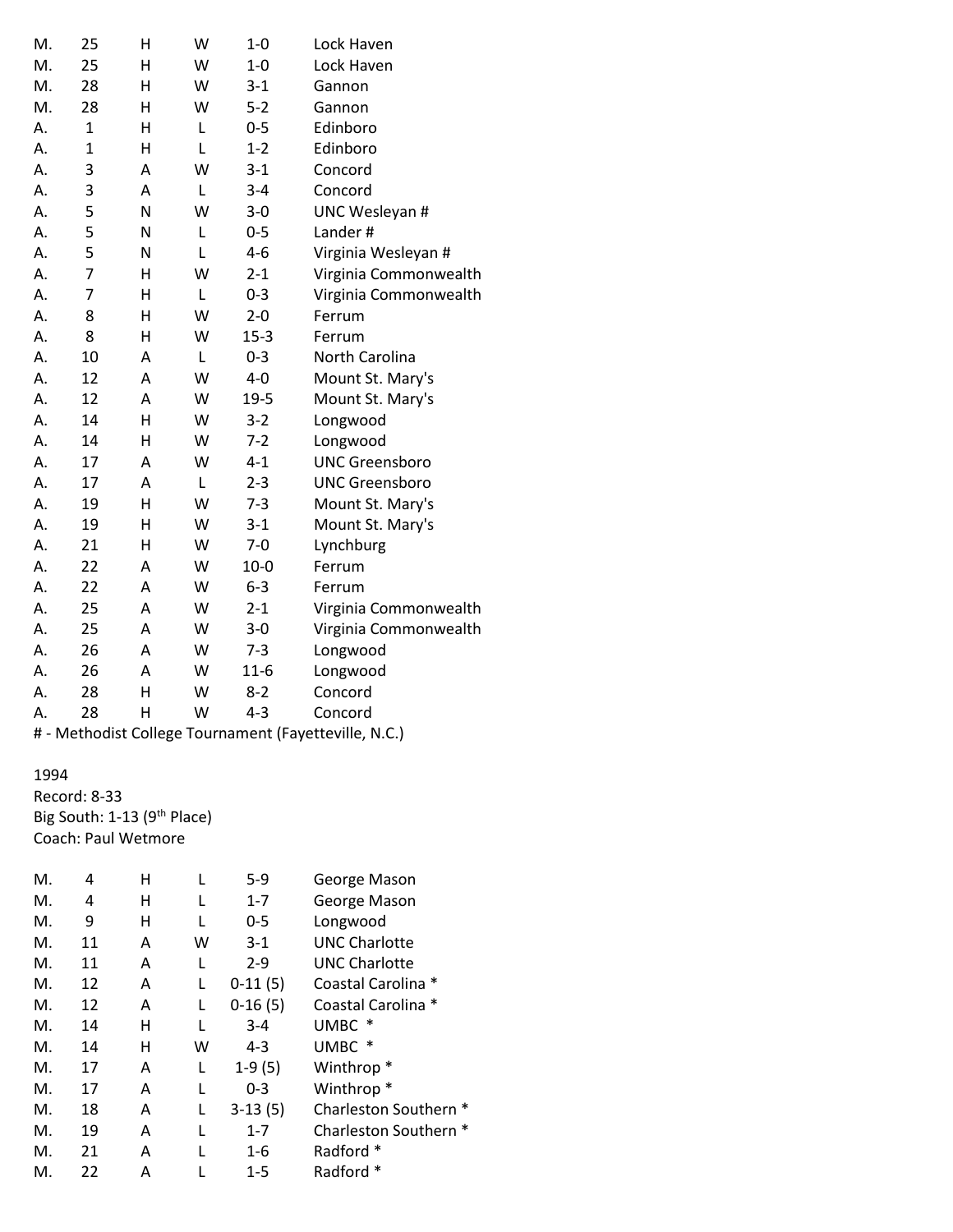| M.     | 24                   | н | L | 1-8        | Marshall                      |
|--------|----------------------|---|---|------------|-------------------------------|
| M.     | 24                   | н | L | $7 - 10$   | Marshall                      |
| M.     | 25                   | N | L | $14-23(6)$ | Colgate %                     |
|        |                      |   |   |            |                               |
| M.     | 25                   | N | L | $2-11(5)$  | Ohio %                        |
| M.     | 25                   | N | L | $2-12(5)$  | Radford %                     |
| M.     | 26                   | N | L | $5 - 6$    | Cornell %                     |
| M.     | 30                   | Η | W | 4-3        | <b>UNC Charlotte</b>          |
| M.     | 30                   | н | L | $7 - 15$   | <b>UNC Charlotte</b>          |
| А.     | $\mathbf{1}$         | A | L | $2-11(6)$  | George Mason                  |
| А.     | $\mathbf{1}$         | А | L | $2-22(5)$  | George Mason                  |
| А.     | 4                    | А | W | $11 - 5$   | North Carolina A&T            |
| А.     | 4                    | A | W | $13-4(5)$  | North Carolina A&T            |
| А.     | 5                    | Α | L | $1 - 6$    | UNC Greensboro <sup>*</sup>   |
| А.     | 5                    | A | L | $0-9(5)$   | UNC Greensboro *              |
| А.     | $\overline{7}$       | Α | L | $0-9(6)$   | Longwood                      |
| А.     | $\overline{7}$       | Α | L | $1 - 3$    | Longwood                      |
| А.     | 9                    | н | W | $2 - 1$    | Queens College                |
| А.     | 9                    | н | L | $7-11(8)$  | Queens College                |
| А.     | 11                   | Α | L | $11-12(8)$ | Maryland Eastern Shore        |
| А.     | 11                   | A | L | 13-18      | <b>Maryland Eastern Shore</b> |
| А.     | 12                   | н | L | $5 - 7$    | Radford *                     |
| А.     | 12                   | н | L | $9 - 17$   | Radford *                     |
| А.     | 16                   | A | W | 8-6        | Mount St. Mary's              |
| А.     | 16                   | A | W | $5 - 3$    | Mount St. Mary's              |
| А.     | 21                   | N | L | $3 - 8$    | Radford #                     |
| Α.     | 21                   | N | L | $0-10(6)$  | Winthrop#                     |
| $\ast$ | Dig South Conference |   |   |            |                               |

% - Radford Tournament (Salem, Va.)

# - Big South Softball Championship (Rock Hill, S.C.)

## 1995

Record: 24-29 Big South: 1-13 (8<sup>th</sup> Place) Coach: Paul Wetmore

| М. | 4  | н | W | $2 - 0$    | Mount St. Mary's              |
|----|----|---|---|------------|-------------------------------|
| М. | 4  | н | W | $7-0$      | Mount St. Mary's              |
| M. | 7  | н | W | $2 - 0$    | Radford *                     |
| М. | 7  | н | L | $1 - 2$    | Radford *                     |
| М. | 10 | A | L | $3 - 4$    | UMBC <sup>*</sup>             |
| M. | 10 | A | L | $2 - 6$    | UMBC*                         |
| М. | 11 | A | L | $3 - 5$    | Towson State *                |
| M. | 11 | A | L | $2 - 3$    | Towson State *                |
| М. | 14 | A | L | $4-5(10)$  | Winthrop <sup>*</sup>         |
| М. | 14 | A | L | $2-10(6)$  | Winthrop <sup>*</sup>         |
| М. | 17 | N | L | $3 - 4$    | Longwood %                    |
| М. | 17 | A | W | $12-11(8)$ | <b>UNC Wilmington %</b>       |
| M. | 17 | N | W | $6 - 4$    | St. Andrews %                 |
| M. | 18 | N | L | $1 - 5$    | Shippensburg %                |
| М. | 21 | н | L | $2 - 5$    | Charleston Southern *         |
| М. | 21 | н | L | $1 - 5$    | Charleston Southern *         |
| М. | 23 | Н | W | 7-0 (FFT)  | <b>Maryland Eastern Shore</b> |
| М. | 23 | н | W | 7-0 (FFT)  | <b>Maryland Eastern Shore</b> |
| М. | 24 | N | W | $6 - 2$    | St. John's ^                  |
| М. | 24 | N | w | $14-1(5)$  | Davis & Elkins ^              |
|    |    |   |   |            |                               |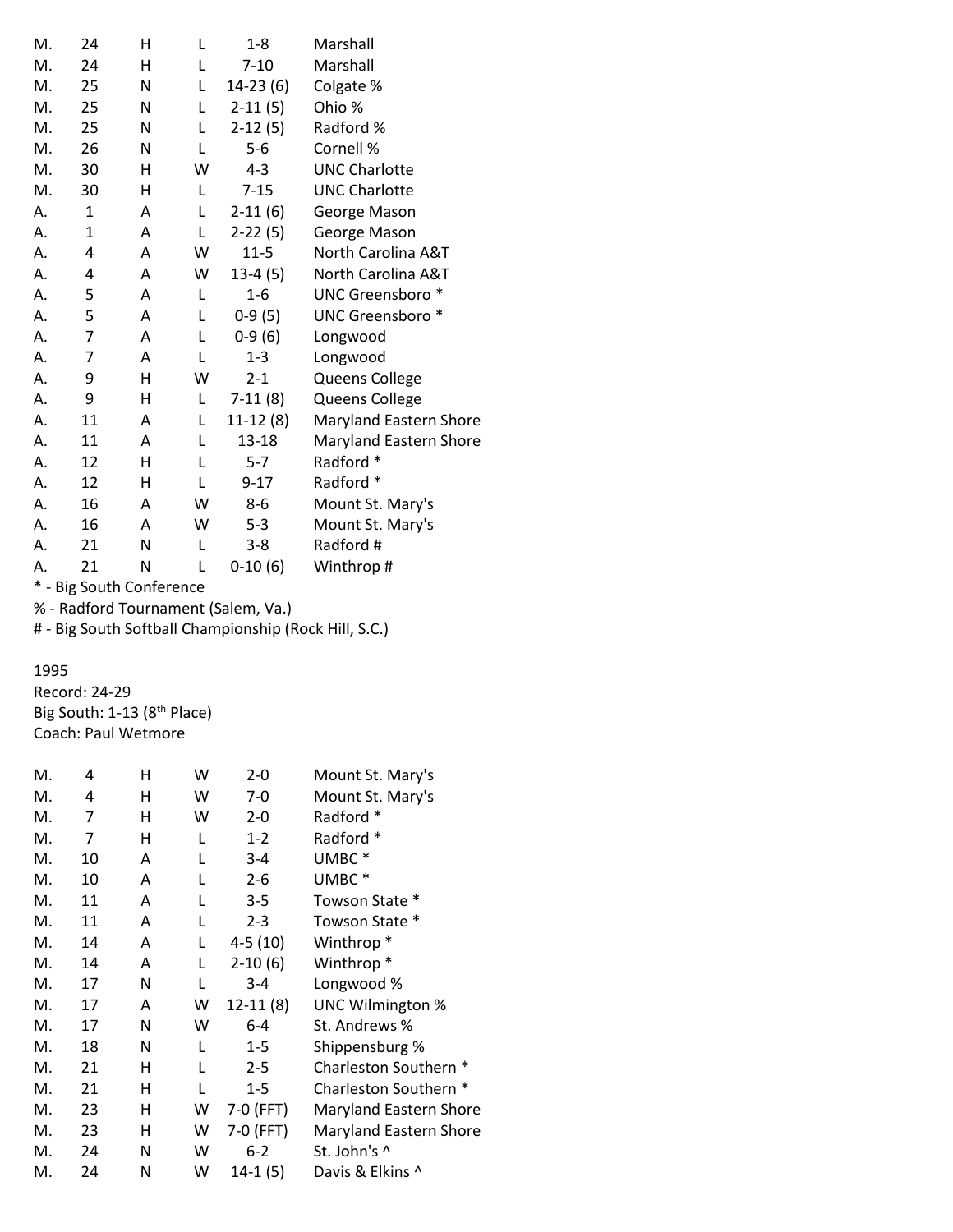| M.<br>M.<br>M.<br>M.<br>M.<br>M.<br>M. | 24<br>25<br>25<br>28<br>28<br>30<br>30<br>31<br>31<br>$\mathbf{1}$<br>$\mathbf 1$ | N<br>N<br>N<br>Α<br>Α<br>A<br>A<br>H<br>Η | W<br>W<br>L<br>L<br>W<br>W<br>W<br>L | $20-1(5)$<br>$3 - 2$<br>$8-9(8)$<br>$2-8(6)$<br>$8 - 4$<br>$14 - 4$<br>$16-3(5)$ | West Virginia State ^<br>St. John's ^<br>UMBC ^<br>Marshall<br>Marshall<br>Mount St. Mary's<br>Mount St. Mary's |
|----------------------------------------|-----------------------------------------------------------------------------------|-------------------------------------------|--------------------------------------|----------------------------------------------------------------------------------|-----------------------------------------------------------------------------------------------------------------|
|                                        |                                                                                   |                                           |                                      |                                                                                  |                                                                                                                 |
|                                        |                                                                                   |                                           |                                      |                                                                                  |                                                                                                                 |
|                                        |                                                                                   |                                           |                                      |                                                                                  |                                                                                                                 |
|                                        |                                                                                   |                                           |                                      |                                                                                  |                                                                                                                 |
|                                        |                                                                                   |                                           |                                      |                                                                                  |                                                                                                                 |
|                                        |                                                                                   |                                           |                                      |                                                                                  |                                                                                                                 |
|                                        |                                                                                   |                                           |                                      |                                                                                  |                                                                                                                 |
| M.                                     |                                                                                   |                                           |                                      | $2-3(8)$                                                                         | Queens College                                                                                                  |
| M.                                     |                                                                                   |                                           | L                                    | $2 - 8$                                                                          | Queens College                                                                                                  |
| Α.                                     |                                                                                   | Н                                         | L                                    | $4 - 7$                                                                          | Coastal Carolina *                                                                                              |
| Α.                                     |                                                                                   | Н                                         | L                                    | $5-13(6)$                                                                        | Coastal Carolina *                                                                                              |
| Α.                                     | 3                                                                                 | Α                                         | L                                    | $3 - 8$                                                                          | Campbell                                                                                                        |
| Α.                                     | 3                                                                                 | A                                         | L                                    | $3 - 4$                                                                          | Campbell                                                                                                        |
| A.                                     | 4                                                                                 | Η                                         | W                                    | 7-0 (FFT)                                                                        | <b>Grace College</b>                                                                                            |
| A.                                     | 4                                                                                 | Η                                         | W                                    | 7-0 (FFT)                                                                        | <b>Grace College</b>                                                                                            |
| Α.                                     | 6                                                                                 | Α                                         | W                                    | $10-1(6)$                                                                        | North Carolina A&T                                                                                              |
| Α.                                     | 6                                                                                 | Α                                         | W                                    | $12 - 5$                                                                         | North Carolina A&T                                                                                              |
| Α.                                     | 7                                                                                 | Η                                         | L                                    | $2 - 5$                                                                          | UNC Greensboro *                                                                                                |
| Α.                                     | 7                                                                                 | Η                                         | L                                    | $1 - 9$                                                                          | UNC Greensboro <sup>*</sup>                                                                                     |
| Α.                                     | 8                                                                                 | A                                         | L                                    | $0-14(5)$                                                                        | George Mason                                                                                                    |
| Α.                                     | 8                                                                                 | A                                         | L                                    | $2 - 3$                                                                          | George Mason                                                                                                    |
| Α.                                     | 10                                                                                | Η                                         | W                                    | $7-6(8)$                                                                         | Longwood                                                                                                        |
| Α.                                     | 10                                                                                | Η                                         | W                                    | $6 - 1$                                                                          | Longwood                                                                                                        |
| Α.                                     | 11                                                                                | Α                                         | Г                                    | $1 - 2$                                                                          | Radford                                                                                                         |
| Α.                                     | 11                                                                                | Α                                         | L                                    | $2 - 5$                                                                          | Radford                                                                                                         |
| А.                                     | 14                                                                                | н                                         | W                                    | $4 - 0$                                                                          | North Carolina A&T                                                                                              |
| A.                                     | 14                                                                                | H                                         | W                                    | $8 - 7$                                                                          | North Carolina A&T                                                                                              |
| Α.                                     | 15                                                                                | Η                                         | Г                                    | $1 - 4$                                                                          | <b>UNC Charlotte</b>                                                                                            |
| Α.                                     | 15                                                                                | Η                                         | Г                                    | $1 - 8$                                                                          | <b>UNC Charlotte</b>                                                                                            |
| Α.                                     | 21                                                                                | N                                         | Г                                    | $1-9(5)$                                                                         | <b>UNC Greensboro#</b>                                                                                          |
| Α.                                     | 21                                                                                | N                                         | W                                    | $10-2(5)$                                                                        | Coastal Carolina #                                                                                              |
| А.                                     | 22                                                                                | N                                         | L                                    | $2-10(5)$                                                                        | Towson State #                                                                                                  |

% - UNC Wilmington Tournament (Wilmington, N.C.)

^ - Radford Tournament (Salem, Va.)

# - Big South Softball Championship (Rock Hill, S.C.)

1996

Record: 36-18 Big South: 9-7 (5<sup>th</sup> Place) Coach: Paul Wetmore

| М. | 1              | Α | w | $6 - 1$  | Virginia Tech         |
|----|----------------|---|---|----------|-----------------------|
| М. | 1              | Α | w | $3-0$    | Virginia Tech         |
| М. | $\overline{2}$ | A | w | $4 - 1$  | Hampton               |
| М. | 2              | Α | w | $5-0$    | Hampton               |
| М. | 4              | н | w | $9-0(5)$ | Winthrop <sup>*</sup> |
| М. | 4              | н | w | $4 - 0$  | Winthrop <sup>*</sup> |
| М. | 5              | н | L | $2-6(8)$ | Radford               |
| М. | 5              | н | w | $10-8$   | Radford               |
| М. | 11             | н | w | $4 - 3$  | UMass - Lowell        |
| М. | 11             | н | w | $9 - 2$  | <b>UMass - Lowell</b> |
| М. | 13             | Α | w | $4 - 1$  | Coastal Carolina *    |
| М. | 13             | Α |   | $0 - 2$  | Coastal Carolina *    |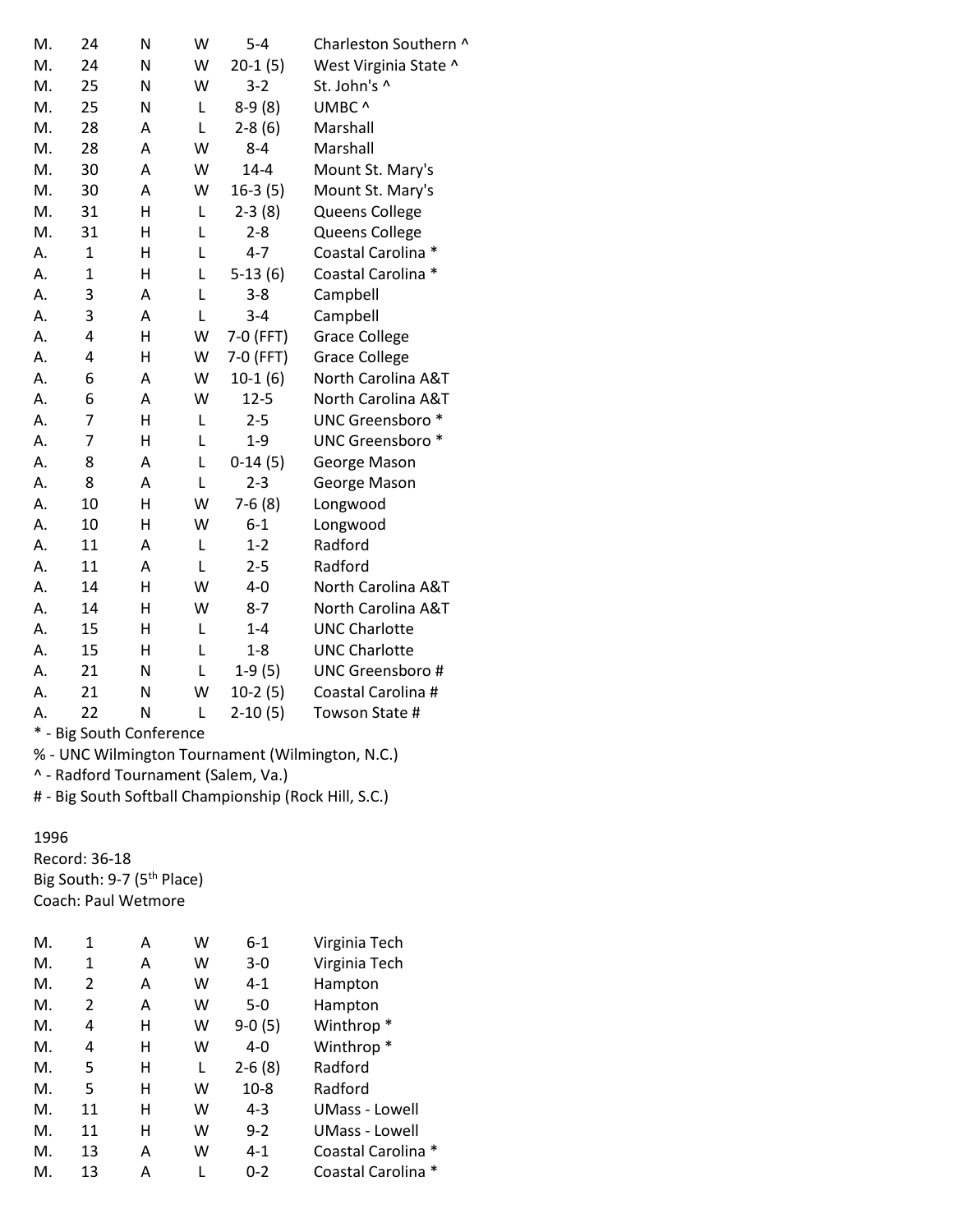| M. | 14             | A | W | $12-2(5)$ | Charleston Southern *        |
|----|----------------|---|---|-----------|------------------------------|
| M. | 14             | A | W | $4 - 0$   | Charleston Southern *        |
| M. | 15             | A | W | $10 - 4$  | <b>College of Charleston</b> |
| M. | 15             | Α | W | $6-4$     | College of Charleston        |
| M. | 18             | н | W | $2 - 1$   | UMBC*                        |
| M. | 18             | Н | W | $5-0$     | UMBC*                        |
| M. | 20             | н | L | $1 - 4$   | <b>Towson State</b>          |
| M. | 20             | H | W | $7 - 3$   | <b>Towson State</b>          |
| M. | 22             | N | L | $2 - 3$   | St. Joseph's (Pa.) %         |
| M. | 22             | Ν | W | $4 - 3$   | Longwood %                   |
| M. | 22             | Ν | L | $3 - 6$   | Lehigh %                     |
| M. | 22             | Ν | W | $23-2(4)$ | West Virginia State %        |
| M. | 23             | N | W | $6 - 1$   | Virginia Tech %              |
| M. | 23             | N | W | $2 - 1$   | Cornell %                    |
| M. | 23             | N | L | $5-9$     | Radford %                    |
| M. | 25             | Α | W | $6 - 5$   | UNC Wilmington *             |
| M. | 25             | Α | L | $3 - 4$   | UNC Wilmington *             |
| M. | 26             | Н | W | $8-0(5)$  | North Carolina A&T           |
| M. | 26             | Н | W | $15-0(5)$ | North Carolina A&T           |
| M. | 27             | н | W | $2 - 0$   | Averett                      |
| M. | 27             | н | W | $14-0(5)$ | Averett                      |
| M. | 30             | N | L | $1-2(6)$  | Long Island ^                |
| M. | 30             | N | L | $1-6(8)$  | California (Pa.) ^           |
| M. | 30             | N | W | $3 - 0$   | Hampton ^                    |
| M. | 30             | N | W | $8-4(6)$  | UNC Wilmington ^             |
| А. | 2              | Α | W | $7 - 2$   | Radford *                    |
| А. | $\overline{c}$ | Α | L | $3 - 8$   | Radford *                    |
| А. | 3              | н | Г | $0 - 1$   | UNC Greensboro *             |
| А. | 3              | н | L | $5-6(8)$  | UNC Greensboro *             |
| А. | 4              | н | W | $8 - 1$   | Virginia Tech                |
| А. | 4              | н | W | $3 - 0$   | Virginia Tech                |
| А. | 5              | н | L | $1-10(5)$ | East Carolina *              |
| А. | 5              | Н | L | $0 - 8$   | East Carolina *              |
| А. | 8              | А | W | $5-3$     | North Carolina A&T           |
| А. | 8              | Α | W | 9-1 (5)   | North Carolina A&T           |
| А. | 12             | Α | L | $0 - 7$   | <b>UNC Charlotte</b>         |
| А. | 12             | Α | Г | $0 - 4$   | <b>UNC Charlotte</b>         |
| А. | 13             | Η | W | $5 - 1$   | Hampton                      |
| А. | 13             | Η | W | $5 - 2$   | Hampton                      |
| А. | 19             | Ν | L | $1 - 2$   | UMBC#                        |
| А. | 19             | Ν | W | $5-4(9)$  | UNC Wilmington #             |
| А. | 20             | Ν | L | $0-8(5)$  | East Carolina #              |

% - Radford Tournament (Salem, Va.)

^ - Sports Plus Tournament (Chesterfield, Va.)

# - Big South Softball Championship (Rock Hill, S.C.)

1997 Record: 36-24 Big South: 12-4 (3<sup>rd</sup> Place) Coach: Paul Wetmore

| M. | н. | w | 8-0 (5)  | Hampton |
|----|----|---|----------|---------|
| M. | н  | w | $7-6(8)$ | Hampton |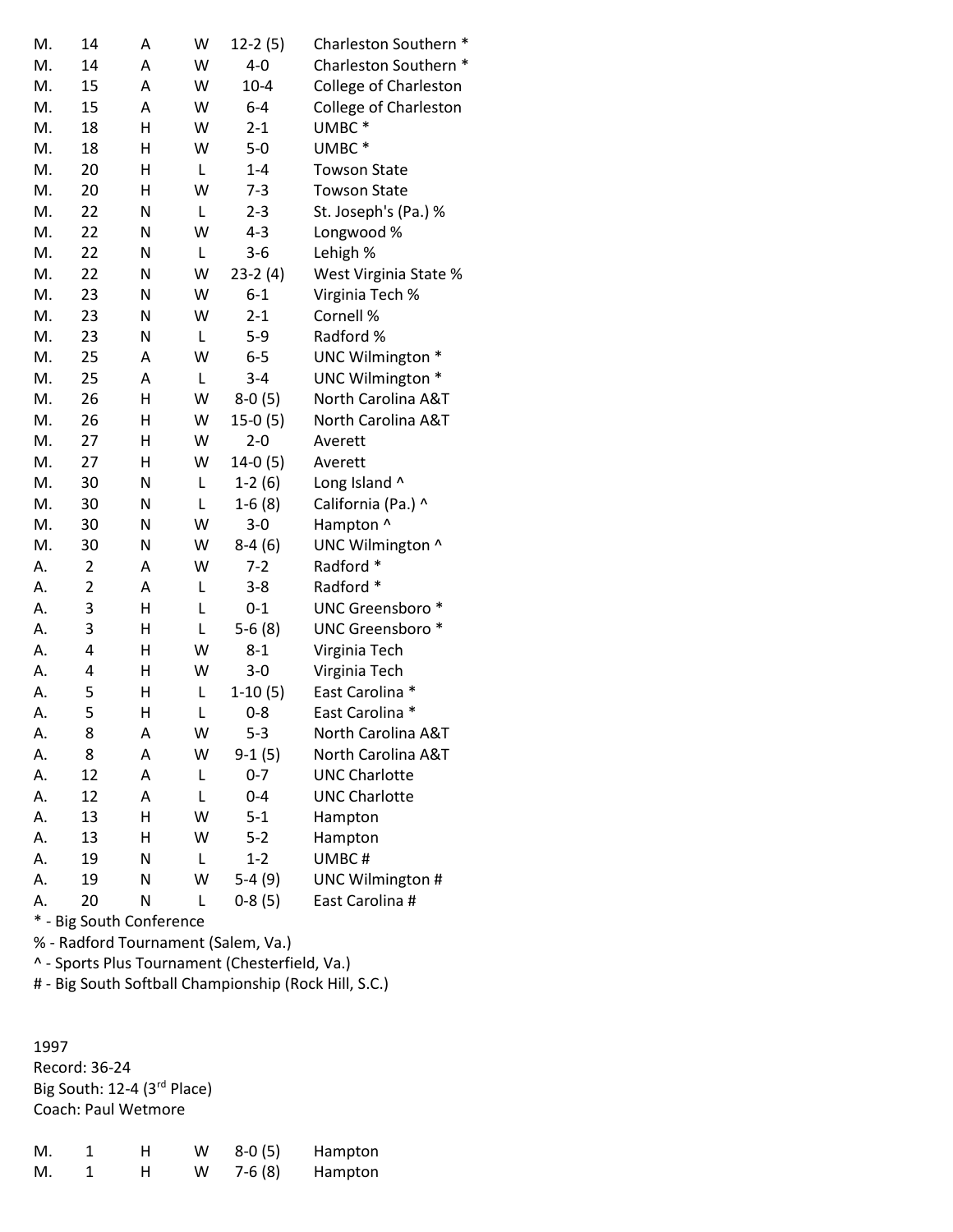| M. | 8              | н | W | $6 - 5$   | George Mason                |
|----|----------------|---|---|-----------|-----------------------------|
| M. | 8              | Η | W | $11-0(5)$ | George Mason                |
| M. | 11             | А | Г | $0 - 2$   | UNC Greensboro <sup>*</sup> |
| M. | 11             | А | Г | $2 - 3$   | UNC Greensboro <sup>*</sup> |
| M. | 12             | Η | Г | $1 - 2$   | Virginia Tech               |
| M. | 12             | н | L | $0 - 4$   | Virginia Tech               |
| M. | 17             | N | W | $9-1(6)$  | Rider %                     |
| M. | 17             | N | L | $2 - 8$   | Texas Tech %                |
| M. | 18             | N | W | $6 - 1$   | West Alabama %              |
| М. | 18             | Ν | L | $1-5(6)$  | East Stroudsburg %          |
| M. | 19             | Ν | L | $1-7(6)$  | Cornell %                   |
| M. | 19             | N | L | $0-2(6)$  | Middle Tennessee State %    |
| M. | 20             | N | Г | $1 - 2$   | Hartford %                  |
| M. | 20             | Ν | W | $5-4(6)$  | Vermont %                   |
| M. | 21             | Ν | W | $3-1(6)$  | Texas Tech %                |
| M. | 21             | N | W | $7-5(5)$  | Brown %                     |
| M. | 25             | Н | W | $9-1(6)$  | Charleston Southern *       |
| M. | 25             | Н | W | $3 - 1$   | Charleston Southern *       |
| M. | 26             | Н | W | $8-0(5)$  | North Carolina A&T          |
| M. | 26             | н | W | $1-0$     | North Carolina A&T          |
| M. | 28             | N | W | $2 - 0$   | Colgate ^                   |
| M. | 28             | Ν | W | $4-0$     | Hampton ^                   |
| M. | 28             | Ν | W | $8-0(5)$  | Longwood ^                  |
| M. | 29             | N | W |           | Norfolk State ^             |
| M. |                |   | L | $14-6(5)$ |                             |
|    | 29             | N |   | $1-9(6)$  | East Carolina ^             |
| А. | $\mathbf{1}$   | A | Г | $1 - 5$   | Virginia Tech               |
| А. | $\mathbf{1}$   | A | W | $6 - 2$   | Virginia Tech               |
| А. | 2              | н | L | $2 - 3$   | <b>UNC Charlotte</b>        |
| А. | $\overline{2}$ | Η | Г | $0 - 8$   | <b>UNC Charlotte</b>        |
| А. | 3              | Η | W | $8 - 4$   | UNC Wilmington *            |
| А. | 3              | Η | W | $3 - 1$   | UNC Wilmington *            |
| А. | 4              | Α | L | $1 - 4$   | Maryland                    |
| А. | 4              | Α | W | $6 - 2$   | Maryland                    |
| А. | 5              | Α | W | $8-0$     | UMBC <sup>*</sup>           |
| А. | 5              | Α | W | $15 - 3$  | UMBC <sup>*</sup>           |
| А. | 8              | Н | W | $11-0(5)$ | Radford *                   |
| А. | 8              | Η | W | $8-0(5)$  | Radford *                   |
| А. | 9              | Α | W | $11-0(5)$ | North Carolina A&T          |
| А. | 9              | Α | L | $1 - 3$   | North Carolina A&T          |
| А. | 12             | Α | L | $1-14(5)$ | East Carolina *             |
| А. | 12             | Α | Г | $1-9(5)$  | East Carolina *             |
| А. | 14             | А | W | $7 - 1$   | Winthrop <sup>*</sup>       |
| А. | 14             | Α | W | $6 - 1$   | Winthrop <sup>*</sup>       |
| А. | 16             | Α | W | $12-0(5)$ | Hampton                     |
| А. | 16             | Α | W | $5 - 2$   | Hampton                     |
| А. | 18             | Α | W | $4 - 3$   | Radford                     |
| А. | 18             | Α | W | $10-7$    | Radford                     |
| А. | 19             | Η | W | $10-1(6)$ | Coastal Carolina *          |
| А. | 19             | н | W | $2 - 0$   | Coastal Carolina *          |
| А. | 22             | Α | L | $2 - 8$   | North Carolina              |
| А. | 22             | A | L | $1-9(6)$  | North Carolina              |
| А. | 26             | Α | L | $0-8(5)$  | East Carolina &             |
| А. | 26             | N | Г | $0 - 2$   | Virginia &                  |
| А. | 26             | N | L | $0 - 7$   | UNC Greensboro &            |
| M. | 2              | Ν | L | $1 - 9$   | <b>UNC Greensboro#</b>      |
|    |                |   |   |           |                             |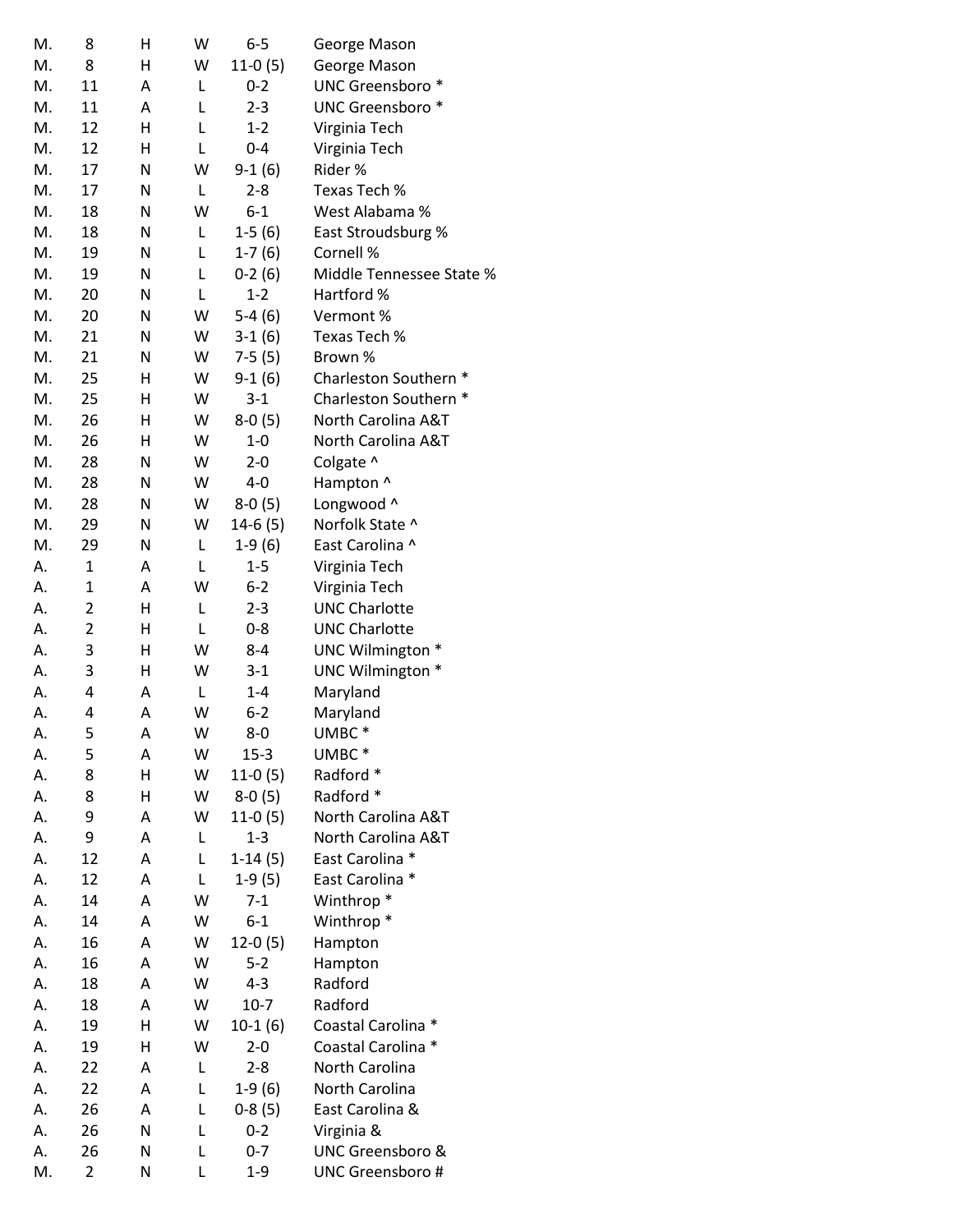| М.                                             | 3 | N                               | w | 6-5     | UMBC#              |  |  |  |
|------------------------------------------------|---|---------------------------------|---|---------|--------------------|--|--|--|
| М.                                             | 3 | N                               | w | $5 - 4$ | Coastal Carolina # |  |  |  |
| M.                                             | Δ | N                               |   | በ-6     | East Carolina #    |  |  |  |
| * - Big South Conference                       |   |                                 |   |         |                    |  |  |  |
|                                                |   | % - Rebel Games (Orlando, Fla.) |   |         |                    |  |  |  |
| ^ - Sports Plus Tournament (Chesterfield, Va.) |   |                                 |   |         |                    |  |  |  |
| & - Virginia Tournament (Charlottesville, Va.) |   |                                 |   |         |                    |  |  |  |
|                                                |   |                                 |   |         |                    |  |  |  |

# - Big South Softball Championship (Rock Hill, S.C.)

1998 Record: 33-23 Big South: 8-8 (5<sup>th</sup> Place) Coach: Paul Wetmore

| F. | 27             | Η | W           | $10-2(6)$ | Hampton               |
|----|----------------|---|-------------|-----------|-----------------------|
| F. | 27             | н | W           | $6 - 1$   | Hampton               |
| M. | 3              | Α | L           | $2 - 3$   | <b>UNC Charlotte</b>  |
| M. | 3              | А | W           | $3 - 2$   | <b>UNC Charlotte</b>  |
| M. | 6              | N | L           | $1 - 3$   | St. Bonaventure %     |
| M. | 6              | N | L           | $1 - 2$   | St. Francis %         |
| M. | $\overline{7}$ | N | W           | $8-0(5)$  | Morgan State %        |
| M. | $\overline{7}$ | N | L           | $0 - 4$   | Seton Hall %          |
| M. | $\overline{7}$ | N | W           | $13-0(5)$ | St. Francis %         |
| M. | 10             | Η | W           | $4 - 1$   | Elon                  |
| M. | 10             | Н | L           | $0 - 1$   | Elon                  |
| M. | 16             | Ν | L           | $0 - 2$   | Fordham ^             |
| M. | 16             | Ν | L           | $3-5(8)$  | Wisconsin-Green Bay ^ |
| M. | 17             | N | W           | $6-0(6)$  | Vermont ^             |
| M. | 17             | Ν | L           | $3-6(6)$  | Cornell ^             |
| M. | 17             | N | W           | $5 - 3$   | Marist ^              |
| M. | 18             | N | W           | $5-2(6)$  | Fairfield ^           |
| M. | 18             | N | W           | $3-2$     | Yale ^                |
| M. | 20             | Ν | L           | $0-8(6)$  | Southeast Mo. State ^ |
| M. | 20             | Ν | W           | $9 - 2$   | Manhattan ^           |
| M. | 24             | н | W           | $2 - 0$   | Virginia              |
| M. | 24             | Η | W           | $1-0$     | Virginia              |
| M. | 25             | А | W           | $5 - 4$   | Radford *             |
| M. | 25             | A | L           | $2 - 3$   | Radford *             |
| M. | 27             | N | L           | $2 - 4$   | Cleveland State !     |
| M. | 27             | N | W           | $2 - 1$   | UMBC !                |
| M. | 28             | N | W           | $12-2(5)$ | West Chester !        |
| M. | 28             | Ν | L           | $0 - 3$   | Virginia !            |
| M. | 30             | н | W           | $11-0(5)$ | North Carolina A&T    |
| M. | 30             | н | W           | $10-0(5)$ | North Carolina A&T    |
| А. | $\mathbf{1}$   | н | L           | $1 - 3$   | <b>UNC Greensboro</b> |
| А. | $\mathbf{1}$   | н | L           | $5 - 8$   | <b>UNC Greensboro</b> |
| А. | 4              | Η | L           | $5-6(9)$  | East Carolina *       |
| Α. | 4              | H | $\mathsf L$ | $0 - 2$   | East Carolina *       |
| А. | 6              | Α | Г           | $5-6(8)$  | UNC Wilmington *      |
| А. | 6              | Α | W           | $6-0$     | UNC Wilmington *      |
| А. | 7              | Α | W           | $10-2(5)$ | North Carolina A&T    |
| А. | 7              | Α | W           | $3 - 0$   | North Carolina A&T    |
| А. | 9              | Н | W           | $2 - 1$   | George Mason *        |
| Α. | 9              | Н | W           | $2 - 0$   | George Mason *        |
| А. | 11             | Н | Г           | $1 - 4$   | UMBC*                 |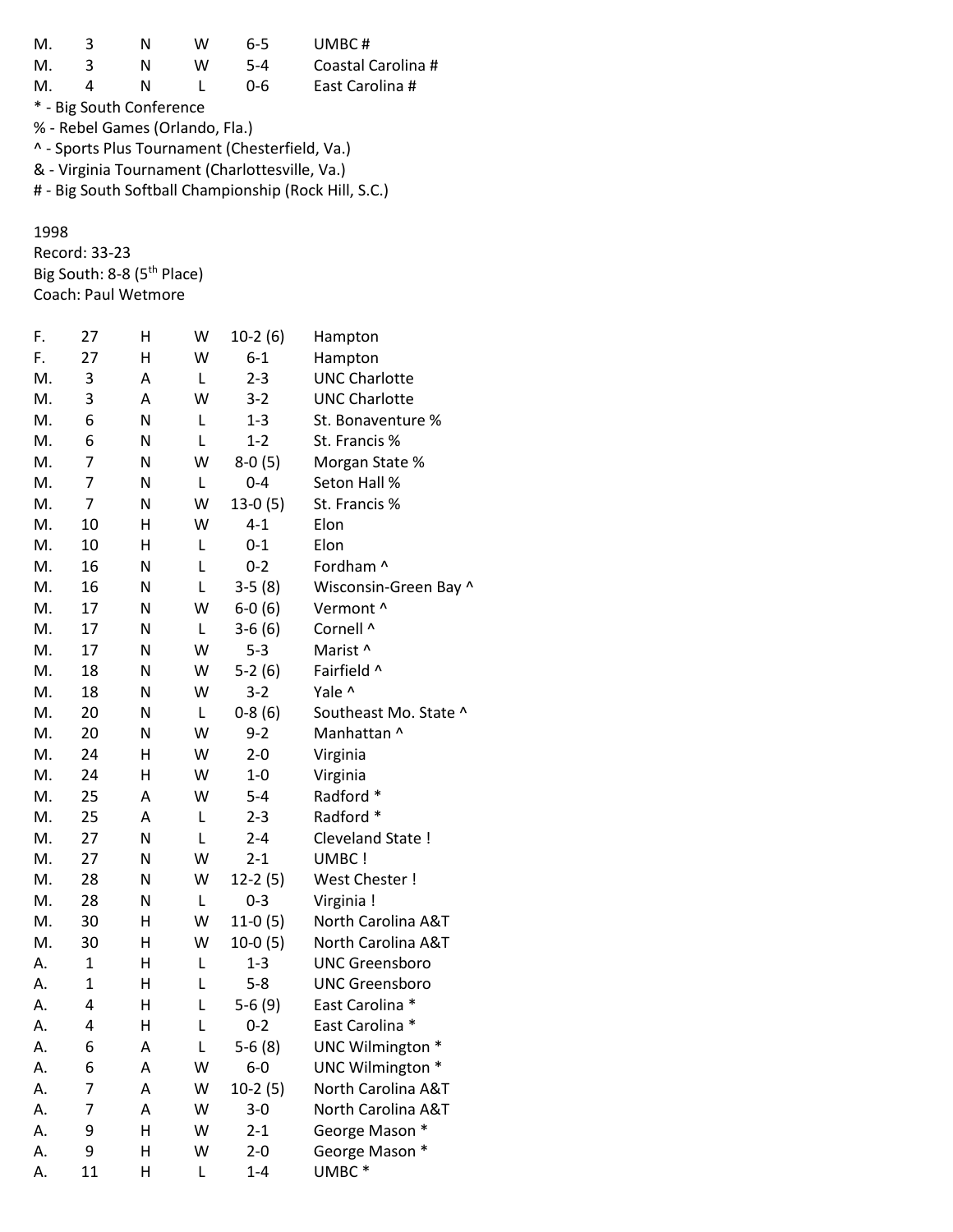| Α. | 11             | н                           |   | 0-7       | UMBC <sup>*</sup>     |
|----|----------------|-----------------------------|---|-----------|-----------------------|
| Α. | 17             | A                           | w | $14-0(5)$ | Charleston Southern * |
| Α. | 17             | Α                           | W | $5 - 3$   | Charleston Southern * |
| Α. | 18             | A                           | W | $2-1(8)$  | Coastal Carolina *    |
| Α. | 18             | A                           | L | $2-3(8)$  | Coastal Carolina *    |
| Α. | 21             | н                           | W | $2 - 1$   | Virginia Tech         |
| Α. | 21             | н                           | w | $5-2$     | Virginia Tech         |
| А. | 25             | н                           | L | 6-7       | Winthrop <sup>*</sup> |
| А. | 25             | н                           | W | $3-1$     | Winthrop <sup>*</sup> |
| M. | 1              | N                           | w | $2 - 1$   | UMBC#                 |
| М. | 1              | N                           | L | $1 - 3$   | East Carolina #       |
| М. | 2              | N                           | W | $7-6(8)$  | UNC Wilmington #      |
| М. | 2              | N                           | W | $1 - 0$   | UMBC#                 |
| М. | $\mathfrak{p}$ | N                           | W | $9 - 3$   | East Carolina #       |
| М. | 3              | N                           | L | $1 - 2$   | Coastal Carolina #    |
|    |                | <b>Big South Conference</b> |   |           |                       |

% - Tidewater Classic (Hampton, Va.)

^ - Rebel Games (Ocoee, Fla.)

! – Sports Plus Tournament (Chesterfield, Va.)

# - Big South Softball Championship (Rock Hill, S.C.)

#### 1999

Record: 41-25 Big South: 11-3 (T1<sup>st</sup> Place) Coach: Paul Wetmore

| F. | 19 | N | L | $1 - 2$   | Marshall %                    |
|----|----|---|---|-----------|-------------------------------|
| F. | 20 | N | W | $3 - 0$   | Eastern Kentucky %            |
| F. | 20 | N | L | $1 - 2$   | <b>UNC Charlotte %</b>        |
| F. | 20 | N | L | $0 - 4$   | Purdue %                      |
| F. | 21 | N | W | $4 - 3$   | East Carolina %               |
| F. | 21 | N | W | $2 - 1$   | Rhode Island %                |
| F. | 21 | N | L | $1 - 3$   | Marshall %                    |
| F. | 25 | N | L | $0 - 1$   | Tennessee-Chattanooga         |
| F. | 26 | N | L | $0 - 1$   | Maryland ^                    |
| F. | 26 | N | L | $1-2(9)$  | Tennessee-Chattanooga ^       |
| F. | 28 | N | L | $2-3(10)$ | Notre Dame ^                  |
| F. | 28 | N | W | $5-0$     | Tennessee-Martin ^            |
| M. | 4  | н | W | $2 - 1$   | Longwood                      |
| М. | 4  | н | W | $4 - 3$   | Longwood                      |
| M. | 5  | N | W | $5 - 4$   | Mount St. Mary's !            |
| M. | 5  | N | W | $3-2$     | Marist!                       |
| M. | 6  | N | W | $4 - 3$   | St. Bonaventure !             |
| М. | 6  | N | W | $6 - 4$   | Hampton!                      |
| M. | 8  | н | W | $7-1$     | <b>Cleveland State</b>        |
| M. | 8  | H | L | $1 - 3$   | <b>Cleveland State</b>        |
| M. | 16 | A | L | 0-6       | Loyola Marymount              |
| М. | 16 | A | L | $1-2(8)$  | Loyola Marymount              |
| M. | 17 | N | L | $0-14(6)$ | Cal State Fullerton \$        |
| М. | 18 | N | L | $2-10(5)$ | No. 6 Arizona State (WCWS) \$ |
| M. | 19 | N | W | $3-2(8)$  | Utah \$                       |
| M. | 19 | N | L | $1 - 4$   | No. 4 Washington (WCWS) \$    |
| M. | 20 | N | L | $0 - 4$   | Cal State Northridge \$       |
| М. | 23 | н | W | $8-0(6)$  | North Carolina A&T            |
| M. | 23 | Η | W | $13-2(5)$ | North Carolina A&T            |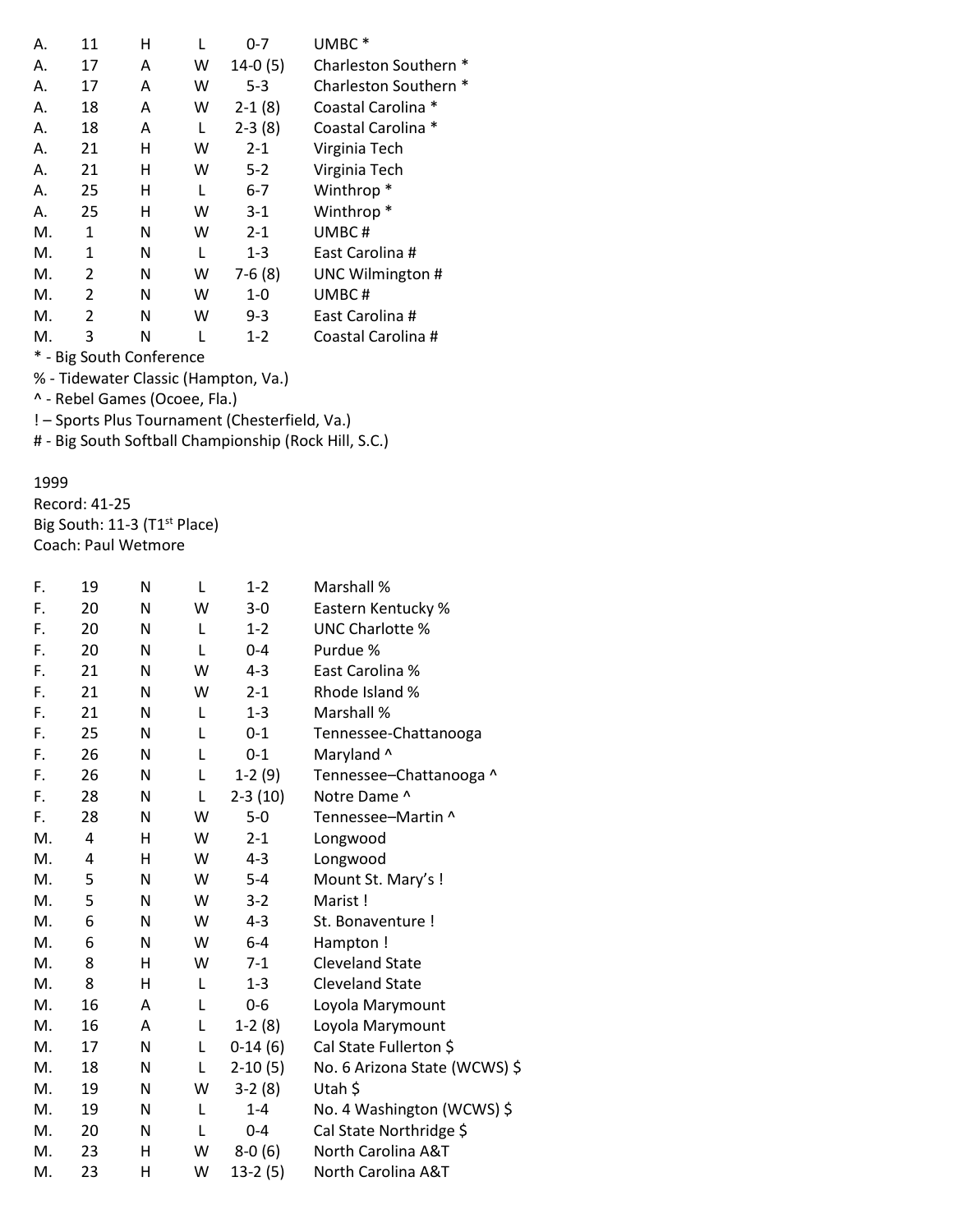| M. | 24                      | Α               | L | $3 - 4$   | Virginia Tech         |
|----|-------------------------|-----------------|---|-----------|-----------------------|
| M. | 24                      | Α               | L | $0 - 1$   | Virginia Tech         |
| M. | 26                      | N               | W | $3 - 2$   | Boston College @      |
| M. | 26                      | N               | W | $5 - 4$   | Brown@                |
| M. | 26                      | N               | W | $4-3(8)$  | St. Joseph's @        |
| M. | 27                      | N               | W | 14-0 (5)  | Delaware State @      |
| M. | 27                      | N               | L | $2 - 6$   | St. Joseph's (Pa.) @  |
| M. | 30                      | A               | W | $5-0$     | <b>UNC Greensboro</b> |
| M. | 30                      | A               | W | $1-0$     | <b>UNC Greensboro</b> |
| Α. | $\overline{\mathbf{c}}$ | A               | W | $5-3(8)$  | Elon <sup>*</sup>     |
| Α. | $\overline{2}$          | A               | W | $5-0$     | Elon *                |
| Α. | 3                       | A               | W | $7 - 6$   | Winthrop <sup>*</sup> |
| Α. | 3                       | A               | W | $10-0(6)$ | Winthrop <sup>*</sup> |
| Α. | 6                       | A               | W | $8-0(5)$  | Hampton               |
| Α. | 6                       | A               | W | $9 - 2$   | Hampton               |
| Α. | 8                       | H               | W | $5-0$     | Radford *             |
| Α. | 8                       | Η               | L | $0 - 2$   | Radford *             |
| А. | 12                      | Η               | W | $5-0$     | UNC Wilmington *      |
| А. | 12                      | Н               | W | $8-0(5)$  | UNC Wilmington *      |
| А. | 13                      | A               | W | $5 - 1$   | North Carolina A&T    |
| Α. | 13                      | A               | W | $9-0(5)$  | North Carolina A&T    |
| Α. | 15                      | A               | W | $3 - 0$   | George Mason *        |
| Α. | 15                      | Α               | W | $12-0(5)$ | George Mason *        |
| Α. | 19                      | A               | L | $2 - 6$   | East Carolina *       |
| А. | 19                      | A               | L | $1 - 3$   | East Carolina *       |
| Α. | 21                      | H               | W | $7 - 0$   | <b>UNC Charlotte</b>  |
| Α. | 21                      | H               | W | $4 - 1$   | <b>UNC Charlotte</b>  |
| Α. | 23                      | Η               | W | $6-0$     | Charleston Southern * |
| А. | 23                      | H               | W | $4-0$     | Charleston Southern * |
| А. | 24                      | H               | W | $4-3(8)$  | Coastal Carolina *    |
| Α. | 24                      | H               | W | $1-0$     | Coastal Carolina *    |
| А. | 28                      | A               | L | $0 - 3$   | Virginia              |
| А. | 28                      | A               | L | $1-9(5)$  | Virginia              |
| M. | 7                       | N               | W | $5-0$     | Charleston Southern # |
| M. | 7                       | N               | L | $5-6(8)$  | Radford #             |
| M. | 8                       | N               | W | $7 - 3$   | George Mason #        |
| M. | 8                       | N<br>$\epsilon$ | L | $2-3(9)$  | East Carolina #       |

% - Triangle Classic (Chapel Hill, N.C.)

^ - Choo Choo Classic (Chattanooga, Tenn.)

! – Tidewater Classic (Hampton, Va.)

\$ - Kia Classic (Fullerton, Calif.)

@ - Sports Plus Tournament (Chesterfield, Va.)

# - Big South Softball Championship (Rock Hill, S.C.)

#### 2000

Record: 34-29 Big South: 9-1 (1st Place) Coach: Paul Wetmore

| F. | 18 | N | w | $5-0$     | Maryland %                 |
|----|----|---|---|-----------|----------------------------|
| F. | 18 | N |   | $1 - 6$   | Campbell %                 |
| F. | 19 | N |   | Ი-Ნ       | Kansas %                   |
| F. | 19 | N | w | $1 - 0$   | <b>Boston University %</b> |
| F. | 19 | N |   | $3-15(5)$ | Akron %                    |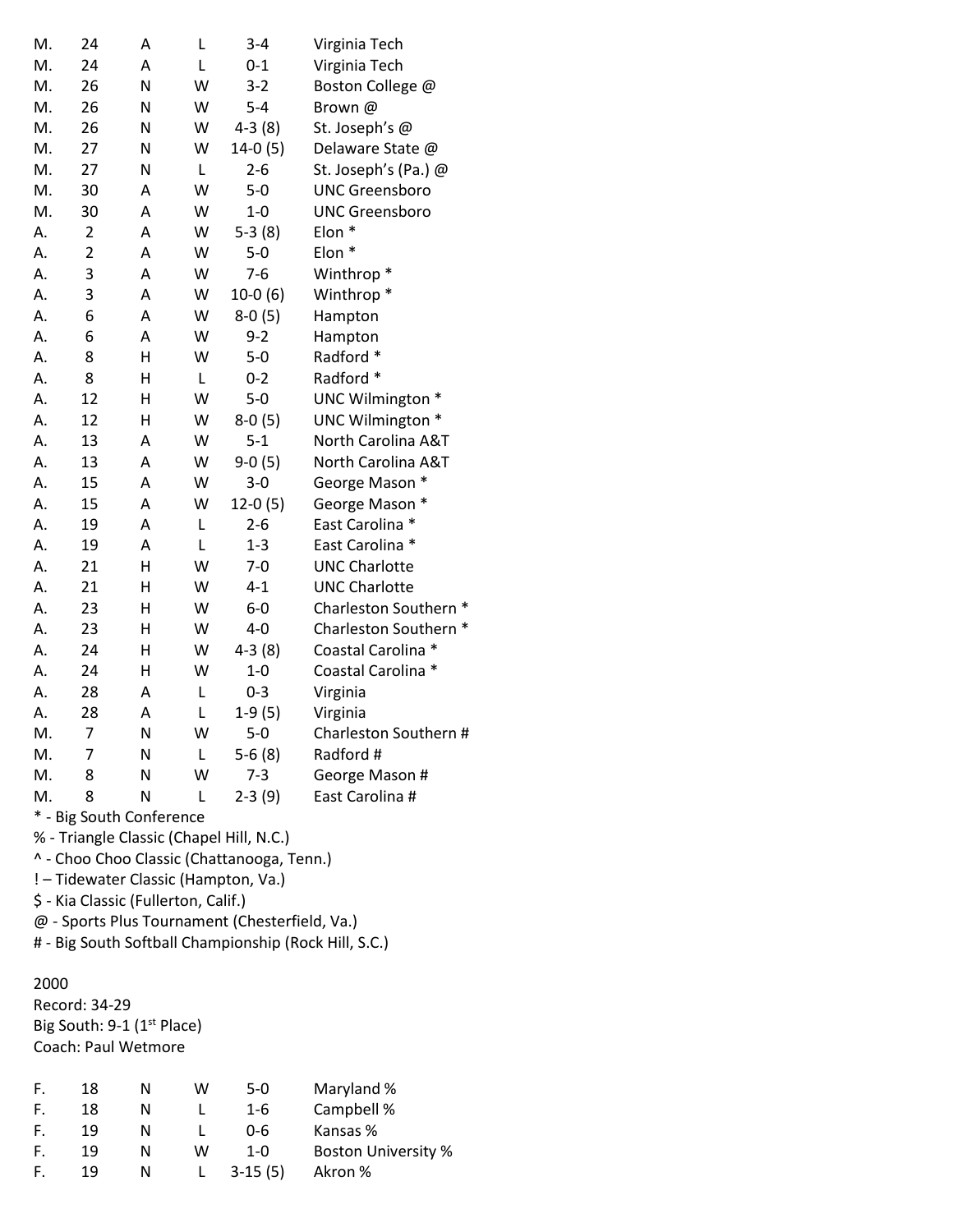| F. | 25             | N | L | $0 - 2$   | Temple ^                |
|----|----------------|---|---|-----------|-------------------------|
| F. | 25             | N | W | $6 - 1$   | Marshall ^              |
| F. | 26             | N | L | $3 - 8$   | Kentucky ^              |
| F. | 27             | N | L | $2-3(8)$  | Tennessee-Chattanooga ^ |
| М. | $\overline{2}$ | Η | W | $4 - 2$   | St. Bonaventure         |
| M. | $\overline{2}$ | Η | W | $5 - 1$   | St. Bonaventure         |
| M. | 3              | N | L | $5 - 8$   | Morgan State !          |
| M. | 3              | N | W | $5 - 1$   | Marist!                 |
| M. | 4              | N | W | $10-2(6)$ | St. Bonaventure !       |
| M. | 4              | N | W | $4 - 3$   | Hampton !               |
| M. | 6              | Η | W | $6-5$     | Eastern Kentucky        |
| M. | 6              | Η | W | $5 - 4$   | Eastern Kentucky        |
| М. | 13             | N | L | $1-3(8)$  | Fordham \$              |
| M. | 13             | N | L | $3-4(8)$  | Pennsylvania \$         |
| М. | 14             | N | W | $1 - 0$   | Wagner \$               |
| M. | 14             | N | W | $3 - 1$   | Manhattan \$            |
| M. | 15             | N | L | $3 - 5$   | Alabama-Birmingham \$   |
| M. | 15             | N | W | $11-1(5)$ | Fairfield \$            |
| M. | 16             | N | W | $11-0(5)$ | Maine \$                |
| M. | 16             | N | W | $9-8(9)$  | Quinnipiac \$           |
| M. | 17             | N | W | $10-1$    | Towson \$               |
| М. | 17             | N | L | $5 - 8$   | Rhode Island \$         |
| M. | 22             | Η | W | $5 - 3$   | Longwood                |
| M. | 22             | Η | L | $3 - 4$   | Longwood                |
| M. | 24             | N | L | $2 - 4$   | St. Joseph's (Pa.) @    |
| Μ. | 24             | N | W | $1 - 0$   | George Mason @          |
| M. | 24             | N | W | $5 - 2$   | West Chester @          |
| M. | 25             | N | L | $3-5(8)$  | George Mason @          |
| M. | 25             | N | W | $10-1(5)$ | West Chester @          |
| M. | 28             | Η | W | $5 - 1$   | <b>UNC Greensboro</b>   |
| M. | 28             | Η | W | $4 - 2$   | <b>UNC Greensboro</b>   |
| М. | 31             | N | L | $3 - 4$   | Harvard &               |
| А. | $\mathbf 1$    | N | L | $0 - 5$   | Virginia Tech &         |
| А. | $\mathbf 1$    | N | L | $4 - 6$   | East Carolina &         |
| А. | 2              | N | L | $3-4(8)$  | Virginia Tech &         |
| А. | $\overline{2}$ | N | L | $9 - 10$  | Harvard &               |
| А. | 6              | Η | W | $6 - 5$   | Elon *                  |
| А. | 6              | Η | W | $7 - 3$   | Elon <sup>*</sup>       |
| А. | 11             | Η | L | $3 - 6$   | Hampton                 |
| А. | 11             | Η | L | $5-6$     | Hampton                 |
| А. | 13             | Η | Г | $4 - 14$  | Campbell                |
| А. | 13             | Η | W | $8 - 7$   | Campbell                |
| А. | 15             | A | W | $7 - 5$   | Charleston Southern *   |
| А. | 15             | A | W | $4-0$     | Charleston Southern *   |
| А. | 17             | A | Г | $0-8(6)$  | Coastal Carolina *      |
| А. | 17             | Α | W | $2 - 0$   | Coastal Carolina *      |
| А. | 19             | Η | Г | $0 - 2$   | Virginia Tech           |
| А. | 19             | Η | L | $0-12(5)$ | Virginia Tech           |
| А. | 28             | A | W | $8-0$     | Radford *               |
| А. | 28             | A | W | $17-3(5)$ | Radford *               |
| Μ. | 5              | Η | W | $9-1(5)$  | Winthrop <sup>*</sup>   |
| M. | 5              | Η | W | $4 - 2$   | Winthrop <sup>*</sup>   |
| M. | 6              | Η | L | $0 - 3$   | East Carolina           |
| M. | 6              | Η | L | $5 - 8$   | East Carolina           |
| M. | 12             | N | W | $2 - 1$   | Charleston Southern #   |
|    |                |   |   |           |                         |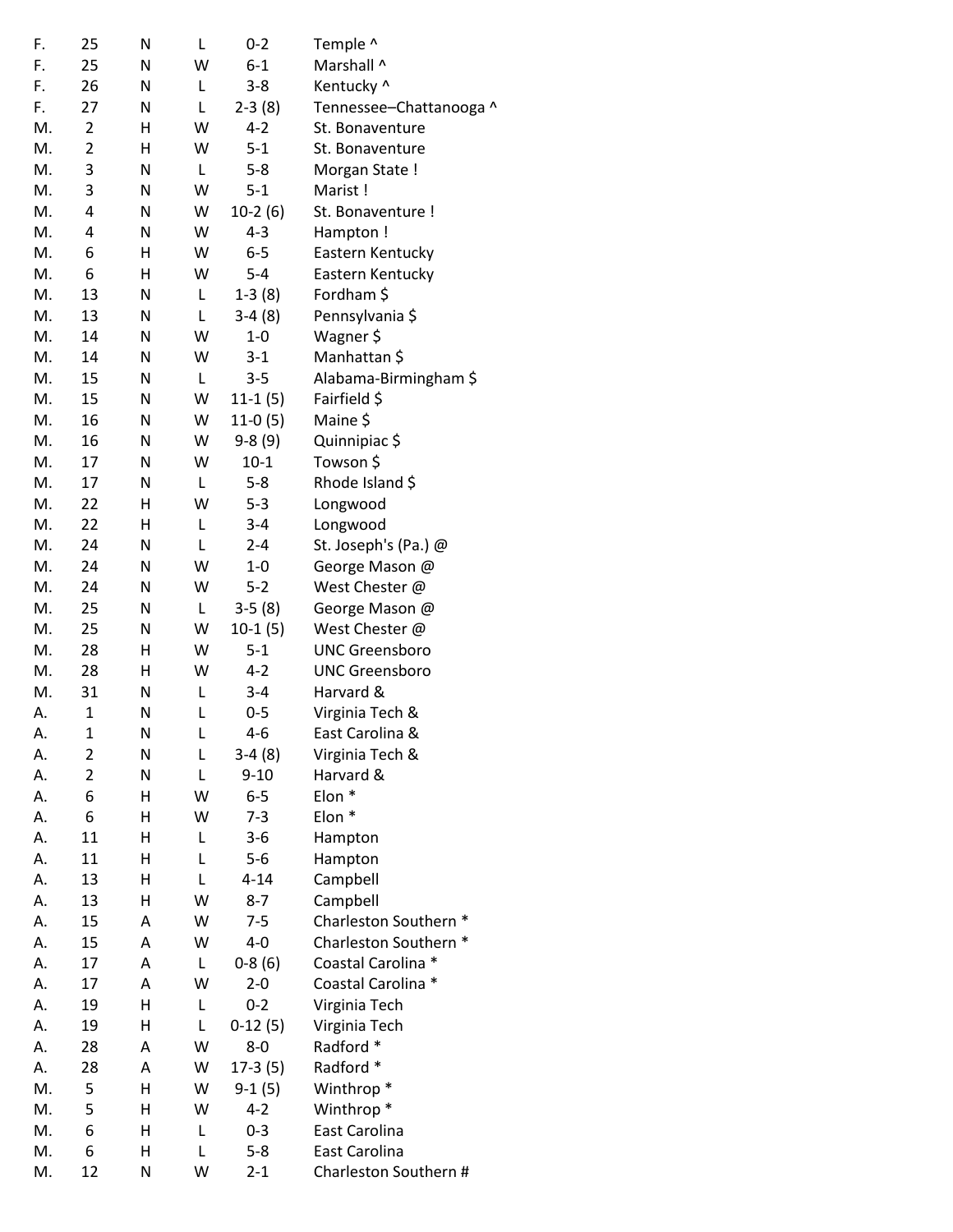| М. | 13                                         | N                                | w | $4 - 3$                                        | Coastal Carolina #                                 |  |  |  |  |
|----|--------------------------------------------|----------------------------------|---|------------------------------------------------|----------------------------------------------------|--|--|--|--|
| М. | 14                                         | N                                | L | $0-2(8)$                                       | Coastal Carolina #                                 |  |  |  |  |
| М. | 14                                         | N                                | L | $2-4(8)$                                       | Coastal Carolina #                                 |  |  |  |  |
|    |                                            | * - Big South Conference         |   |                                                |                                                    |  |  |  |  |
|    |                                            |                                  |   | % - Triangle Classic (Chapel Hill, N.C.)       |                                                    |  |  |  |  |
|    | ^ - Sonic Challenge (Chattanooga, Tenn.)   |                                  |   |                                                |                                                    |  |  |  |  |
|    |                                            |                                  |   | ! - Hampton Softball Classic (Hampton, Va.)    |                                                    |  |  |  |  |
|    |                                            | \$ - Rebel Games (Orlando, Fla.) |   |                                                |                                                    |  |  |  |  |
|    |                                            |                                  |   | @ - Sports Plus Tournament (Chesterfield, Va.) |                                                    |  |  |  |  |
|    | & - Hudson Hokie Classic (Blacksburg, Va.) |                                  |   |                                                |                                                    |  |  |  |  |
|    |                                            |                                  |   |                                                | # - Big South Softball Championship (Conway, S.C.) |  |  |  |  |
|    |                                            |                                  |   |                                                |                                                    |  |  |  |  |

2001

Record: 18-46 Big South: 6-4 (4<sup>th</sup> Place) Coach: Paul Wetmore

| F. | 16             | N | W | 4-2       | <b>Boston University %</b> |
|----|----------------|---|---|-----------|----------------------------|
| F. | 16             | N | W | $5-0$     | Youngstown State %         |
| F. | 17             | N | L | $2 - 4$   | Wright State %             |
| F. | 17             | Ν | L | $0 - 2$   | Tennessee %                |
| F. | 18             | N | L | $1 - 4$   | Purdue %                   |
| F. | 23             | N | L | $1-2(11)$ | Virginia Tech ^            |
| F. | 23             | N | L | $0-10(6)$ | Tennessee-Chattanooga ^    |
| F. | 24             | Ν | L | $0 - 2$   | Marshall ^                 |
| F. | 24             | N | L | $2 - 8$   | Kentucky ^                 |
| F. | 25             | N | L | $1 - 3$   | Kentucky ^                 |
| M  | $\overline{2}$ | N | W | $6-0$     | Norfolk State !            |
| M. | $\overline{2}$ | N | L | $1 - 3$   | Morgan State !             |
| M. | 3              | Ν | L | $1 - 2$   | St. Peters !               |
| M. | 3              | Α | L | $0 - 4$   | Hampton!                   |
| M. | 6              | A | W | $5 - 1$   | Charlotte                  |
| M. | 6              | Α | Г | $9 - 10$  | Charlotte                  |
| M. | 8              | н | W | $3 - 1$   | Longwood                   |
| M. | 8              | Н | L | $3 - 5$   | Longwood                   |
| M. | 12             | N | L | $2 - 5$   | Wisconsin                  |
| М. | 12             | Ν | L | $0 - 4$   | Canisius                   |
| M. | 13             | Ν | L | $0 - 7$   | Northern Illinois          |
| M. | 13             | N | W | $6 - 4$   | Northern Illinois          |
| M. | 15             | N | W | $6-0$     | Maine \$                   |
| M. | 15             | N | W | $1-0$     | Akron \$                   |
| M. | 16             | N | L | $0 - 1$   | Rutgers \$                 |
| M. | 16             | N | L | $0-10(5)$ | South Florida \$           |
| Μ. | 17             | Ν | L | $3 - 7$   | Pennsylvania \$            |
| M. | 17             | N | W | $6-2$     | Maine \$                   |
| M. | 18             | Ν | L | $1 - 7$   | Fordham \$                 |
| M. | 23             | Α | L | $0 - 9$   | Virginia @                 |
| M. | 23             | A | L | $1-2(8)$  | Virginia @                 |
| M. | 24             | N | L | $0-10(5)$ | Penn State @               |
| M. | 24             | Ν | L | $0 - 4$   | Penn State @               |
| M. | 25             | N | L | $1 - 2$   | Bowling Green @            |
| M. | 25             | Ν | L | $0-9(6)$  | Bowling Green @            |
| M. | 27             | Н | W | $2 - 1$   | Hampton                    |
| М. | 27             | Η | L | $4 - 5$   | Hampton                    |
| М. | 31             | Α | L | $1-2(9)$  | East Carolina              |
|    |                |   |   |           |                            |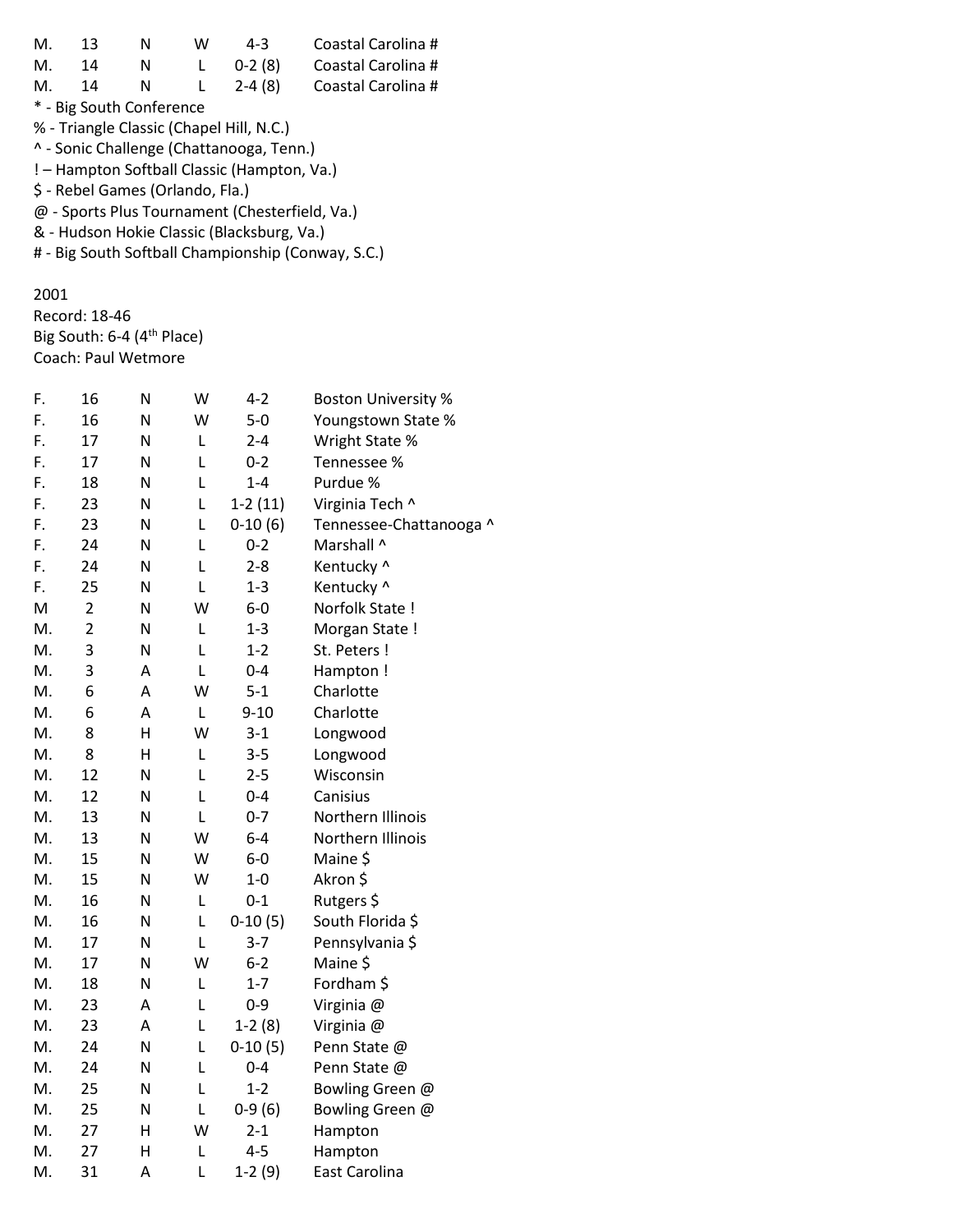| M. | 31 | Α | L | $2 - 3$   | East Carolina         |
|----|----|---|---|-----------|-----------------------|
| А. | 6  | A | W | $1 - 0$   | Elon *                |
| А. | 6  | Α | W | $3-2$     | Elon *                |
| А. | 7  | A | W | $6 - 2$   | Winthrop <sup>*</sup> |
| А. | 7  | A | W | $3 - 2$   | Winthrop <sup>*</sup> |
| A  | 11 | н | L | $0 - 4$   | North Carolina        |
| А. | 11 | Η | L | $0-12(5)$ | North Carolina        |
| А. | 17 | н | L | $4 - 8$   | Virginia              |
| А. | 17 | н | L | $2 - 6$   | Virginia              |
| А. | 19 | A | L | $3 - 5$   | <b>UNC Greensboro</b> |
| А. | 19 | A | L | $1 - 2$   | <b>UNC Greensboro</b> |
| А. | 20 | н | L | $3 - 4$   | Coastal Carolina *    |
| А. | 20 | Η | L | $5 - 7$   | Coastal Carolina *    |
| А. | 21 | н | L | $2 - 3$   | Charleston Southern * |
| А. | 21 | Η | W | $3-2(8)$  | Charleston Southern * |
| А. | 24 | A | L | $0 - 5$   | Marshall              |
| А. | 24 | A | L | $0 - 6$   | Marshall              |
| А. | 25 | н | L | $0 - 7$   | East Carolina         |
| А. | 25 | н | L | $0 - 5$   | East Carolina         |
| Α. | 28 | Η | W | $3-2(8)$  | Radford *             |
| А. | 28 | н | L | $2 - 6$   | Radford *             |
| А. | 30 | A | L | $2 - 4$   | North Carolina A&T    |
| А. | 30 | A | W | $3 - 1$   | North Carolina A&T    |
| M. | 5  | N | W | $5-4(11)$ | Winthrop#             |
| M. | 5  | N | L | $0 - 4$   | Coastal Carolina #    |
| M. | 5  | N | L | $2 - 8$   | Elon #                |

- % Triangle Classic (Chapel Hill, N.C.)
- ^ Sonic Challenge (Chattanooga, Tenn.)
- ! Hampton Softball Classic (Hampton, Va.)

\$ - USF Clearwater Parks & Rec Tournament (Clearwater, Fla.)

@ - UVA Who's Hoo Classic (Charlottesville, Va.)

# - Big South Softball Championship (Salem, Va.)

#### 2002

Record: 28-35 Big South: 4-6 (5<sup>th</sup> Place) Coach: Paul Wetmore

| F. | 15 | N |   | $0 - 2$   | East Carolina %         |
|----|----|---|---|-----------|-------------------------|
| F. | 15 | N | L | $4-5(8)$  | Robert Morris %         |
| F. | 16 | N | w | $8 - 4$   | Elon %                  |
| F. | 16 | N | L | $3 - 4$   | Ohio %                  |
| F. | 16 | Ν | w | $2 - 1$   | Radford %               |
| F. | 17 | Ν | L | 0-4       | <b>UNC Wilmington %</b> |
| F. | 22 | Ν | w | $2 - 1$   | Loyola-Chicago ^        |
| F. | 22 | Ν | L | $4-8(11)$ | Tennessee-Chattanooga ^ |
| F. | 23 | Ν | L | $0-8(6)$  | Western Kentucky ^      |
| F. | 23 | Ν | L | $0 - 7$   | Samford ^               |
| F. | 24 | Ν | L | $2-4(8)$  | Birmingham-Southern ^   |
| F. | 24 | Ν | L | $2 - 4$   | Belmont ^               |
| М. | 1  | Ν | W | $9-5(9)$  | Delaware State!         |
| Μ. | 1  | Ν | W | $8 - 6$   | Coppin State !          |
| М. | 2  | Ν | w | $3 - 2$   | Delaware State!         |
|    |    |   |   |           |                         |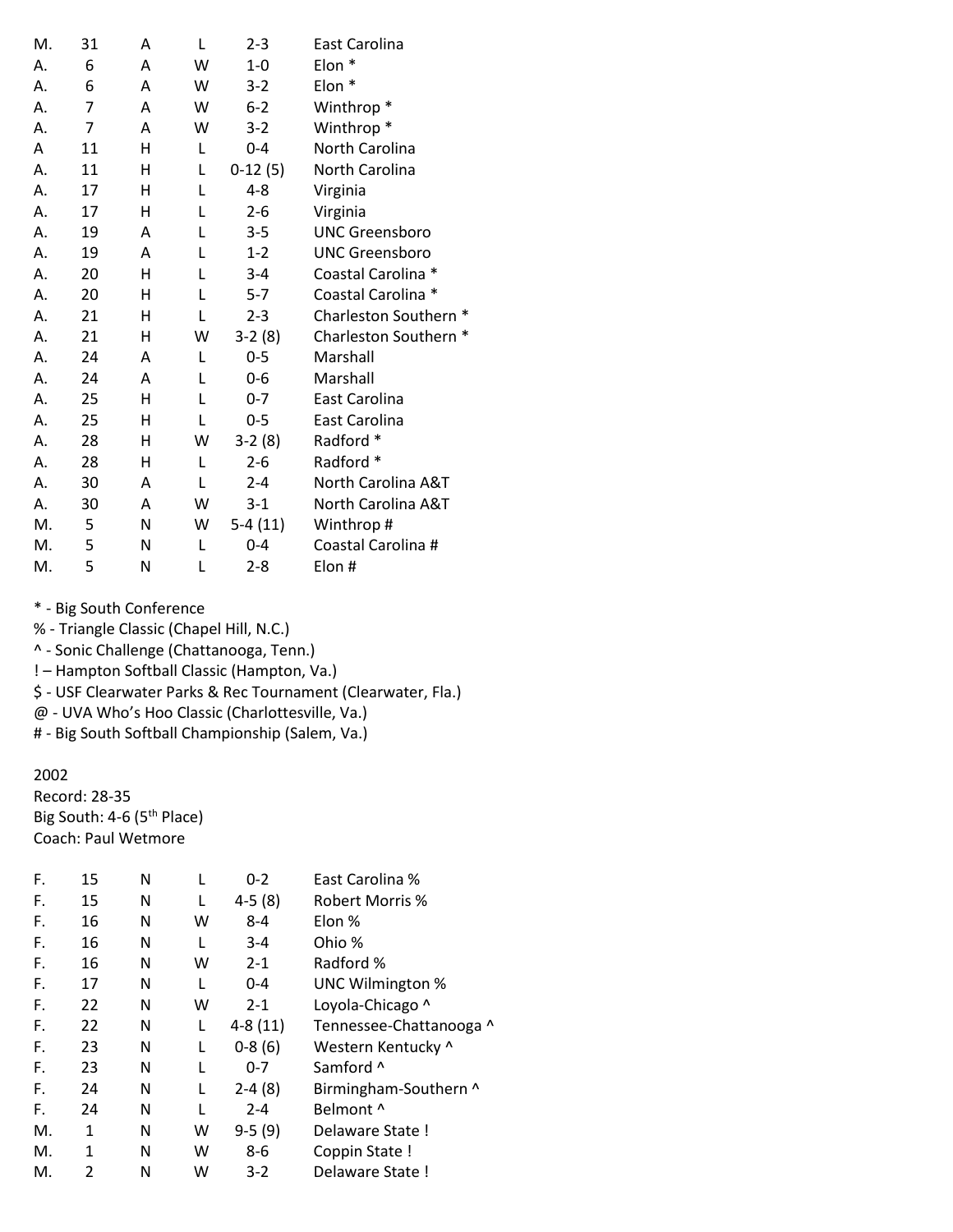| M. | 2              | N | W | $6-1(5)$  | Morgan State!         |
|----|----------------|---|---|-----------|-----------------------|
| M. | 5              | н | L | $1 - 4$   | Charlotte             |
| M. | 5              | н | L | $6 - 8$   | Charlotte             |
| M. | 11             | N | W | $7 - 3$   | Bucknell \$           |
| M. | 11             | N | L | $1 - 3$   | UCF\$                 |
| M. | 12             | N | W | $5-0$     | Pennsylvania \$       |
| M. | 12             | N | W | $5 - 3$   | Toledo \$             |
| M. | 13             | N | L | $1-13(5)$ | Maine \$              |
| M. | 14             | N | W | $1-0$     | Colorado State \$     |
| M. | 14             | N | W | $10-6$    | Youngstown State \$   |
| M. | 15             | N | L | $1 - 2$   | Austin Peay \$        |
| M. | 15             | N | W | $8 - 5$   | Monmouth \$           |
| M. | 19             | Н | W | $4 - 3$   | Fairleigh Dickinson   |
| M. | 19             | Н | W | $7-2(6)$  | Fairleigh Dickinson   |
| M. | 23             | Η | W | $12-4(5)$ | North Carolina A&T    |
| M. | 23             | Н | W | $12-4(5)$ | North Carolina A&T    |
| M. | 26             | н | L | $0 - 3$   | Birmingham-Southern   |
| M. | 26             | н | W | $1-0$     | Birmingham-Southern   |
| M. | 27             | Α | Г | $1-12(5)$ | Virginia Tech         |
| M. | 27             | A | L | $0-10(5)$ | Virginia Tech         |
| А. | $\overline{2}$ | Α | L | $0 - 5$   | James Madison         |
| А. | $\overline{2}$ | Α | L | $2 - 4$   | James Madison         |
| А. | 3              | Н | L | $1 - 2$   | Longwood              |
| Α. | 3              | Н | L | $0 - 4$   | Longwood              |
| А. | 6              | Н | L | $1 - 3$   | Winthrop <sup>*</sup> |
| А. | 6              | н | W | $6 - 3$   | Winthrop <sup>*</sup> |
| А. | 10             | Η | W | $9-1(6)$  | Hampton               |
| А. | 10             | Η | W | $3 - 0$   | Hampton               |
| А. | 13             | Η | L | $6-9$     | Elon <sup>*</sup>     |
| А. | 13             | Η | L | $1-6$     | Elon *                |
| А. | 17             | Η | L | $1 - 2$   | <b>UNC Greensboro</b> |
| Α. | 17             | Η | L | $1 - 6$   | <b>UNC Greensboro</b> |
| А. | 20             | Α | L | $0 - 1$   | Charleston Southern * |
| А. | 20             | Α | W | $3-1$     | Charleston Southern * |
| А. | 22             | А | L | $0 - 7$   | Coastal Carolina *    |
| А. | 22             | Α | L | $0-8(5)$  | Coastal Carolina *    |
| А. | 25             | Н | L | $0 - 3$   | East Carolina         |
| А. | 25             | н | L | $3 - 5$   | East Carolina         |
| А. | 27             | Α | W | $3 - 2$   | Radford *             |
| А. | 27             | A | W | $3 - 0$   | Radford *             |
| А. | 28             | Η | L | $0 - 4$   | St. John's            |
| А. | 28             | н | Г | $2-7(6)$  | St. John's            |
| M. | 10             | N | W | $2 - 1$   | Winthrop#             |
| M. | 10             | N | W | $7-3$     | Coastal Carolina #    |
| M. | 11             | N | W | $2 - 1$   | Radford #             |
| M. | 12             | N | W | $1 - 0$   | Winthrop#             |
| M. | 16             | Ν | L | $0 - 3$   | No. 1 UCLA (WCWS) @   |
| M. | 16             | N | L | $1 - 7$   | UMBC@                 |

- \* Big South Conference
- % Triangle Classic (Chapel Hill, N.C.)
- ^ Sonic Challenge (Chattanooga, Tenn.)
- ! Hampton Softball Classic (Hampton, Va.)
- \$ Rebel Games (Orlando, Fla.)
- # Big South Softball Championship (Rock Hill, S.C.)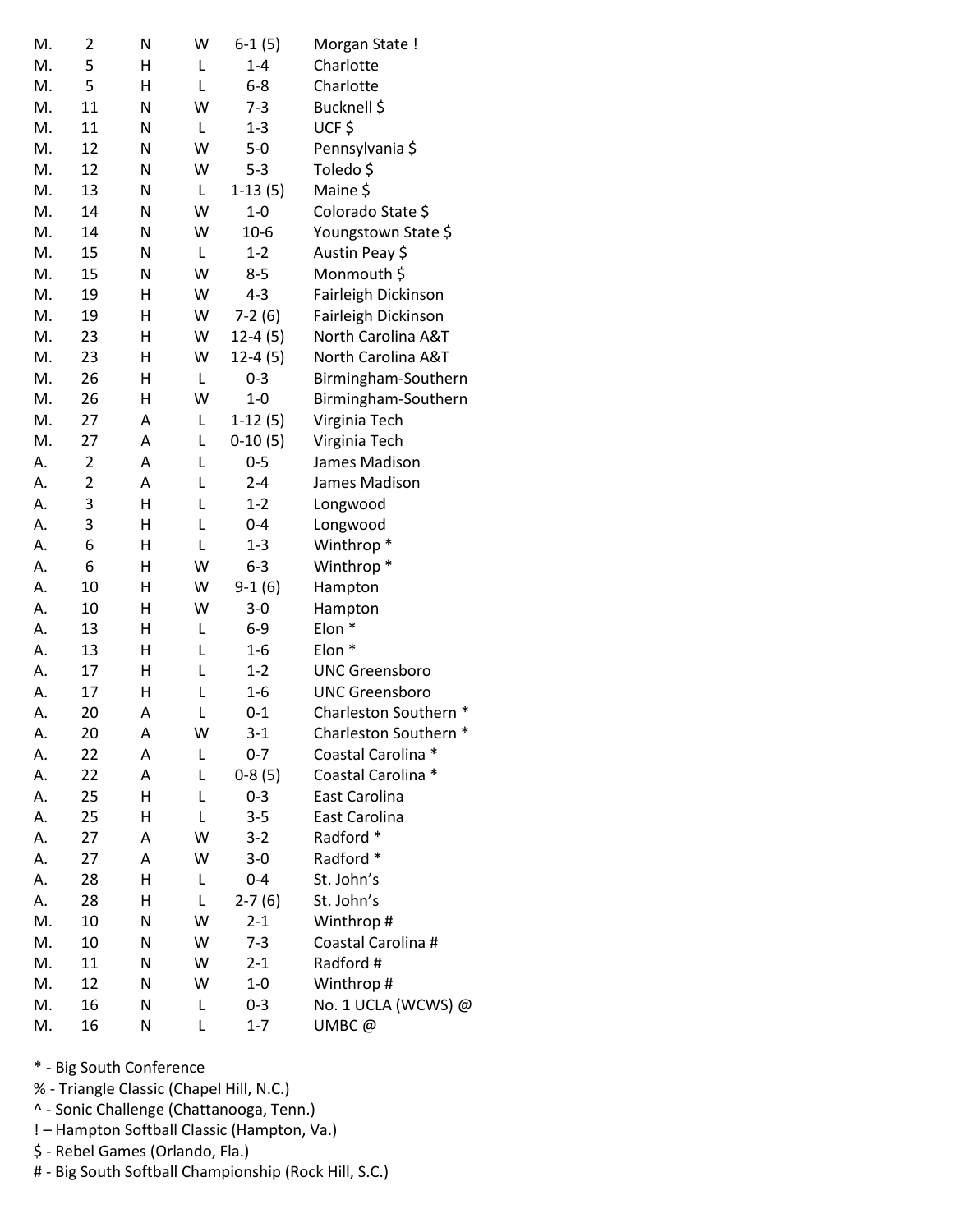2003 Record: 17-34 Big South: 5-6 (T4<sup>th</sup> Place) Coach: Paul Wetmore

| F. | 14             | N | W | $2-1(8)$  | Charlotte %            |
|----|----------------|---|---|-----------|------------------------|
| F. | 14             | Ν | L | $1-12(6)$ | Illinois %             |
| F. | 22             | Ν | L | $1 - 3$   | No. 21 Ohio State ^    |
| F. | 22             | N | L | $5 - 11$  | No. 14 Arizona State ^ |
| F. | 23             | N | L | $3 - 6$   | No. 9 DePaul ^         |
| F. | 24             | Α | L | $2 - 3$   | Birmingham-Southern    |
| F. | 24             | Α | W | $2-1(8)$  | Birmingham-Southern    |
| M. | 4              | Н | W | $9 - 0$   | James Madison          |
| M. | 4              | Н | W | $7-6(9)$  | James Madison          |
| M. | 7              | Ν | W | $6-0$     | Wright State !         |
| M. | 7              | Ν | L | $0 - 3$   | Akron!                 |
| M. | 8              | N | L | $2 - 7$   | Virginia !             |
| M. | 8              | Α | L | $3-4(9)$  | Charlotte !            |
| M. | 16             | Α | L | $1 - 2$   | Georgia Southern       |
| M. | 16             | Α | L | $3 - 4$   | Georgia Southern       |
| M. | 18             | Α | Г | $0 - 1$   | Stetson                |
| M. | 18             | A | L | $0 - 7$   | Stetson                |
| M. | 20             | N | W | $6 - 3$   | Manhattan \$           |
| M. | 20             | Α | L | $0 - 2$   | Florida Atlantic \$    |
| M. | 21             | N | Г | $0 - 5$   | Manhattan \$           |
| M. | 21             | А | L | $0-1(8)$  | Florida Atlantic \$    |
| M. | 22             | А | W | $3 - 1$   | Florida Atlantic \$    |
| M. | 22             | Ν | L | $5 - 8$   | Manhattan \$           |
| M. | 23             | Ν | L | $0 - 2$   | Texas A&M CC *         |
| M. | 23             | N | W | $5 - 4$   | Texas A&M CC*          |
| M. | 28             | А | L | $1-3(8)$  | Tennessee @            |
| M. | 28             | Ν | L | $1 - 5$   | Western Kentucky @     |
| M. | 29             | Α | L | $1 - 2$   | Tennessee @            |
| M. | 29             | Α | L | $1-9(5)$  | Tennessee @            |
| M. | 31             | Α | L | $1 - 2$   | North Carolina A&T     |
| M. | 31             | Α | W | $16 - 2$  | North Carolina A&T     |
| А. | $\mathbf{1}$   | Н | W | $8-0(5)$  | Hampton                |
| А. | $\mathbf{1}$   | Η | W | $13 - 7$  | Hampton                |
| A. | $\overline{c}$ | H | W | $1-0$     | Virginia Tech          |
| А. | $\overline{2}$ | н | L | $3-10$    | Virginia Tech          |
| А. | 12             | Н | L | $1-2(8)$  | Coastal Carolina *     |
| А. | 12             | Н | L | 4-7 (8)   | Coastal Carolina *     |
| А. | 15             | Α | L | $2 - 5$   | Virginia               |
| А. | 15             | Α | L | $2-3(9)$  | Virginia               |
| Α. | 18             | Н | W | $6-5(8)$  | Charleston Southern *  |
| Α. | 23             | Α | L | $0 - 1$   | East Carolina          |
| Α. | 23             | Α | L | $0 - 7$   | East Carolina          |
| А. | 27             | н | L | $0 - 2$   | Radford *              |
| Α. | 27             | Н | W | $7-6(8)$  | Radford *              |
| А. | 30             | Α | W | $2-1(8)$  | Elon <sup>*</sup>      |
| А. | 30             | Α | L | $0 - 5$   | Elon *                 |
| M. | 3              | Α | W | $6 - 1$   | Winthrop <sup>*</sup>  |
|    | 3              |   | L |           |                        |
| M. |                | А |   | $0 - 6$   | Winthrop <sup>*</sup>  |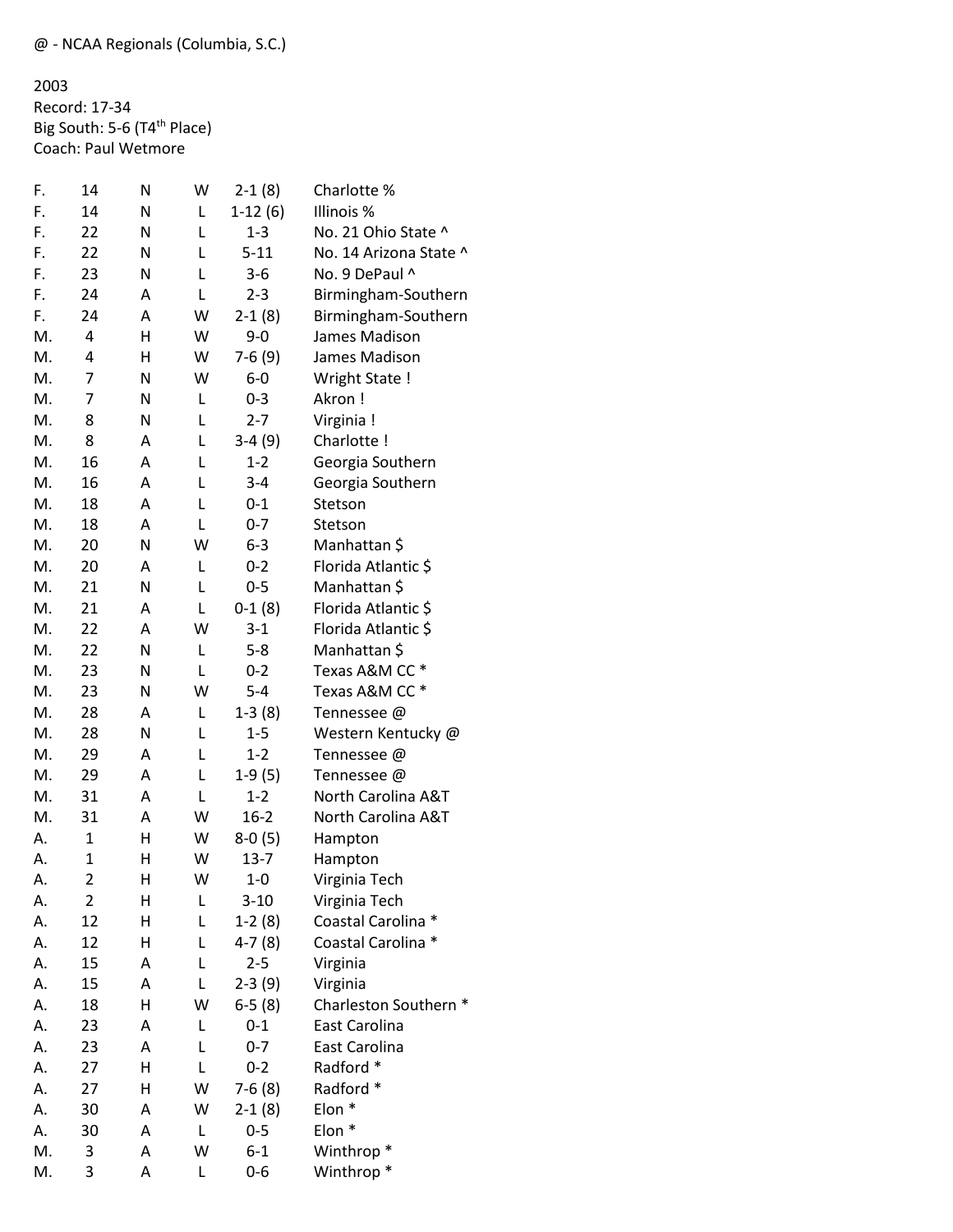| M. |  |   | $() - 1$ | Texas A&M CC #        |
|----|--|---|----------|-----------------------|
| M. |  | w | $3-2$    | Charleston Southern # |
| M. |  |   | $3-6$    | Winthrop#             |

\* - Big South Conference % - Triangle Classic (Chapel Hill, N.C.) ^ - Lead Off Classic (Columbus, Ga.) ! – 49ers Invitational (Charlotte, N.C.) \$ - FAU Parents Weekend Invitational (Boca Raton, Fla.) @ - First Tennessee Classic (Knoxville, Tenn.) # - Big South Softball Championship (Rock Hill, S.C.)

### 2004

Record: 19-44 Big South: 4-8 (6<sup>th</sup> Place) Coach: Paul Wetmore

| F. | 13             | N | L | $0 - 5$   | Virginia %            |
|----|----------------|---|---|-----------|-----------------------|
| F. | 13             | N | Г | $2-13(5)$ | East Carolina %       |
| F. | 14             | Ν | Г | $0 - 3$   | Campbell %            |
| F. | 20             | N | L | $2-11(6)$ | St. John's ^          |
| F. | 20             | N | W | $6-4$     | Hampton ^             |
| F. | 21             | N | L | $0 - 5$   | UNC Wilmington ^      |
| F. | 21             | N | W | $9-1(6)$  | Coppin State ^        |
| F. | 22             | N | L | $2 - 3$   | Wright State ^        |
| F. | 27             | N | W | $2 - 1$   | Fordham!              |
| F. | 27             | N | L | $1-5(8)$  | Lehigh !              |
| F. | 28             | N | L | $2 - 8$   | UMBC !                |
| F. | 28             | N | W | $4-1(8)$  | Delaware !            |
| F. | 29             | N | W | $4 - 1$   | UMBC !                |
| M. | 5              | N | Г | $4 - 5$   | East Carolina \$      |
| M. | 5              | N | L | $0 - 5$   | Rider \$              |
| M. | 6              | N | L | $1 - 2$   | James Madison \$      |
| M. | 6              | N | Г | $1 - 8$   | Ohio \$               |
| M. | $\overline{7}$ | N | L | $5-6(8)$  | Ohio \$               |
| M. | 12             | N | L | $5-6$     | Bethune-Cookman @     |
| M. | 12             | N | L | $0-8(6)$  | Samford @             |
| M. | 13             | N | L | $0 - 1$   | Radford @             |
| M. | 13             | N | L | $0 - 2$   | lona @                |
| M. | 14             | N | L | $2-11(5)$ | Harvard @             |
| M. | 15             | N | Г | $2 - 5$   | Wagner~               |
| М. | 15             | N | W | $3 - 2$   | Colorado State ~      |
| M. | 17             | N | W | $1-0$     | Rider~                |
| M. | 17             | N | L | $1 - 2$   | Fordham <sup>~</sup>  |
| M. | 19             | N | W | $8 - 4$   | IUPUI <sup>~</sup>    |
| M. | 19             | N | W | $5-0$     | Dayton ~              |
| M. | 21             | N | Г | $0 - 1$   | Texas A&M CC *        |
| M. | 21             | Ν | Г | $1 - 5$   | Texas A&M CC*         |
| M. | 23             | н | W | $3-1(8)$  | Towson                |
| M. | 23             | H | L | $0-9(5)$  | Towson                |
| M. | 24             | Н | Г | $0-8(5)$  | Birmingham-Southern * |
| М. | 24             | Н | L | $1 - 5$   | Birmingham-Southern * |
| M. | 26             | N | w | $9-0(6)$  | Gardner-Webb          |
| M. | 26             | Ν | L | $0 - 1$   | No. 12 Tennessee      |
| M. | 27             | N | L | $0 - 1$   | Tennessee Tech        |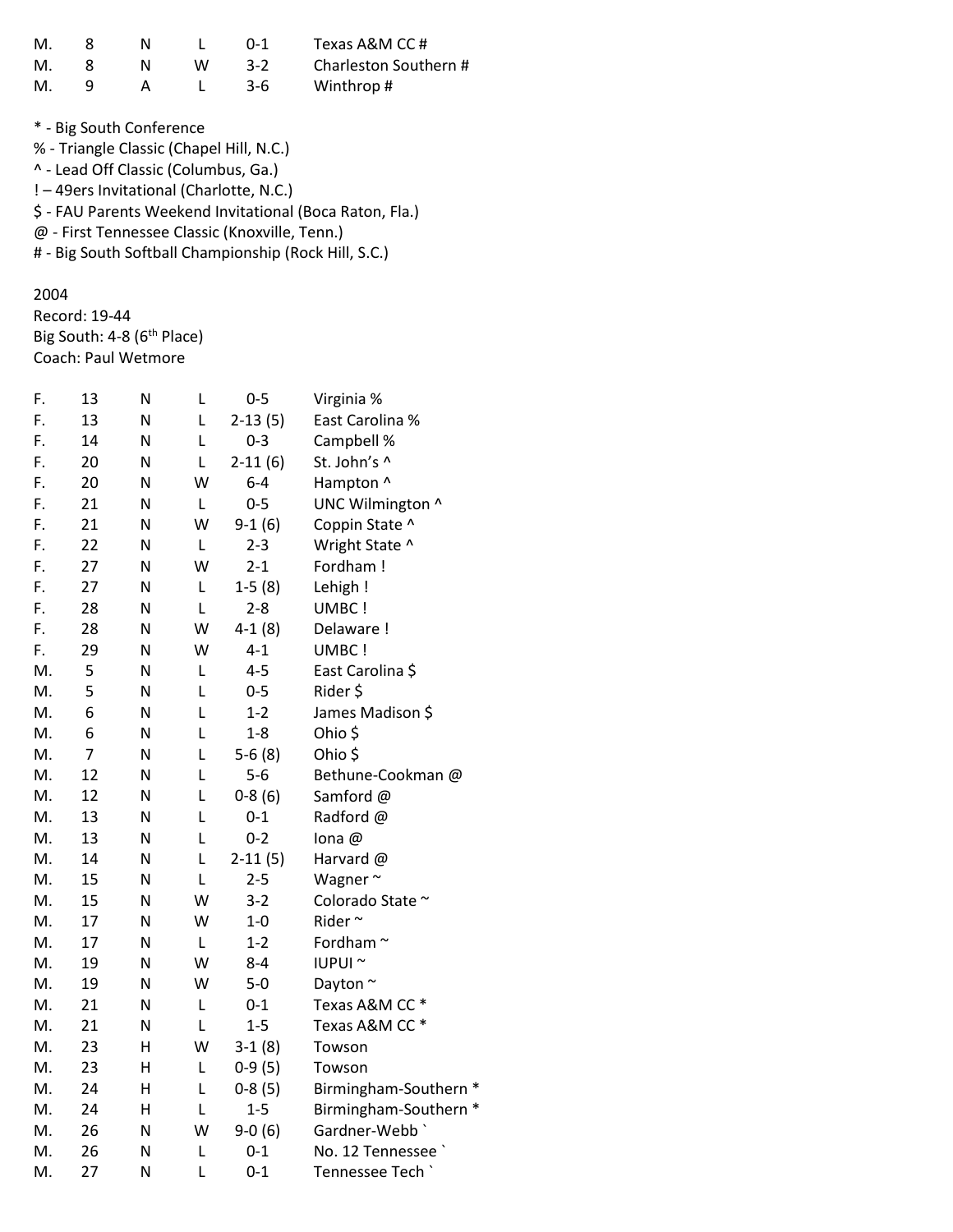| М. | 27             | N | W | $4 - 3$   | UTEP <sup>'</sup>     |
|----|----------------|---|---|-----------|-----------------------|
| M. | 28             | Ν | L | $0-9(6)$  | Tennessee Tech `      |
| M. | 30             | Н | L | $1-9(5)$  | Longwood              |
| А. | 3              | A | W | $1-0$     | Charleston Southern * |
| А. | 3              | A | L | $0 - 2$   | Charleston Southern * |
| А. | 5              | A | W | $5 - 3$   | Coastal Carolina *    |
| А. | 5              | A | W | $8-2$     | Coastal Carolina *    |
| А. | 7              | Α | W | $5 - 1$   | Hampton               |
| А. | $\overline{7}$ | Α | L | $3 - 6$   | Hampton               |
| А. | 15             | A | W | $3-2(8)$  | Longwood              |
| А. | 15             | A | L | $0-8(6)$  | Longwood              |
| А. | 17             | н | W | $6-5$     | East Carolina         |
| А. | 17             | н | L | $11 - 17$ | East Carolina         |
| А. | 20             | Н | L | $0-8(5)$  | Virginia              |
| А. | 20             | Н | L | $3 - 11$  | Virginia              |
| А. | 22             | A | L | $0-8(6)$  | James Madison         |
| А. | 22             | A | L | $0 - 6$   | James Madison         |
| А. | 24             | н | L | $0-10(5)$ | Winthrop <sup>*</sup> |
| А. | 24             | н | W | $8 - 1$   | Winthrop <sup>*</sup> |
| M. | $\mathbf{1}$   | A | L | $3 - 6$   | Radford *             |
| M. | 1              | A | L | $1-9(6)$  | Radford *             |
| M. | 9              | Α | L | $0 - 3$   | Virginia Tech         |
| M. | 9              | A | L | $1 - 7$   | Virginia Tech         |
| M. | 13             | N | L | 4-5       | Coastal Carolina #    |
| M. | 14             | Ν | L | $1 - 2$   | Charleston Southern # |

% - Triangle Classic (Chapel Hill, N.C.)

- ^ Seahawk Classic (Wilmington, N.C.)
- ! Dixie Classic (Virginia Beach, Va.)
- \$ Pirate Clash (Greenville, N.C.)

@ - Bethune-Cookman Classic (Daytona Beach, Fla.)

~ - Rebel Games (Orlando, Fla.)

` - Lady Vols Classic (Knoxville, Tenn.)

# - Big South Softball Championship (Birmingham, Ala.)

#### 2005

Record: 22-32 Big South: 5-7 (T5<sup>th</sup> Place) Coach: Paul Wetmore

| 25 | Ν | w | $5-0$     | Coppin State ^       |
|----|---|---|-----------|----------------------|
| 25 | Ν | w | $4 - 1$   | UNC Greensboro ^     |
| 26 | Ν | w | $7-0$     | Delaware State ^     |
| 26 | Ν | w | $3 - 1$   | Hampton ^            |
| 27 | Ν | L | $0-12(5)$ | East Carolina ^      |
| 4  | Ν |   | 5-6       | Marshall \$          |
| 4  | Ν |   | $1 - 2$   | Binghamton \$        |
| 5  | Ν | w | $5-2$     | Elon \$              |
| 5  | Ν |   | $1 - 2$   | N.C. State \$        |
| 6  | Ν |   | $2 - 4$   | Delaware \$          |
| 11 | Ν | w | $6-5$     | Saint Louis %        |
| 11 | Ν |   | $2 - 4$   | Charlotte %          |
| 12 | Ν | W | $8-0(6)$  | Lafayette %          |
| 12 | N |   | $1 - 3$   | North Dakota State % |
|    |   |   |           |                      |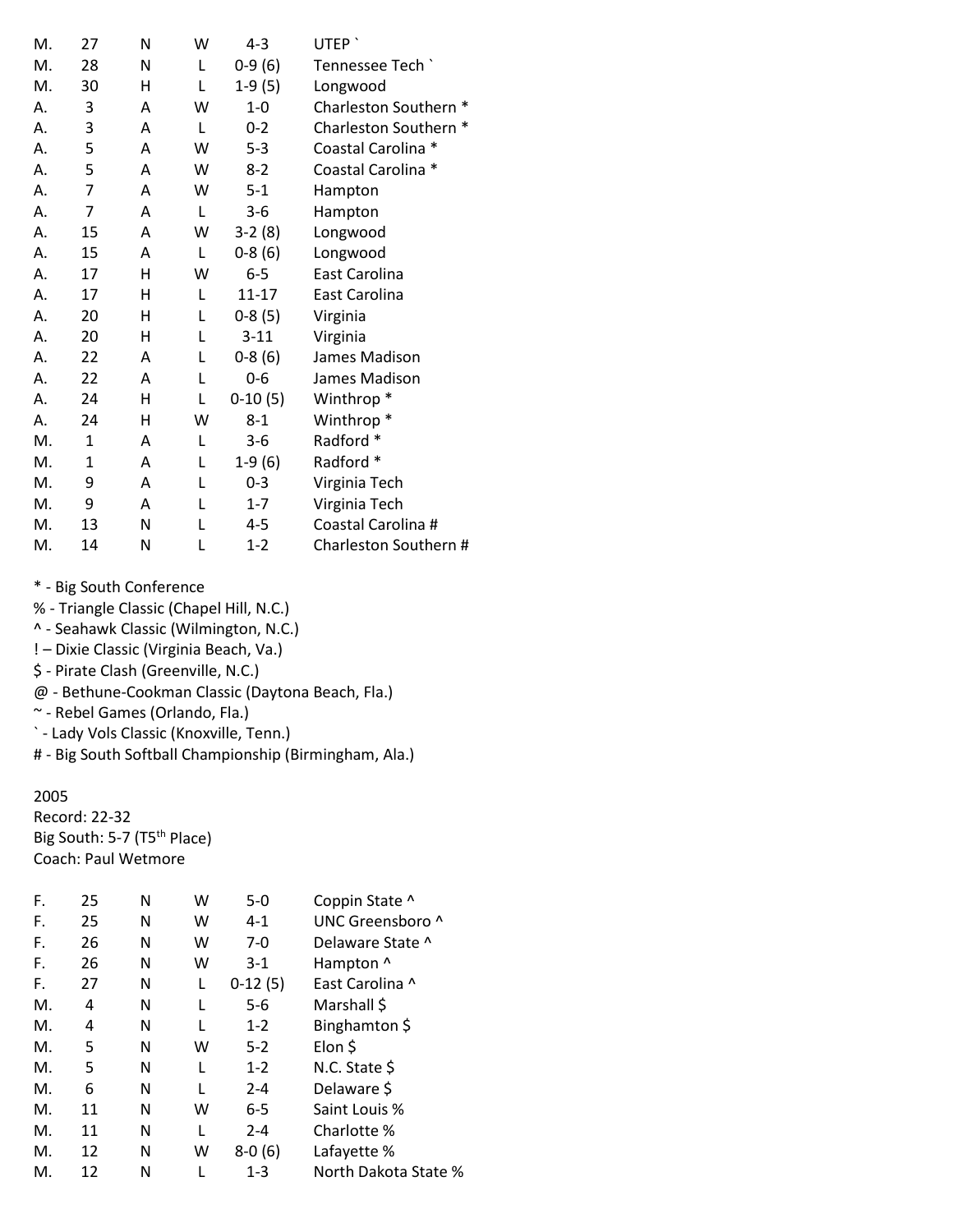| M. | 15 | N | L | $1-2(10)$ | No. 25 Texas A&M CC *  |
|----|----|---|---|-----------|------------------------|
| M. | 15 | N | W | $2 - 1$   | No. 25 Texas A&M CC *  |
| M. | 18 | N | Г | $5 - 7$   | New Mexico State !     |
| M. | 18 | Α | L | $2 - 4$   | New Mexico!            |
| M. | 19 | N | Г | $5-6(8)$  | Texas Tech!            |
| M. | 20 | N | L | $7 - 15$  | Texas Tech !           |
| M. | 20 | Α | Г | $2-10(6)$ | New Mexico!            |
| M. | 22 | Η | L | $1 - 8$   | No. 5 Tennessee (WCWS) |
| M. | 22 | Η | Г | $0-12(5)$ | No. 5 Tennessee (WCWS) |
| M. | 25 | N | W | $6 - 4$   | Binghamton @           |
| M. | 30 | A | Г | $2 - 4$   | <b>UNC Greensboro</b>  |
| M. | 30 | Α | Г | $4 - 5$   | <b>UNC Greensboro</b>  |
| А. | 3  | N | W | $6 - 3$   | Lipscomb~              |
| А. | 3  | N | L | $4 - 5$   | Florida Atlantic ~     |
| А. | 5  | Η | W | $5 - 4$   | Hampton                |
| А. | 5  | Η | W | $11-0(6)$ | Hampton                |
| Α. | 6  | Η | L | $1 - 4$   | Virginia Tech          |
| А. | 6  | Н | Г | $2 - 4$   | Virginia Tech          |
| А. | 8  | Н | W | $1 - 0$   | <b>UNC Wilmington</b>  |
| А. | 8  | Н | W | $8 - 3$   | <b>UNC Wilmington</b>  |
| Α. | 9  | Η | W | $9-0(5)$  | West Virginia Tech     |
| Α  | 9  | Η | W | $14-0(5)$ | West Virginia Tech     |
| А. | 13 | Α | L | $1 - 4$   | Virginia               |
| Α. | 13 | Α | L | $2 - 6$   | Virginia               |
| Α. | 16 | A | L | $3 - 4$   | Winthrop <sup>*</sup>  |
| А. | 16 | Α | Г | $3 - 5$   | Winthrop <sup>*</sup>  |
| А. | 19 | A | L | $9-10(8)$ | Longwood               |
| А. | 19 | Α | L | $0 - 1$   | Longwood               |
| А. | 22 | Н | W | $15-6(6)$ | Charleston Southern *  |
| А. | 22 | Η | W | $7 - 3$   | Charleston Southern *  |
| А. | 23 | Η | L | $0 - 2$   | Coastal Carolina *     |
| А. | 23 | н | L | $6-7(8)$  | Coastal Carolina *     |
| А. | 27 | Η | W | $1 - 0$   | Radford *              |
| А. | 27 | Н | L | $1 - 2$   | Radford *              |
| А. | 30 | Α | L | $1 - 4$   | Birmingham-Southern *  |
| А. | 30 | Α | W | $5 - 3$   | Birmingham-Southern *  |
| M. | 12 | N | Г | $0-8(5)$  | Texas A&M CC #         |
| М. | 12 | N | W | $1 - 0$   | Charleston Southern #  |
| M. | 13 | Ν | W | $3 - 2$   | Birmingham-Southern #  |
| М. | 13 | N | L | $0 - 1$   | Coastal Carolina #     |

- ^ Seahawk Classic (Wilmington, N.C.)
- \$ Pirate Clash (Greenville, N.C.)
- % 49er Classic (Charlotte, N.C.)
- ! Lobo Classic (Albuquerque, N.M.)
- @ Dawg Pound Easter Invitational (Baltimore, Md.)
- ~ Tar Heel Classic (Chapel Hill, N.C.)
- # Big South Softball Championship (Rock Hill, S.C.)

## 2006

Record: 41-23 Big South: 7-5 (3<sup>rd</sup> Place) Coach: Paul Wetmore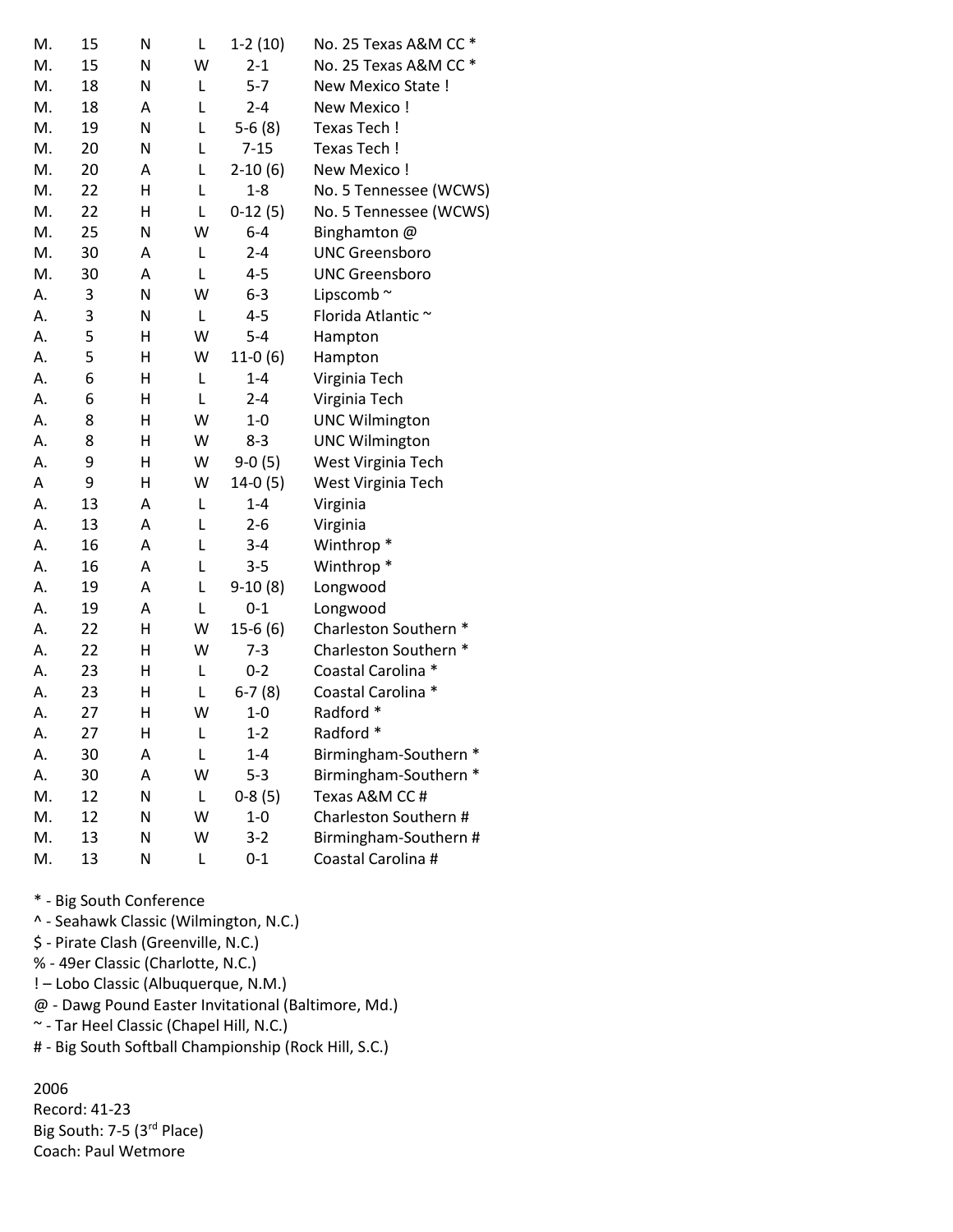| F. | 24             | N | W | $7-5(8)$             | Stony Brook ^          |
|----|----------------|---|---|----------------------|------------------------|
| F. | 24             | Ν | W | $4-3(8)$             | Delaware State ^       |
| F. | 25             | N | W | $8 - 1$              | Hampton ^              |
| F. | 25             | Ν | W | $5-0$                | UMBC ^                 |
| F. | 26             | A | W | $4 - 3$              | UNC Wilmington ^       |
| M. | 3              | Α | Г | $0-5$                | East Carolina \$       |
| M. | 3              | Ν | Г | $1 - 4$              | Binghamton \$          |
| M. | 4              | N | L | 8-9                  | St. Francis \$         |
| M. | 4              | Ν | W | $3 - 1$              | Delaware \$            |
| M. | 5              | Ν | L | $5-6$                | Fairfield \$           |
| M. | 7              | Η | W | $1-0(8)$             | Mount St. Mary's       |
| M. | $\overline{7}$ | Η | W | $7 - 0$              | Mount St. Mary's       |
| M. | 8              | Η | W | $10-1(6)$            | Gardner-Webb           |
| M. | 8              | Η | W | 13-3 (5)             | Gardner-Webb           |
| M. | 10             | N | L | $4-5(11)$            | Stony Brook %          |
| M. | 10             | A | L | $4 - 5$              | Charlotte %            |
| M. | 11             | N | W | $4-2(8)$             | Indiana State %        |
| M. | 11             | Ν | W | $9 - 6$              | Morehead State %       |
| M. | 14             | N | W | $9-3(9)$             | Texas A&M CC *         |
| M. | 14             | N | W | $3-2$                | Texas A&M CC *         |
| М. | 16             | N | W | $3-1$                | Indiana                |
| M. | 16             | Α | W | $4 - 2$              | Stetson                |
| M. | 17             | N | W | $2 - 1$              | Central Connecticut @  |
| M. | 17             | Ν | L | $2 - 5$              | Western Illinois @     |
| M. | 18             | A | W | $6 - 1$              | Bethune-Cookman @      |
| M. | 18             | Ν | W | $2 - 1$              | lowa State @           |
| M. | 19             | Ν | L | $1 - 4$              | lowa State @           |
| M. | 22             | Η | W | $8-3$                | James Madison          |
| М. | 22             | н | W | $2 - 1$              | James Madison          |
| M. | 23             | Α | L | $0-8(6)$             | No. 2 Tennessee (WCWS) |
| M. | 23             | Α | L | $1-9(5)$             | No. 2 Tennessee (WCWS) |
| А. | $\mathbf{1}$   | Н | W | $5 - 2$              | North Carolina A&T     |
| Α. | $\mathbf 1$    | Η | W | $15-1(5)$            | North Carolina A&T     |
| Α. | 3              | Н | W | $4 - 3$              | Bethune-Cookman        |
| А. | 3              | Н | L | $0-2(6)$             | Bethune-Cookman        |
| А. | 4              | Η | W | $5 - 2$              | Virginia               |
| А. | 4              | н | Г | $3-13(5)$            | Virginia               |
| А. | 6              | Н | L | $0 - 3$              | Longwood               |
| А. | 6              | н | L | $3 - 4$              | Longwood               |
| А. | 12             | Α | W | $7 - 4$              | Norfolk State          |
| А. | 12             | Α | W | $7 - 3$              | Norfolk State          |
| А. | 13             | А | W | $11 - 2$             | Hampton                |
| А. | 13             | Α | Г | $6-7(8)$             | Hampton                |
| А. | 18             | А | W | $4 - 0$              | <b>UNC Greensboro</b>  |
| А. | 18             | А | L | $4 - 6$              | <b>UNC Greensboro</b>  |
| А. | 19             | Η | W | $5 - 1$              | Lynchburg College      |
| А. | 19             | н | W |                      | Lynchburg College      |
| А. | 21             | А | W | $11-1(5)$<br>$2 - 0$ | Charleston Southern *  |
|    |                |   | W |                      |                        |
| А. | 21             | Α |   | $3 - 1$              | Charleston Southern *  |
| А. | 22             | Α | W | $2-1(8)$             | Coastal Carolina *     |
| А. | 26             | Α | L | $0 - 5$              | Radford *              |
| А. | 26             | Α | Г | $1-3(8)$             | Radford *              |
| А. | 29             | Η | W | $2 - 1$              | Birmingham-Southern *  |
| А. | 29             | Η | W | $9 - 5$              | Birmingham-Southern *  |
| М. | 4              | Α | W | $6-5$                | No. 24 Virginia Tech   |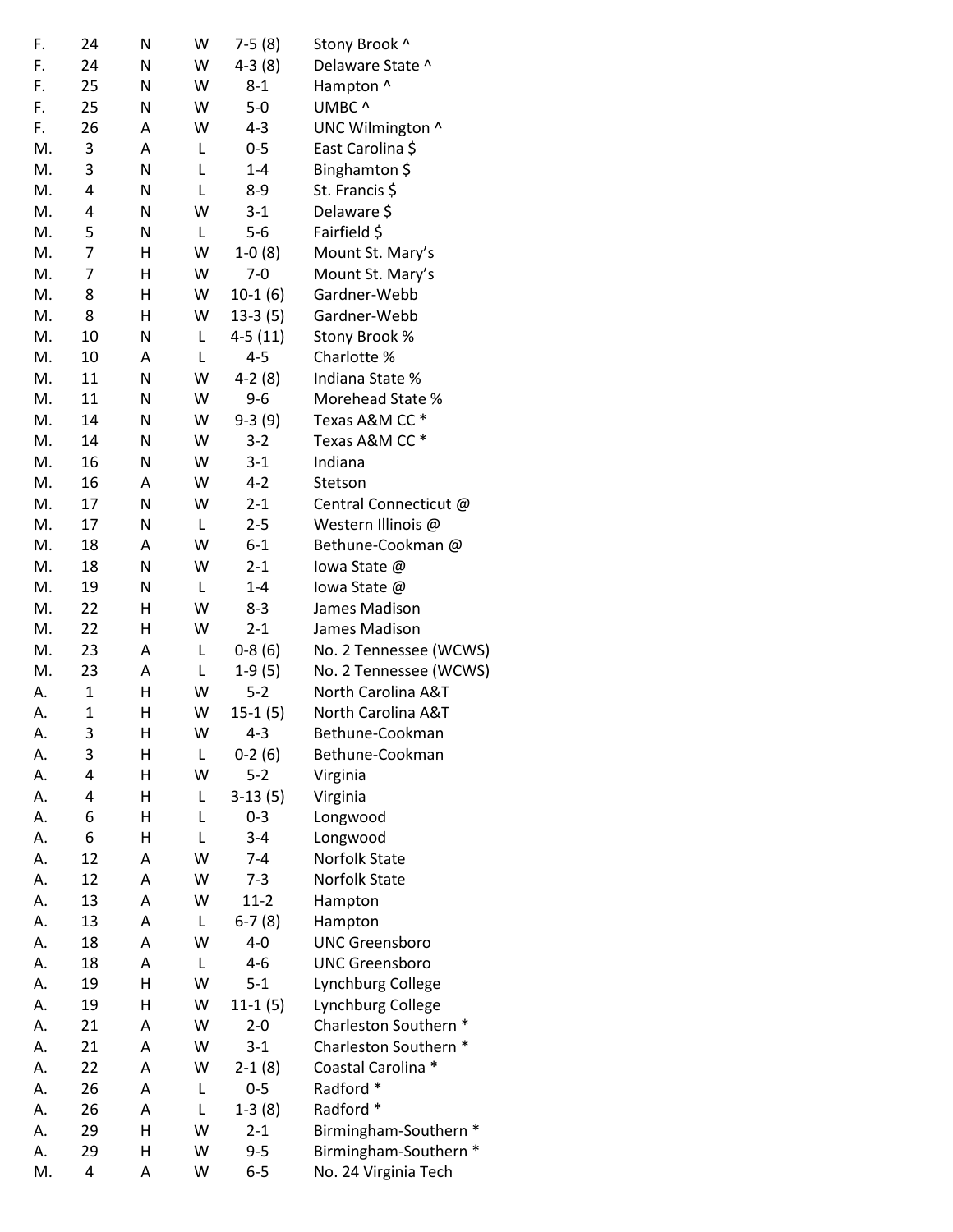| М. | 4  | А | w | $3-0$   | No. 24 Virginia Tech  |
|----|----|---|---|---------|-----------------------|
| М. | 6  | Α |   | $0 - 5$ | Coastal Carolina *    |
| М. | 9  | н |   | $6 - 8$ | Winthrop <sup>*</sup> |
| М. | 9  | н |   | $4 - 8$ | Winthrop <sup>*</sup> |
| М. | 11 | N | w | $4 - 1$ | Texas A&M CC#         |
| Μ. | 11 | Α |   | $4 - 7$ | Radford #             |
| Μ. | 12 | N | w | $8 - 3$ | Winthrop#             |
| Μ. | 12 | N | w | $6-5$   | Birmingham-Southern # |
| М. | 13 | А |   | $2 - 7$ | Radford #             |

- ^ Seahawk Classic (Wilmington, N.C.)
- \$ Pirate Clash (Greenville, N.C.)
- % Holiday Inn 49er Classic (Charlotte, N.C.)

@ – Bethune-Cookman Spring Break Classic (Daytona Beach, Fla.)

# - Big South Softball Championship (Radford, Va.)

#### 2007

Record: 36-26 Big South: 11-4 (T1<sup>st</sup> Place) Coach: Paul Wetmore

| F. | 17             | N | W | $5 - 3$   | Appalachian State           |
|----|----------------|---|---|-----------|-----------------------------|
| F. | 17             | Α | W | $10-2(5)$ | Gardner-Webb                |
| F. | 17             | Α | L | $5-9$     | Gardner-Webb                |
| F. | 24             | N | W | $3 - 2$   | College of Charleston ^     |
| F. | 24             | Α | W | $6 - 2$   | Kennesaw State ^            |
| F. | 25             | N | L | $4 - 5$   | College of Charleston ^     |
| F. | 25             | A | L | $0-3(9)$  | Kennesaw State ^            |
| M. | $\overline{2}$ | N | W | $9 - 4$   | Princeton \$                |
| M. | $\overline{2}$ | N | W | $8-0(5)$  | Fairfield \$                |
| M. | 3              | N | W | $14 - 1$  | Rhode Island \$             |
| M. | 3              | N | L | $0 - 5$   | Marshall \$                 |
| М. | 4              | N | W | $7 - 3$   | Rutgers \$                  |
| M. | $\overline{7}$ | N | W | $6-5(8)$  | <b>Boston College %</b>     |
| M. | $\overline{7}$ | Α | L | $0 - 6$   | Hawaii %                    |
| M. | 8              | N | L | $3-7(8)$  | Pacific %                   |
| М. | 8              | N | L | $2 - 4$   | No. 14 Oregon State %       |
| M. | 9              | N | W | $7 - 4$   | Pacific %                   |
| M. | 9              | N | L | $1 - 3$   | No. 14 Oregon State %       |
| M. | 10             | N | W | $5 - 3$   | Pacific %                   |
| M. | 14             | Α | W | $4 - 3$   | No. 23 Hawaii @             |
| M. | 15             | N | W | $4 - 2$   | Nevada @                    |
| M. | 15             | N | L | $0 - 1$   | No. 25 California @         |
| M. | 16             | N | W | $4 - 0$   | No. 10 Baylor (WCWS) @      |
| М. | 23             | A | L | $3-4(8)$  | Louisville !                |
| M. | 23             | N | L | $6-18(6)$ | No. 25 California !         |
| M. | 24             | N | W | $2 - 0$   | No. 6 Michigan !            |
| M. | 25             | N | L | $0-8(6)$  | No. 7 Northwestern (WCWS) ! |
| M. | 26             | Α | L | $1 - 5$   | No. 1 Tennessee (WCWS)      |
| M. | 26             | Α | L | $0 - 4$   | No. 1 Tennessee (WCWS)      |
| M. | 28             | H | W | $2 - 0$   | <b>Norfolk State</b>        |
| M. | 28             | н | W | $4 - 1$   | <b>Norfolk State</b>        |
| M. | 30             | Η | W | $10-1$    | Georgetown &                |
| M. | 30             | Η | W | $4 - 3$   | Hampton &                   |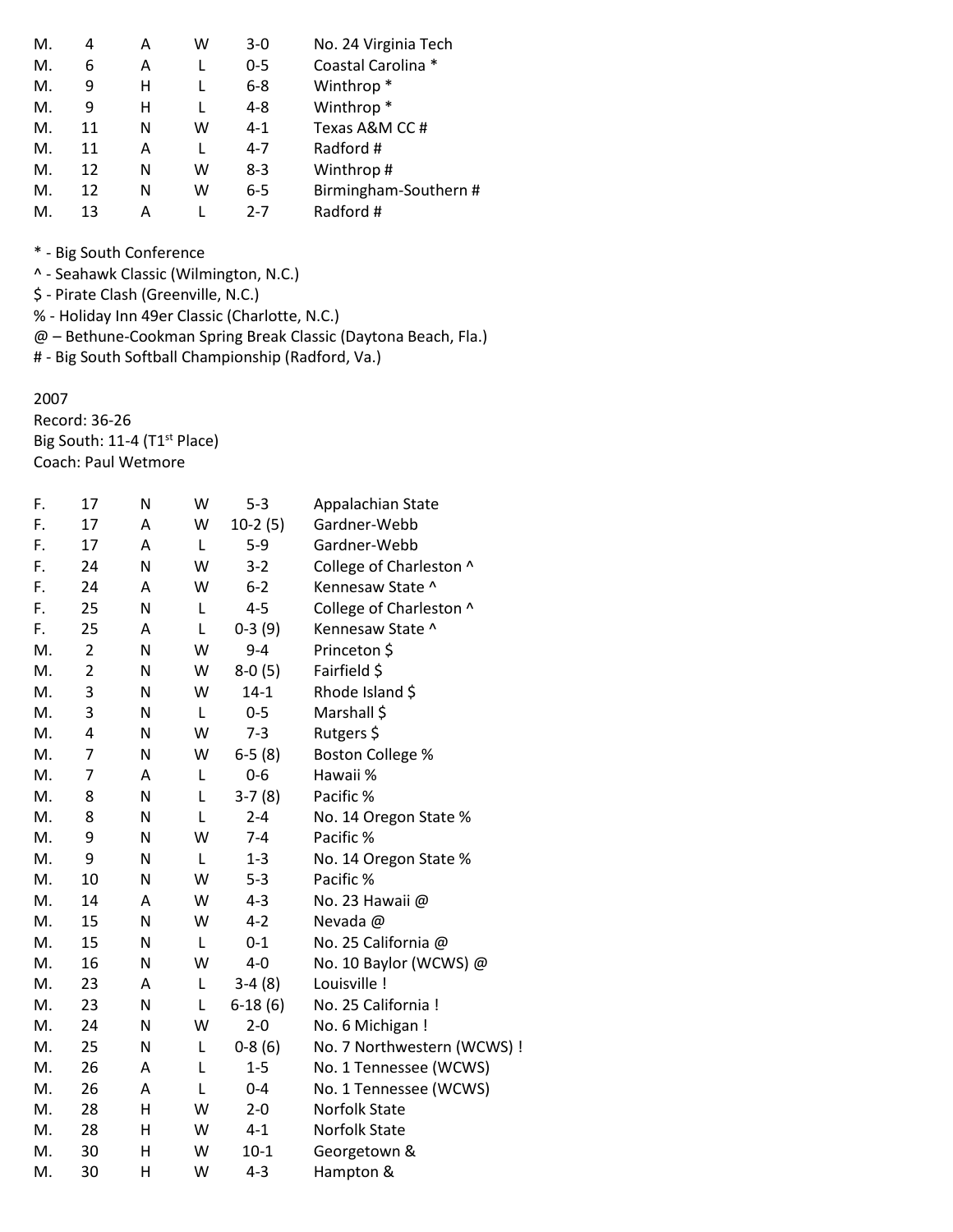| M. | 31             | н | W | $10-2(5)$  | Georgetown &          |
|----|----------------|---|---|------------|-----------------------|
| M. | 31             | н | W | $4 - 3$    | Hampton &             |
| А. | 4              | A | L | $4 - 6$    | James Madison         |
| А. | 4              | A | W | $5 - 3$    | James Madison         |
| А. | 6              | A | L | $11-12(9)$ | Winthrop <sup>*</sup> |
| Α. | 6              | A | W | $7 - 2$    | Winthrop <sup>*</sup> |
| А. | $\overline{7}$ | A | W | $9-0(5)$   | Winthrop <sup>*</sup> |
| А. | 13             | н | W | $4 - 1$    | Charleston Southern * |
| А. | 13             | Η | W | $4 - 2$    | Charleston Southern * |
| А. | 14             | н | W | $7-2$      | Charleston Southern * |
| А. | 17             | Η | W | $8 - 3$    | Lynchburg College     |
| Α. | 17             | Н | W | $9-1(5)$   | Lynchburg College     |
| Α. | 18             | A | W | $4-2(8)$   | <b>UNC Greensboro</b> |
| А. | 18             | A | L | $7 - 10$   | <b>UNC Greensboro</b> |
| А. | 20             | н | W | $1-0$      | Radford *             |
| А. | 20             | н | L | $6 - 7$    | Radford *             |
| А. | 21             | H | W | $9-1(6)$   | Radford *             |
| А. | 24             | A | L | $3 - 4$    | Longwood              |
| Α. | 24             | A | L | $4 - 5$    | Longwood              |
| А. | 27             | н | W | $4 - 0$    | Coastal Carolina *    |
| А. | 27             | Η | L | $2-3(8)$   | Coastal Carolina *    |
| А. | 27             | н | W | $4 - 3$    | Coastal Carolina *    |
| M. | 1              | Η | Г | $2-3(9)$   | No. 17 Virginia Tech  |
| M. | $\mathbf{1}$   | H | L | $1 - 5$    | No. 17 Virginia Tech  |
| M  | 4              | A | W | $8-0(5)$   | Birmingham-Southern * |
| M. | 4              | A | W | $7 - 2$    | Birmingham-Southern * |
| M. | 5              | A | L | $0 - 2$    | Birmingham-Southern * |
| M. | 10             | A | L | $4 - 7$    | Coastal Carolina #    |
| M. | 11             | Ν | L | $4 - 7$    | Radford #             |

^ - KSU Classic (Kennesaw, Ga.)

\$ - Tar Heel Invitational (Chapel Hill, N.C.)

% - Hawaiian Airlines Spring Fling Tournament (Honolulu, Hawaii)

@ – Bank of Hawaii Invitational (Honolulu, Hawaii)

! – Women4Women Softball Invitational (Louisville, Ky.)

& - Blue Ridge Thunder (Lynchburg, Va.)

# - Big South Softball Championship (Conway, S.C.)

## 2008

Record: 20-40-1 Big South: 5-10 (T4<sup>th</sup> Place) Coach: Paul Wetmore

| F. | 22 | N |   | $2-2(6)$  | Tennessee Tech ^ |
|----|----|---|---|-----------|------------------|
| F. | 23 | N | L | $1-11(6)$ | Towson ^         |
| F. | 23 | N | w | 7-0       | Kennesaw State ^ |
| F. | 24 | N |   | $1 - 2$   | N.C. State ^     |
| F. | 29 | N |   | $1 - 4$   | Delaware \$      |
| F. | 29 | A | L | $3 - 7$   | East Carolina \$ |
| Μ. | 1  | N |   | $2 - 3$   | Fordham \$       |
| M. | 1  | N |   | $0-8(6)$  | Towson \$        |
| M. | 2  | N | L | $0 - 4$   | Radford \$       |
| Μ. | 8  | N | w | 7-0       | Presbyterian %   |
| М. | 8  | А |   | 0-3       | Stetson %        |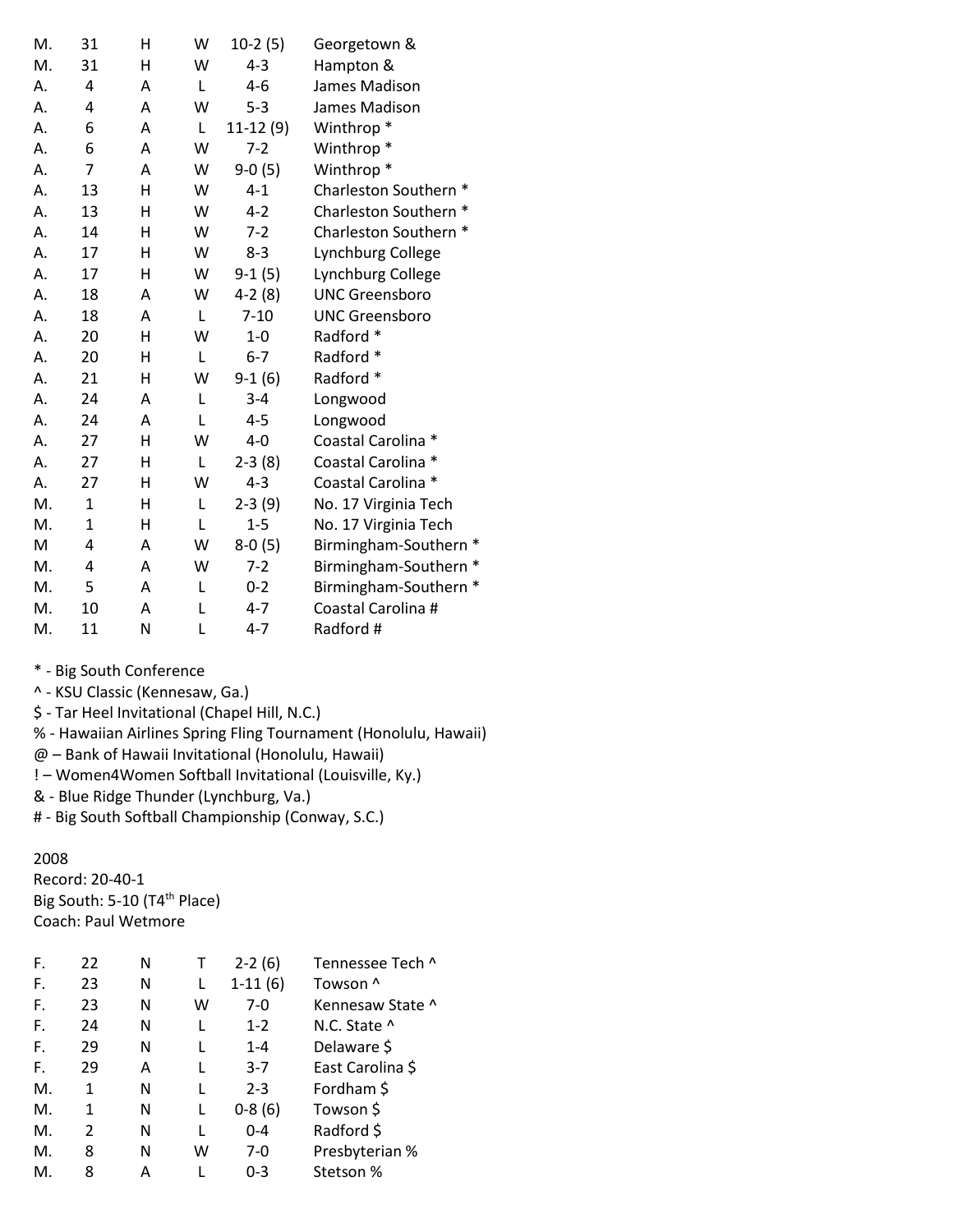| M. | 9              | Ν | L | $1 - 4$   | Presbyterian %              |
|----|----------------|---|---|-----------|-----------------------------|
| M. | 9              | Α | Г | $0 - 5$   | Stetson %                   |
| M. | 11             | Α | L | $0 - 5$   | Stetson                     |
| M. | 11             | Α | L | $1 - 2$   | Stetson                     |
| M. | 12             | N | L | $0-8(5)$  | No. 14 Baylor               |
| M. | 12             | Α | L | $0 - 3$   | <b>UCF</b>                  |
| M. | 14             | N | L | $0 - 2$   | Boston University @         |
| M. | 15             | N | L | $1-2(9)$  | Penn State @                |
| M. | 15             | N | L | $2-3(10)$ | Chattanooga@                |
| M. | 16             | N | L | $0-1(8)$  | Dartmouth @                 |
| M. | 17             | N | Г | $0 - 1$   | Saint Louis                 |
| M. | 17             | N | W | $3 - 0$   | Saint Louis                 |
| M. | 25             | Η | W | $1 - 0$   | <b>UNC Greensboro</b>       |
| M. | 25             | Н | L | $3 - 4$   | <b>UNC Greensboro</b>       |
| А. | $\overline{2}$ | Η | W | $5-4(11)$ | James Madison               |
| Α. | $\overline{2}$ | Н | L | $2 - 4$   | James Madison               |
| А. | 4              | н | W | $4 - 1$   | Birmingham-Southern *       |
| А. | 4              | Н | W | $4 - 0$   | Birmingham-Southern *       |
| А. | 5              | н | L | $5-9$     | Birmingham-Southern *       |
| А. | 8              | Α | L | $2 - 8$   | No. 10 Tennessee            |
| А. | 8              | Α | L | $1 - 7$   | No. 10 Tennessee            |
| А. | 9              | Η | L | $6 - 7$   | Virginia                    |
| А. | 9              | Η | W | $9 - 6$   | Virginia                    |
| Α. | 12             | A | L | $2 - 3$   | Coastal Carolina *          |
| А. | 12             | A | W | $1 - 0$   | Coastal Carolina *          |
| А. | 13             | Α | L | $2 - 5$   | Coastal Carolina *          |
| А. | 15             | Η | L | $1 - 7$   | Longwood                    |
| А. | 15             | Н | L | $0 - 3$   | Longwood                    |
| А. | 16             | Α | L | $2 - 7$   | No. 19 Virginia Tech (WCWS) |
| А. | 16             | Α | L | $1-9(5)$  | No. 19 Virginia Tech (WCWS) |
| А. | 19             | Α | L | $1 - 4$   | Radford *                   |
| А. | 19             | Α | L | $2 - 3$   | Radford *                   |
| А. | 20             | Н | L | $6 - 8$   | Radford *                   |
| А. | 23             | Α | W | $4-0$     | Norfolk State               |
| А. | 23             | Α | W | $4 - 3$   | Norfolk State               |
| А. | 24             | Α | W | $3 - 0$   | Hampton                     |
| А. | 24             | A | W | $3-2$     | Hampton                     |
| А. | 25             | Н | L | $0 - 6$   | Winthrop <sup>*</sup>       |
| А. | 25             | Н | L | $1 - 7$   | Winthrop <sup>*</sup>       |
| А. | 26             | Н | L | $1 - 4$   | Winthrop <sup>*</sup>       |
| А. | 29             | Η | W | $5-4$     | Gardner-Webb                |
| А. | 29             | Н | W | $5-4(9)$  | Gardner-Webb                |
| M. | 2              | Α | L | $3 - 5$   | Charleston Southern *       |
| M. | $\overline{2}$ | Α | W | $7 - 0$   | Charleston Southern *       |
| M. | 3              | Α | W | $12-3(6)$ | Charleston Southern *       |
| M. | 8              | N | L | $1 - 2$   | Birmingham-Southern #       |
| M  | 9              | N | W | $5 - 3$   | Charleston Southern #       |
| M. | 9              | N | W | $8 - 2$   | Coastal Carolina #          |
| M. | 9              | N | W | $2 - 0$   | Radford #                   |
| М. | 10             | Α | L | $1 - 6$   | Winthrop #                  |
|    |                |   |   |           |                             |

^ - College of Charleston Cougar Classic (Charleston, S.C.)

\$ - Pirate Clash (Greenville, N.C.)

.<br>% - Hatter Classic (DeLand, Fla.)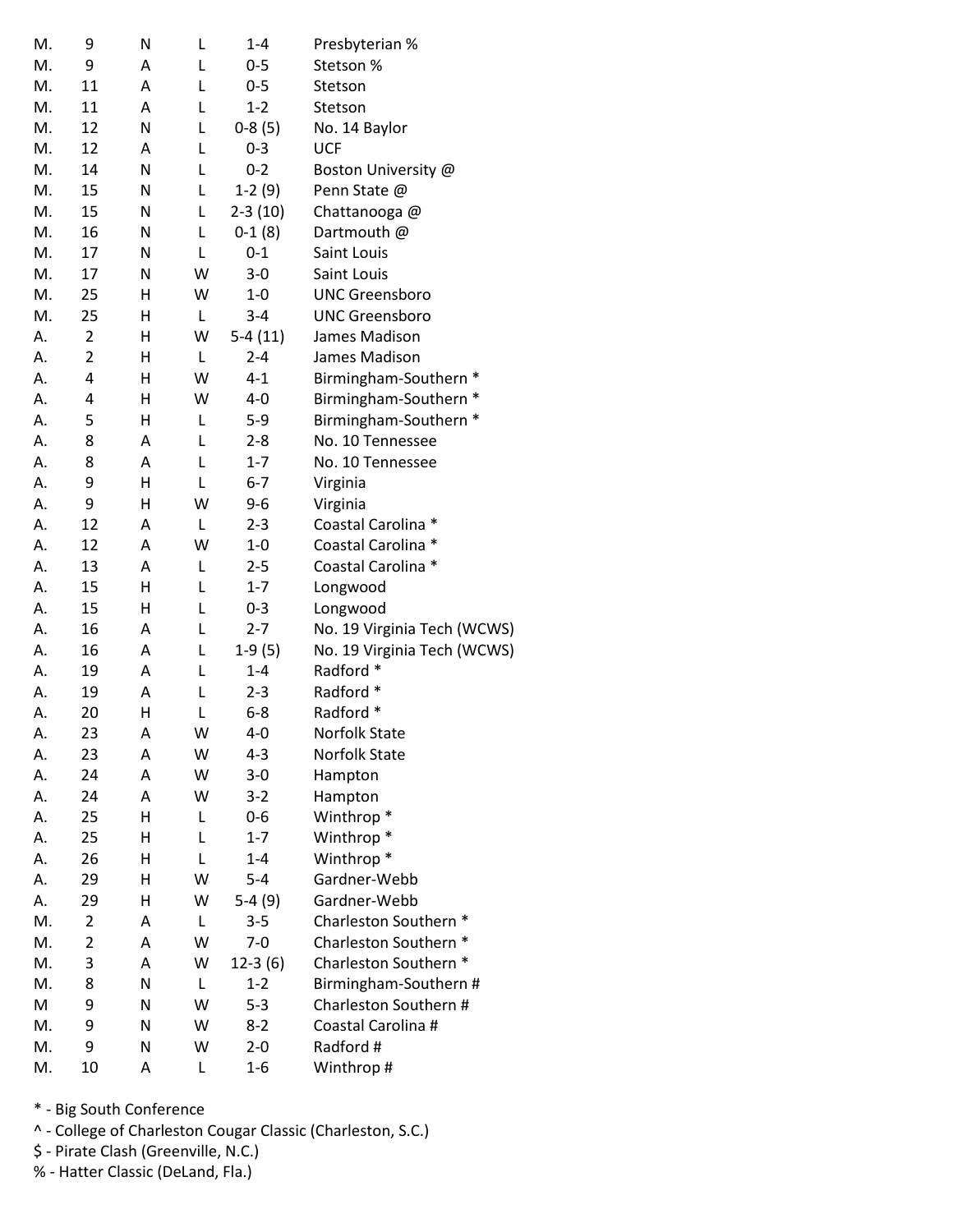@ – USF Under Armour Classic (Clearwater, Fla.)

# - Big South Softball Championship (Rock Hill, S.C.)

2009 Record: 26-35 Big South: 10-8 (3rd Place) Coach: Paul Wetmore

| F. | 6              | N | L | $0-13(5)$ | Cal State Northridge ^    |
|----|----------------|---|---|-----------|---------------------------|
| F. | 6              | N | L | $1-15(5)$ | No. 17 California ^       |
| F. | 7              | N | L | $0 - 2$   | No. 14 Fresno State ^     |
| F. | 7              | N | Г | $0-5$     | UC Davis ^                |
| F. | 8              | N | L | $2 - 5$   | No. 24 Long Beach State ^ |
| F. | 24             | A | L | $1-11(5)$ | No. 9 Tennessee           |
| F. | 27             | N | W | $6 - 2$   | Delaware State \$         |
| F. | 28             | Α | W | $4-1(8)$  | UNC Wilmington \$         |
| F. | 28             | N | W | $2-0(5)$  | Delaware State \$         |
| M. | 6              | N | L | $2 - 3$   | Middle Tennessee State %  |
| M. | 6              | A | L | $3-11(5)$ | No. 25 Florida State %    |
| M. | 7              | N | Г | $0 - 3$   | Troy %                    |
| M. | $\overline{7}$ | N | W | $5 - 2$   | Middle Tennessee State %  |
| M. | 9              | A | L | $1 - 2$   | Jacksonville              |
| M. | 9              | Α | L | 4-6       | Jacksonville              |
| M. | 10             | Α | W | $1 - 0$   | Stetson                   |
| M. | 10             | Α | L | $3-4(8)$  | Stetson                   |
| M. | 12             | Α | L | $1 - 4$   | Florida Atlantic          |
| M. | 13             | N | W | $3 - 0$   | Rutgers @                 |
| M. | 13             | Α | L | $5-7(12)$ | Florida Atlantic @        |
| M. | 14             | N | W | $1 - 0$   | Bethune-Cookman @         |
| M. | 14             | N | L | $0 - 1$   | No. 18 Texas A&M @        |
| M. | 15             | N | W | $4 - 2$   | Purdue @                  |
| M. | 19             | H | W | $4-0$     | <b>Norfolk State</b>      |
| M. | 19             | H | W | $3-1$     | Norfolk State             |
| M. | 24             | Η | L | $0 - 2$   | Hampton                   |
| M. | 24             | Η | W | $5 - 1$   | Hampton                   |
| M. | 29             | Α | L | $1-9(6)$  | Winthrop <sup>*</sup>     |
| M. | 29             | A | Г | $5 - 7$   | Winthrop <sup>*</sup>     |
| M. | 30             | A | Г | $0 - 5$   | Winthrop <sup>*</sup>     |
| Α. | $\mathbf 1$    | Α | L | $1-2(8)$  | Virginia                  |
| А. | $\mathbf{1}$   | Α | L | $6 - 7$   | Virginia                  |
| А. | 4              | H | W | $2 - 1$   | Charleston Southern *     |
| Α. | 4              | Н | W | $4 - 2$   | Charleston Southern *     |
| Α. | 5              | Н | W | $4 - 2$   | Charleston Southern *     |
| А. | 8              | Α | L | $1 - 4$   | James Madison             |
| А. | 8              | Α | L | $1 - 2$   | James Madison             |
| А. | 10             | Α | W | $5-1$     | Gardner-Webb *            |
| А. | 11             | Α | L | $1 - 2$   | Gardner-Webb *            |
| А. | 11             | Α | L | $5-6$     | Gardner-Webb *            |
| А. | 16             | Η | L | $3 - 10$  | Virginia Tech             |
| А. | 16             | Η | Г | $3 - 4$   | Virginia Tech             |
| А. | 18             | Α | L | $0 - 3$   | Longwood                  |
| А. | 18             | Α | W | $2 - 1$   | Longwood                  |
| А. | 22             | H | L | $1 - 4$   | Radford *                 |
| А. | 22             | H | L | $2-3(8)$  | Radford *                 |
| А. | 24             | Η | W | $3 - 1$   | Presbyterian *            |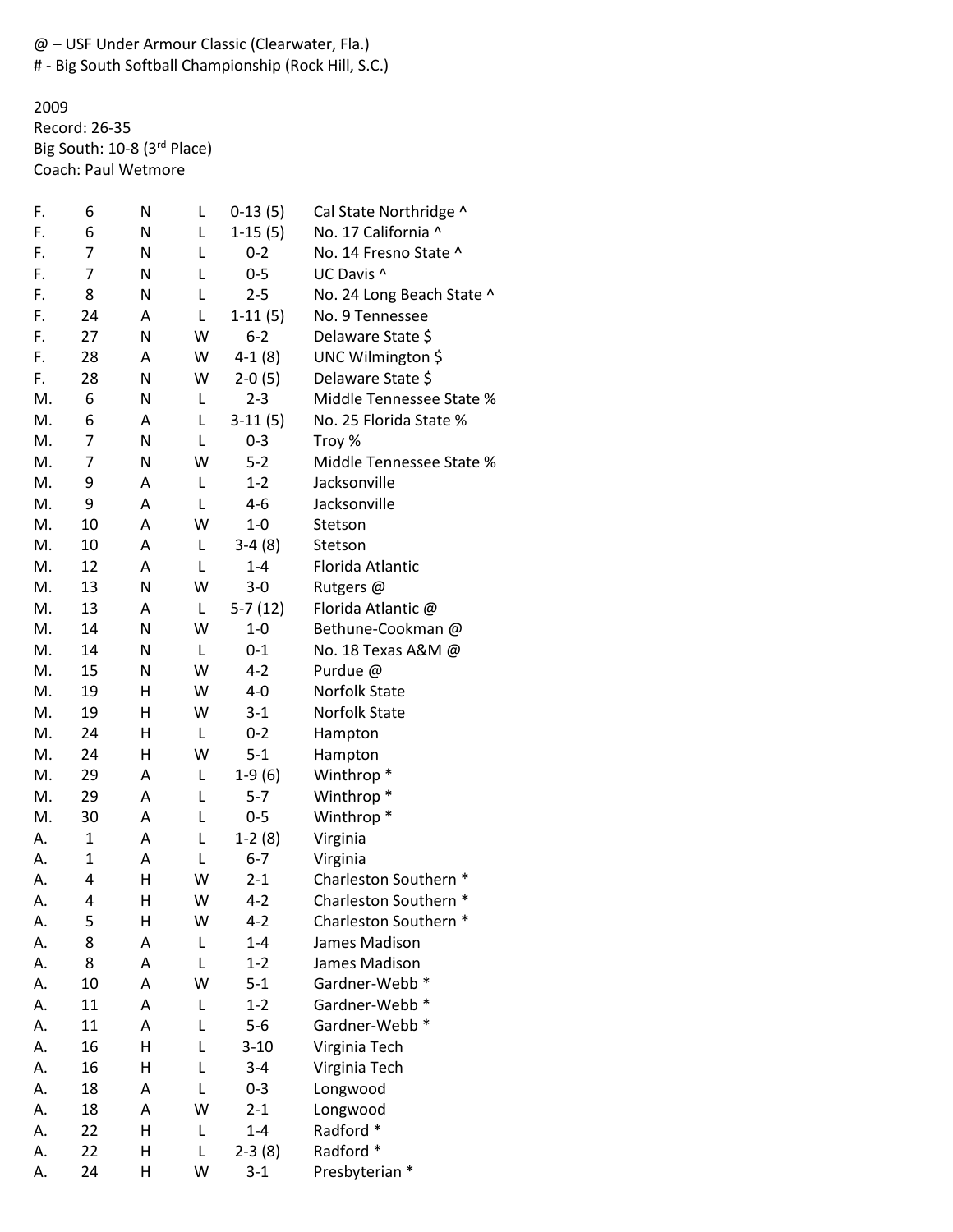| Α. | 24 | н | w | $10-0(5)$ | Presbyterian *        |
|----|----|---|---|-----------|-----------------------|
| Α. | 25 | н | w | $2 - 1$   | Presbyterian *        |
| Α. | 28 | Α | L | $1 - 2$   | Radford *             |
| Α. | 29 | Α | L | $1 - 2$   | UNC Greensboro        |
| Α. | 29 | Α | L | $1 - 3$   | <b>UNC Greensboro</b> |
| Μ. | 1  | Α | w | $8-1$     | Coastal Carolina *    |
| М. | 2  | Α | W | $8-3$     | Coastal Carolina *    |
| М. | 2  | Α | w | $11-9$    | Coastal Carolina *    |
| Μ. | 7  | N | w | $4 - 2$   | Coastal Carolina #    |
| М. | 7  | N | w | $5-1$     | Winthrop#             |
| Μ. | 8  | Α | L | $1 - 2$   | Radford #             |
| Μ. | 9  | N | w | $3-1$     | Charleston Southern # |
| М. | 9  | Α | w | $5 - 3$   | Radford #             |
| М. | 9  | Α | L | $1-10(6)$ | Radford #             |

^ - Cathedral City Kick-Off (Palm Springs, Calif.)

\$ - Seahawk Classic (Wilmington, N.C.)

% - FSU Invitational (Tallahassee, Fla.)

@ – FAU Parents' Weekend Tournament (Boca Raton, Fla.)

# - Big South Softball Championship (Radford, Va.)

#### 2010

Record: 39-18 Big South: 13-5 (3rd Place) Coach: Paul Wetmore

| F. | 14             | N | L | $0-8(5)$   | St. John's ^                |
|----|----------------|---|---|------------|-----------------------------|
| F. | 19             | N | W | $12-11(8)$ | Eastern Kentucky \$         |
| F. | 20             | N | L | $0 - 5$    | UMBC\$                      |
| F. | 20             | A | W | $12-2(5)$  | USC Upstate \$              |
| F. | 21             | N | W | $3 - 2$    | Eastern Kentucky \$         |
| M. | 5              | N | W | $11-0(5)$  | Dartmouth %                 |
| M. | 5              | N | W | $8 - 5$    | Kennesaw State %            |
| M. | 6              | N | W | $3 - 1$    | Akron %                     |
| M. | 6              | N | W | $8-0(5)$   | Rhode Island %              |
| M. | $\overline{7}$ | N | L | $0 - 7$    | No. 23 Kentucky %           |
| M. | 9              | A | L | $7 - 10$   | No. 10 Alabama              |
| М. | 11             | A | W | $6 - 2$    | <b>Tennessee Tech</b>       |
| M. | 13             | N | W | $4 - 1$    | Tennessee Tech @            |
| M. | 13             | N | L | $4 - 10$   | Campbell @                  |
| М. | 14             | N | W | $6 - 2$    | Tennessee Tech @            |
| M. | 14             | A | L | $0-10(5)$  | No. 19 Tennessee (WCWS) @   |
| M. | 16             | A | W | $6 - 3$    | <b>East Tennessee State</b> |
| M. | 16             | Α | w | $6-4$      | East Tennessee State        |
| M. | 18             | A | L | $2 - 8$    | Radford *                   |
| M. | 18             | A | L | $6-7$      | Radford *                   |
| М. | 20             | A | w | $12 - 3$   | North Carolina A&T          |
| M. | 23             | н | W | $9-1(5)$   | Radford *                   |
| M. | 24             | A | L | $0 - 4$    | Virginia                    |
| M. | 24             | Α | W | $6-4$      | Virginia                    |
| Α. | 2              | н | W | $3 - 0$    | Winthrop <sup>*</sup>       |
| А. | $\overline{2}$ | н | W | $4 - 1$    | Winthrop <sup>*</sup>       |
| А. | 3              | н | W | $3-2(8)$   | Winthrop <sup>*</sup>       |
| Α. | $\overline{7}$ | н | Г | $10-11(9)$ | <b>UNC Greensboro</b>       |
|    |                |   |   |            |                             |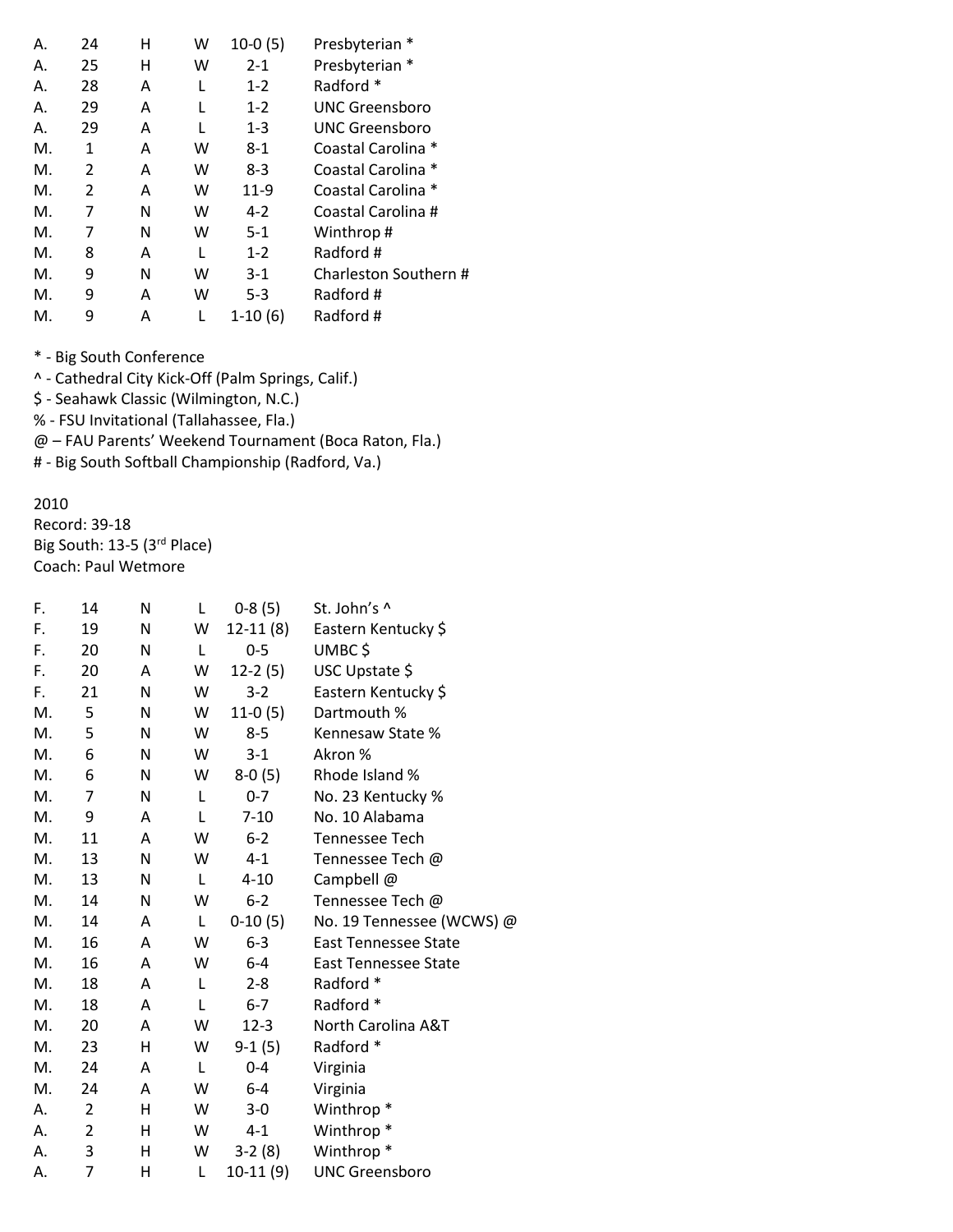| А. | 7            | н | W | $10-2(6)$ | <b>UNC Greensboro</b> |
|----|--------------|---|---|-----------|-----------------------|
| А. | 9            | Α | W | $3 - 0$   | Charleston Southern * |
| А. | 9            | A | L | $4 - 5$   | Charleston Southern * |
| А. | 10           | A | W | $5 - 1$   | Charleston Southern * |
| А. | 14           | H | W | $5 - 1$   | James Madison         |
| А. | 14           | н | W | $6 - 4$   | James Madison         |
| А. | 16           | Η | W | $3 - 0$   | Gardner-Webb *        |
| А. | 16           | н | W | $7-6(8)$  | Gardner-Webb *        |
| Α. | 17           | н | W | $4 - 0$   | Gardner-Webb *        |
| А. | 18           | Η | W | $11-1(5)$ | George Washington     |
| А. | 18           | н | W | $10-0(6)$ | George Washington     |
| А. | 20           | A | W | $8 - 1$   | <b>Norfolk State</b>  |
| А. | 20           | A | W | $9 - 3$   | Norfolk State         |
| Α. | 21           | A | W | $8 - 4$   | Hampton               |
| А. | 21           | A | W | $8 - 3$   | Hampton               |
| А. | 24           | H | L | $6 - 7$   | Longwood              |
| А. | 24           | Η | W | $6 - 3$   | Longwood              |
| А. | 28           | Α | Г | $4 - 11$  | Virginia Tech         |
| А. | 28           | A | L | $0 - 1$   | Virginia Tech         |
| M. | $\mathbf{1}$ | A | L | $2 - 4$   | Presbyterian *        |
| M. | 1            | A | L | $1 - 3$   | Presbyterian *        |
| M. | 2            | Α | W | $6-0$     | Presbyterian *        |
| M. | 7            | H | W | $2 - 0$   | Coastal Carolina *    |
| M  | 7            | Η | W | $3-2(8)$  | Coastal Carolina *    |
| M. | 8            | Η | W | $8 - 2$   | Coastal Carolina *    |
| M. | 13           | N | W | $2 - 0$   | Presbyterian #        |
| M. | 13           | N | L | $3-4(9)$  | Winthrop#             |
| M. | 14           | A | W | $5 - 3$   | Coastal Carolina #    |
| M. | 15           | N | Г | $0 - 4$   | Winthrop#             |

^ - Charlotte Invitational (Charlotte, N.C.)

\$ - USC Upstate Campus Suites Spartan Classic (Spartanburg, S.C.)

% - Georgia Tech Buzz Classic (Woodstock, Ga.)

@ – Tennessee Spring Classic (Knoxville, Tenn.)

# - Big South Softball Championship (Conway, S.C.)

2011 Record: 30-30

Big South: 11-7 (2<sup>nd</sup> Place) Coach: Paul Wetmore

| F. | 25 | Ν |   | $0 - 3$   | lowa State ^        |
|----|----|---|---|-----------|---------------------|
| F. | 26 | N | W | $9 - 2$   | Drexel ^            |
| F. | 26 | N | w | $4 - 0$   | Marist ^            |
| F. | 27 | N |   | $4 - 6$   | Notre Dame ^        |
| Μ. | 4  | Ν | w | $11-3(6)$ | Siena \$            |
| Μ. | 4  | N | w | $2 - 1$   | Mount St. Mary's \$ |
| Μ. | 5  | Ν | W | $8-2$     | Princeton \$        |
| Μ. | 11 | N |   | $6 - 7$   | Jackson State %     |
| Μ. | 11 | N | w | $3-1$     | lowa %              |
| Μ. | 12 | N | L | $2 - 4$   | lowa %              |
| М. | 12 | Α | w | $4 - 0$   | Stetson %           |
| Μ. | 13 | Ν |   | $3 - 4$   | lowa %              |
| М. | 16 | А |   | $3-4(8)$  | UCF                 |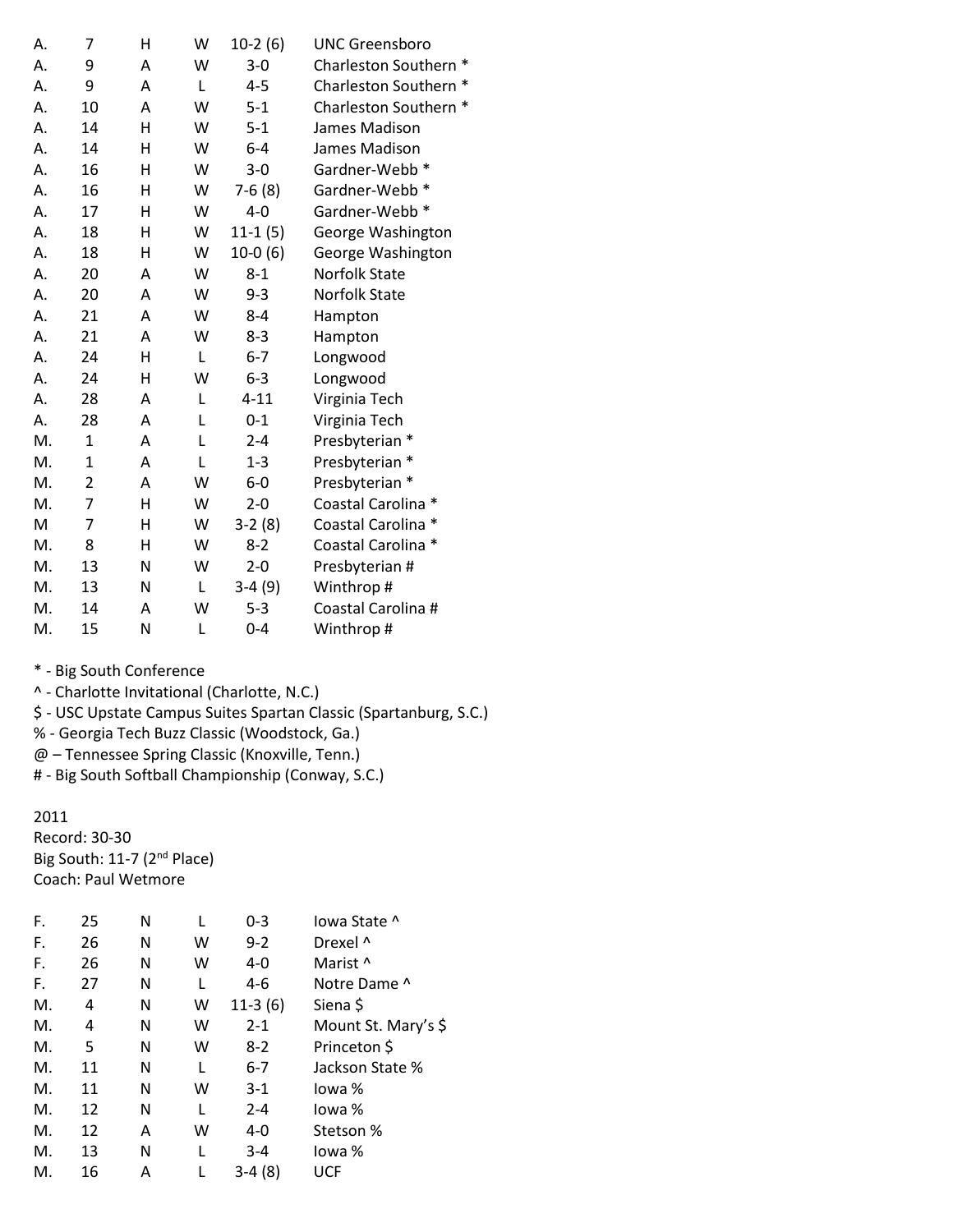| M. | 17                                | N | L | $0 - 4$     | No. 22 Texas A&M      |
|----|-----------------------------------|---|---|-------------|-----------------------|
| M. | 18                                | N | Г | $3-9$       | North Florida @       |
| M. | 18                                | Ν | W | $6-4$       | Long Island $@$       |
| M. | 19                                | N | L | $6-14(6)$   | Chattanooga@          |
| M. | 19                                | Ν | L | $0 - 5$     | Buffalo @             |
| M. | 20                                | N | L | $5-6(9)$    | Texas Tech @          |
| M. | 23                                | A | L | $3-4(9)$    | Radford *             |
|    | (finished on April 28 in Radford) |   |   |             |                       |
| M. | 24                                | Η | Г | $6 - 10$    | Cornell               |
| M. | 24                                | Η | W | $9-1(6)$    | Cornell               |
| M. | 26                                | Н | L | $4 - 5$     | Radford *             |
| M. | 26                                | Н | W | $11-2(5)$   | Radford *             |
| А. | $\overline{2}$                    | Α | W | $13-6$      | Winthrop <sup>*</sup> |
| А. | $\overline{2}$                    | Α | L | $4 - 7$     | Winthrop <sup>*</sup> |
| А. | 3                                 | A | W | $7 - 2$     | Winthrop <sup>*</sup> |
| А. | 6                                 | A | Г | $1-9(5)$    | <b>UNC Greensboro</b> |
| А. | 6                                 | Α | Г | $6 - 7$     | <b>UNC Greensboro</b> |
| А. | 8                                 | Н | Г | $2 - 6$     | Charleston Southern * |
| А. | 8                                 | Η | W | $9-1(6)$    | Charleston Southern * |
| А. | 9                                 | Н | W | $4 - 1$     | Charleston Southern * |
| А. | 13                                | Α | L | $3 - 4$     | James Madison         |
| А. | 13                                | Α | W | $9 - 7$     | James Madison         |
| А. | 15                                | Α | W | $14-3$      | Gardner-Webb *        |
| Α. | 15                                | Α | W | $5 - 2$     | Gardner-Webb *        |
| А. | 16                                | Α | W | $11-8(8)$   | Gardner-Webb *        |
| А. | 19                                | Н | W | $7 - 2$     | Hampton               |
| А. | 19                                | Η | W | $16-3(5)$   | Hampton               |
| А. | 20                                | Η | W | $9-0(5)$    | Norfolk State         |
| А. | 20                                | Н | W | $7 - 1$     | <b>Norfolk State</b>  |
| А. | 23                                | Α | L | $0 - 6$     | Longwood              |
| А. | 23                                | Α | L | $1 - 2$     | Longwood              |
| А. | 27                                | н | L | $3 - 5$     | Virginia Tech         |
| А. | 28                                | Α | L | $2 - 10$    | Virginia Tech         |
| А. | 30                                | Η | W | $4 - 2$     | Presbyterian *        |
| А. | 30                                | Н | L | 2-4 (10)    | Presbyterian *        |
| M. | $\mathbf 1$                       | Η | Г | $1 - 2$     | Presbyterian *        |
| M. | 3                                 | Η | W | $8-0(5)$    | Virginia              |
| M. | 3                                 | н | L | $2 - 3(10)$ | Virginia              |
| M. | 7                                 | А | L | $1 - 2$     | Coastal Carolina *    |
| M. | $\overline{7}$                    | А | W | $4 - 1$     | Coastal Carolina *    |
| M. | 8                                 | Α | W | $5-0$       | Coastal Carolina *    |
| M. | 12                                | Α | L | $1 - 5$     | Winthrop#             |
| M. | 13                                | Α | W | $3 - 0$     | Winthrop#             |
| M. | 13                                | N | W | $1 - 0$     | Gardner-Webb#         |
| M. | 13                                | N | W | $6 - 1$     | Gardner-Webb#         |
| M. | 14                                | N | W | $3-1$       | Radford #             |
|    |                                   |   |   |             |                       |
| M. | 20                                | Α | L | $0-8(5)$    | No. 5 Tennessee !     |

- ^ College of Charleston Cougar Classic (Charleston, S.C.)
- \$ UMBC Retriever Classic (Baltimore, Md.)
- % Stetson Classic (DeLand, Fla.)
- @ USF The Game Tournament (Tampa, Fla.)
- # Big South Softball Championship (Rock Hill, S.C.)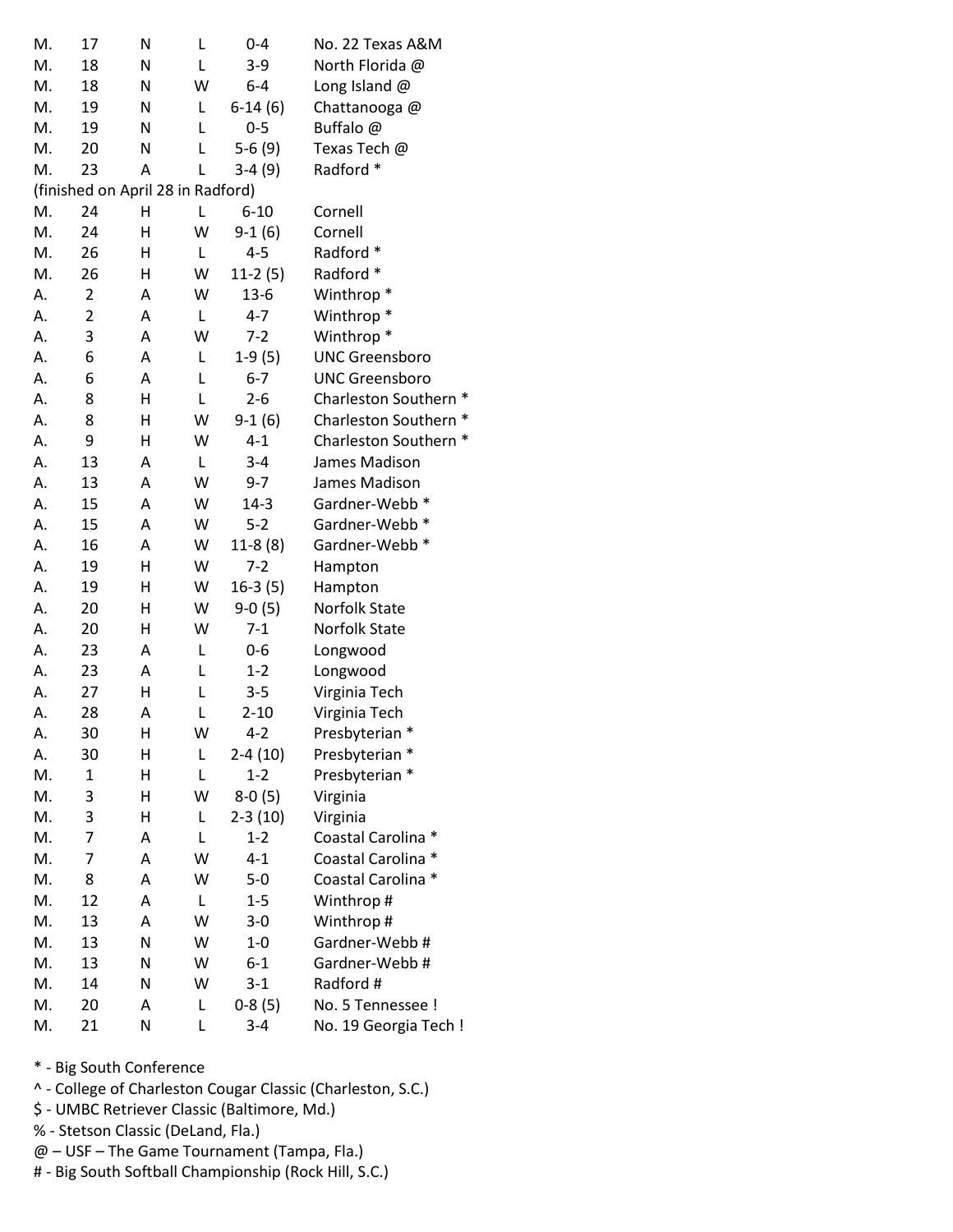! – NCAA Regionals (Knoxville, Tenn.)

2012 Record: 19-36 Big South: 9-12 (6<sup>th</sup> Place) Coach: Paul Wetmore

| F. | 10 | Α | L | $1 - 4$   | Elon ^                      |
|----|----|---|---|-----------|-----------------------------|
| F. | 11 | Ν | L | $2 - 9$   | Georgetown ^                |
| F. | 11 | N | W | $14-5(6)$ | North Carolina Central ^    |
| F. | 12 | N | W | $7-2$     | Georgetown ^                |
| F. | 24 | N | W | $8 - 6$   | Savannah State \$           |
| F. | 24 | Ν | W | $7 - 1$   | Savannah State \$           |
| F. | 25 | Ν | W | $10-1(5)$ | La Salle \$                 |
| F. | 25 | A | L | $0-16(5)$ | USC Upstate \$              |
| M. | 6  | Н | L | $7 - 10$  | <b>East Tennessee State</b> |
| M. | 6  | Н | W | 14-13     | <b>East Tennessee State</b> |
| M. | 9  | Ν | L | $0 - 1$   | North Dakota State %        |
| M. | 11 | Ν | Г | $0 - 7$   | Monmouth %                  |
| M. | 11 | Ν | L | $1 - 2$   | Monmouth %                  |
| M. | 13 | A | L | $0-8(6)$  | <b>Texas State</b>          |
| M. | 13 | A | L | $0 - 2$   | <b>Texas State</b>          |
| M. | 14 | A | L | $0 - 3$   | Sam Houston State           |
| M. | 16 | Ν | Г | $3-6$     | <b>Buffalo</b>              |
| M. | 16 | A | L | $1 - 2$   | No. 15 Baylor               |
| M. | 21 | Н | L | $3 - 6$   | Radford *                   |
| M. | 22 | Η | L | $0 - 7$   | Cornell                     |
| M. | 22 | Η | L | $4 - 7$   | Cornell                     |
| M. | 24 | A | W | $4 - 0$   | Gardner-Webb *              |
| M. | 24 | A | W | $8 - 3$   | Gardner-Webb *              |
| M. | 25 | A | W | $7 - 5$   | Gardner-Webb *              |
| M. | 28 | A | L | $1-9(5)$  | Radford *                   |
| M. | 28 | Α | Г | $3-4(10)$ | Radford *                   |
| M. | 30 | Н | L | $0 - 1$   | Winthrop <sup>*</sup>       |
| M. | 30 | н | Г | $2 - 4$   | Winthrop <sup>*</sup>       |
| M. | 31 | н | W | $4 - 3$   | Winthrop <sup>*</sup>       |
| А. | 4  | н | L | $5-6$     | <b>UNC Greensboro</b>       |
| А. | 4  | н | Г | $1-9(5)$  | <b>UNC Greensboro</b>       |
| А. | 6  | н | L | $1 - 2$   | Charleston Southern *       |
| А. | 6  | Н | L | $5 - 8$   | Charleston Southern *       |
| А. | 7  | Η | W | $9-8(8)$  | Charleston Southern *       |
| А. | 10 | Η | W | $13-5(6)$ | North Carolina A&T          |
| А. | 10 | Η | W | $9 - 8$   | North Carolina A&T          |
| А. | 11 | А | W | $9 - 6$   | Hampton                     |
| А. | 11 | А | L | $3 - 5$   | Hampton                     |
| А. | 14 | А | Г | $3 - 5$   | Coastal Carolina *          |
| А. | 14 | Α | L | $2 - 7$   | Coastal Carolina *          |
| А. | 15 | А | W | $4 - 2$   | Coastal Carolina *          |
| А. | 20 | А | W | $3-1$     | Presbyterian College *      |
| А. | 20 | Α | W | $4 - 1$   | Presbyterian College *      |
| А. | 21 | А | L | $3 - 4$   | Presbyterian College *      |
| А. | 25 | А | L | $5-6$     | Virginia                    |
| А. | 25 | Α | Г | $1 - 7$   | Virginia                    |
| А. | 27 | Н | W | $7-6$     | Campbell *                  |
| А. | 27 | Η | Г | $6-9$     | Campbell *                  |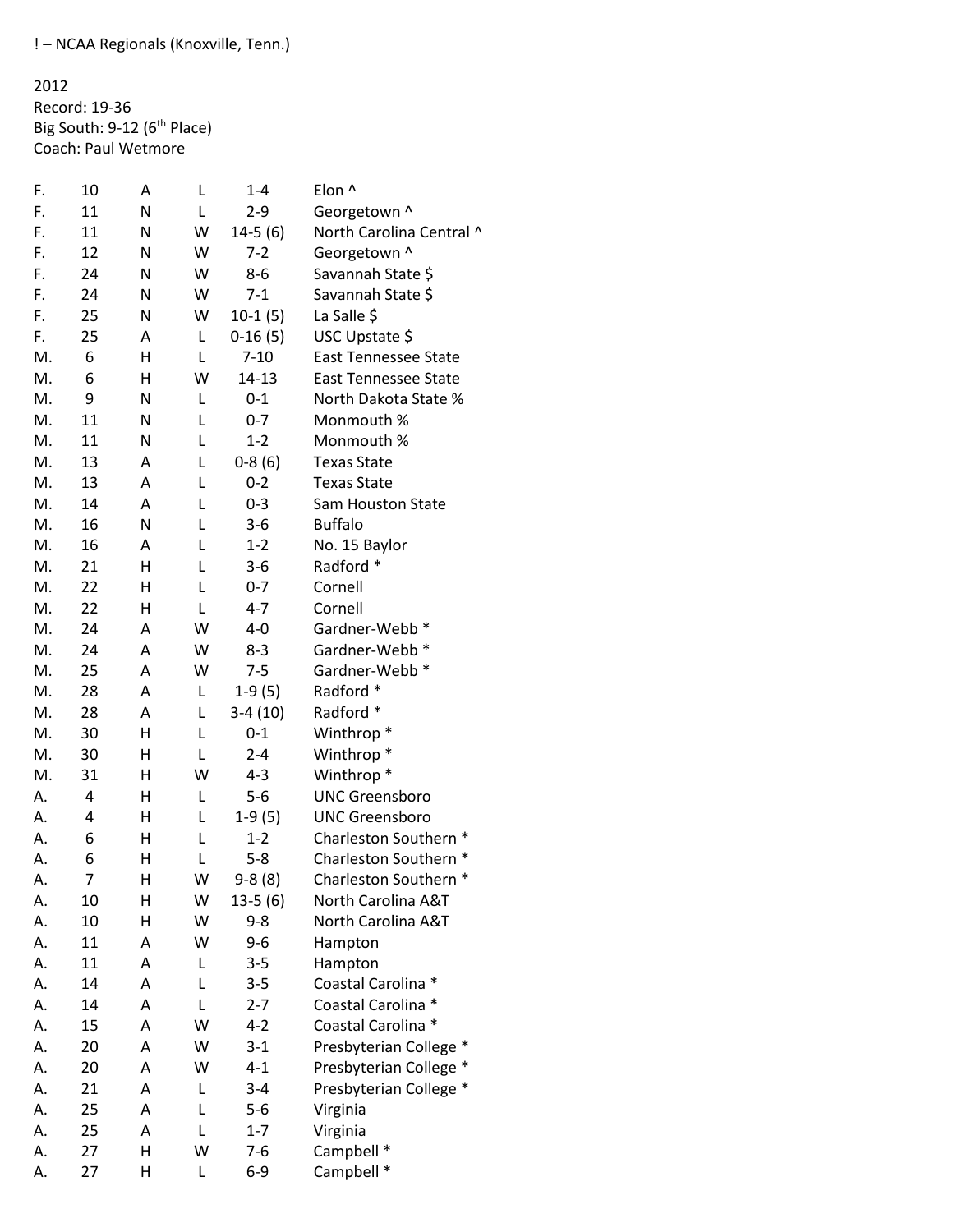| А. | 28 | н |   | $7 - 12$  | Campbell *             |
|----|----|---|---|-----------|------------------------|
| М. |    | Α |   | $0-9(5)$  | Virginia Tech          |
| М. |    | А |   | $3 - 4$   | Virginia Tech          |
| М. | 5. | н |   | $3-11(6)$ | Longwood               |
| М. | 5  | н | w | $14-6(5)$ | Longwood               |
| М. | 10 | N |   | $3-14(5)$ | Charleston Southern #  |
| М. | 10 | N |   | 1-4       | Presbyterian College # |

^ - Elon Invitational (Elon, N.C.)

\$ - USC Upstate Tournament (Spartanburg, S.C.)

% - Texas A&M Aggie Invitational (College Station, Texas)

# - Big South Softball Championship (Radford, Va.)

### 2013

Record: 20-37 Big South: 8-16 (T6<sup>th</sup> Place) Coach: Paul Wetmore

| F. | 16             | Ν | Г | $3-10(8)$ | Tennessee Tech ^         |
|----|----------------|---|---|-----------|--------------------------|
| F. | 16             | N | L | $0 - 4$   | Eastern Kentucky ^       |
| F. | 17             | N | L | $3 - 4$   | SIU Edwardsville ^       |
| F. | 17             | N | W | $5 - 2$   | <b>IUPUI ^</b>           |
| F. | 22             | N | W | $9-8(8)$  | Fairfield \$             |
| F. | 22             | Α | Г | $1-12(5)$ | East Carolina \$         |
| F. | 23             | N | L | $2-10(5)$ | Notre Dame \$            |
| F. | 23             | N | L | $2 - 12$  | Fairfield \$             |
| F. | 24             | A | W | $5 - 4$   | East Carolina \$         |
| F. | 27             | H | L | $8-10(8)$ | Hampton                  |
| F. | 27             | H | W | $10-1(5)$ | Hampton                  |
| M. | $\overline{2}$ | H | W | $7 - 0$   | Manhattan                |
| M. | 9              | A | W | $8 - 4$   | North Carolina Central % |
| M. | 9              | N | L | $1 - 3$   | <b>UNC Wilmington %</b>  |
| M. | 10             | A | W | $4 - 1$   | North Carolina Central % |
| M. | 10             | A | W | $16-3(5)$ | North Carolina Central % |
| M. | 13             | Α | L | $0 - 3$   | <b>UCF</b>               |
| M. | 15             | N | L | $1-9(6)$  | lowa State @             |
| M. | 15             | A | L | $0 - 5$   | USF@                     |
| M. | 16             | N | W | $6-5(8)$  | Temple @                 |
| M. | 16             | N | W | $4 - 3$   | Maine @                  |
| M. | 17             | N | W | $10 - 4$  | Dartmouth @              |
| M. | 20             | Α | L | $3 - 6$   | Radford *                |
| M. | 22             | Η | W | $5-4(9)$  | Presbyterian College *   |
| M. | 22             | н | W | $2 - 1$   | Presbyterian College *   |
| M. | 23             | Η | W | $8 - 6$   | Presbyterian College *   |
| M. | 29             | Α | L | $3 - 4$   | Campbell *               |
| M. | 29             | A | L | $3 - 4$   | Campbell *               |
| M. | 30             | A | L | $2 - 5$   | Campbell *               |
| А. | 3              | H | W | $7 - 0$   | Radford *                |
| А. | 3              | H | L | $4 - 12$  | Radford *                |
| А. | 6              | A | L | $4 - 6$   | Charleston Southern *    |
| Α. | 6              | A | L | $0-11(5)$ | Charleston Southern *    |
| А. | 7              | Α | W | $15 - 4$  | Charleston Southern *    |
| Α. | 8              | A | W | $8 - 7$   | Longwood *               |
| Α. | 10             | A | L | $4 - 5$   | <b>UNCG</b>              |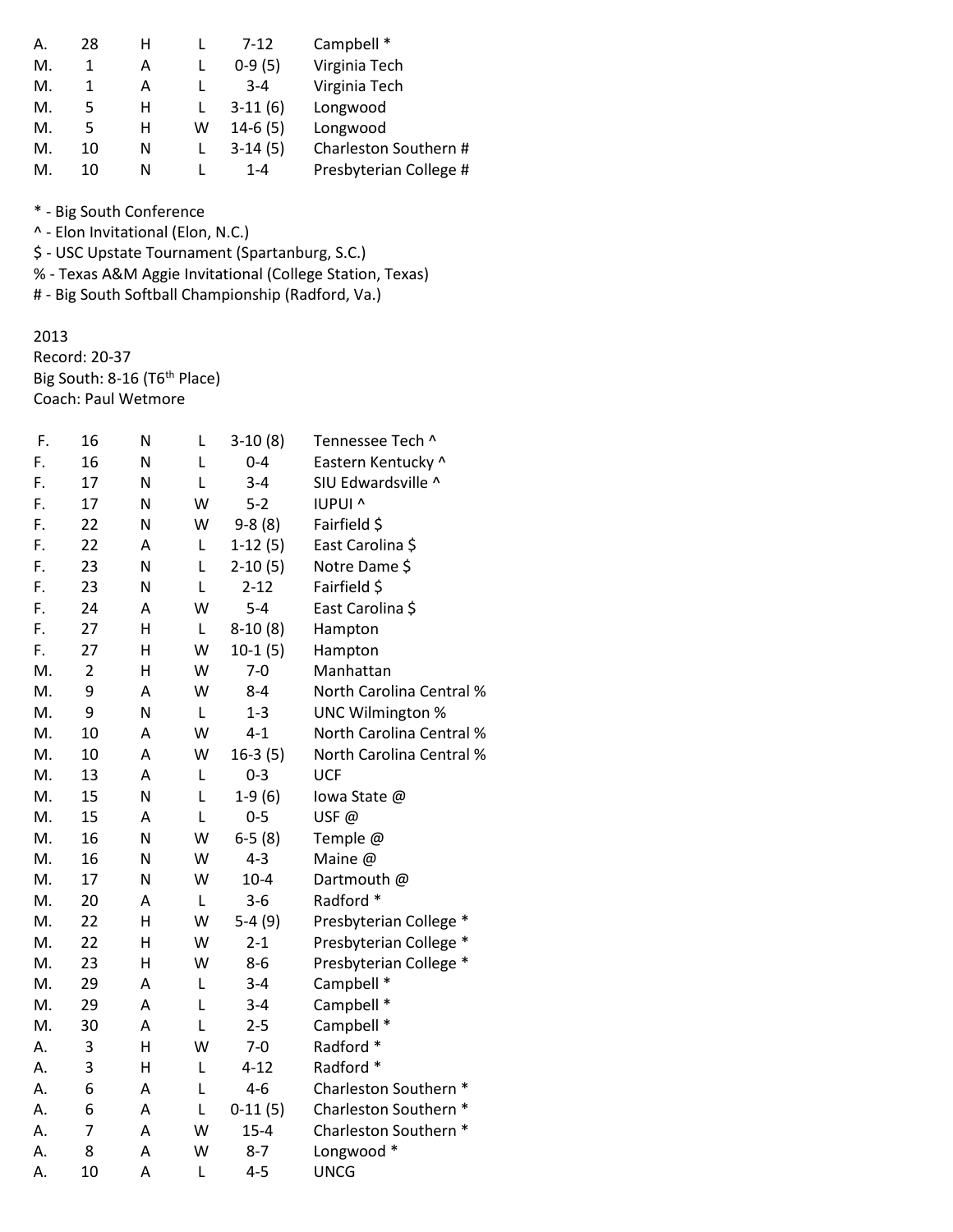| А. | 10 | A | L | $0-8(6)$  | <b>UNCG</b>           |
|----|----|---|---|-----------|-----------------------|
| А. | 12 | Η | L | $2 - 4$   | Gardner-Webb *        |
| А. | 12 | н | w | $3-1$     | Gardner-Webb *        |
| А. | 13 | н | w | $13-5(6)$ | Gardner-Webb *        |
| Α. | 15 | Η | L | $6 - 14$  | Longwood *            |
| А. | 15 | н | L | $2 - 9$   | Longwood *            |
| Α. | 17 | А | L | $1 - 5$   | James Madison         |
| А. | 17 | A | L | $2-12(6)$ | James Madison         |
| Α. | 19 | A | L | $3 - 4$   | Winthrop <sup>*</sup> |
| А. | 20 | A | L | 4-6       | Winthrop <sup>*</sup> |
| А. | 20 | А | L | $2-3(9)$  | Winthrop <sup>*</sup> |
| Α. | 24 | н | L | $3 - 7$   | Virginia              |
| А. | 24 | н | L | $6 - 7$   | Virginia              |
| А. | 26 | н | L | $1 - 5$   | Coastal Carolina *    |
| Α. | 26 | н | L | $0-9(6)$  | Coastal Carolina      |
| Α. | 27 | н | L | $5 - 9$   | Coastal Carolina *    |
| А. | 30 | н | L | $1-11(5)$ | Virginia Tech         |
| А. | 30 | н | L | $2 - 4$   | Virginia Tech         |
| M. | 9  | N | w | $5 - 3$   | Longwood #            |
| M. | 10 | N | L | $3 - 4$   | Campbell #            |
| М. | 10 | Ν | L | $1 - 2$   | Coastal Carolina #    |

^ - KSU Classic (Woodstock, Ga.)

\$ - ECU Pirate Invitational (Greenville, N.C.)

% - NCCU Eagle Classic (Durham, N.C.)

@ - USF Spring Invite (Clearwater, Fla.)

# - Big South Softball Championship (Rock Hill, S.C.)

## 2014

Record: 11-46 Big South: 4-20 (9<sup>th</sup> Place) Coach: Dot Richardson

| F. | 7            | N | L | $1-9(6)$  | Western Kentucky ^       |
|----|--------------|---|---|-----------|--------------------------|
| F. | 7            | N |   | $3 - 4$   | Georgetown ^             |
| F. | 8            | N | L | $1 - 5$   | Ole Miss ^               |
| F. | 8            | A | L | $0-9(5)$  | FGCU ^                   |
| F. | 9            | A | L | $7 - 8$   | FGCU ^                   |
| F. | 15           | N | W | $5 - 1$   | Norfolk State \$         |
| F. | 15           | Ν | W | $12-0(5)$ | UMBC\$                   |
| F. | 16           | A | L | $1 - 3$   | UNC Wilmington \$        |
| F. | 21           | Ν | L | $0-12(5)$ | Furman %                 |
| F. | 22           | N | L | $7 - 8$   | Western Carolina %       |
| F. | 22           | A | L | $0-8(6)$  | USC Upstate %            |
| F. | 23           | N | L | $2 - 4$   | Western Carolina %       |
| F. | 28           | N | L | $0-8(6)$  | Georgetown @             |
| F. | 28           | A | L | $0 - 8$   | Charlotte @              |
| M. | $\mathbf{1}$ | N | L | $1 - 3$   | Stony Brook @            |
| М. | 1            | A |   | $1 - 7$   | Charlotte @              |
| М. | 2            | N | L | $2-11(5)$ | Stony Brook @            |
| M. | 7            | N | L | $1-23(5)$ | No. 20 Tulsa &           |
| М. | 7            | A | L | $3-18(5)$ | No. 19 Oklahoma (WCWS) & |
| M. | 9            | N |   | $0 - 5$   | Western Illinois &       |
| М. | 14           | н |   | 8-9       | Campbell *               |
|    |              |   |   |           |                          |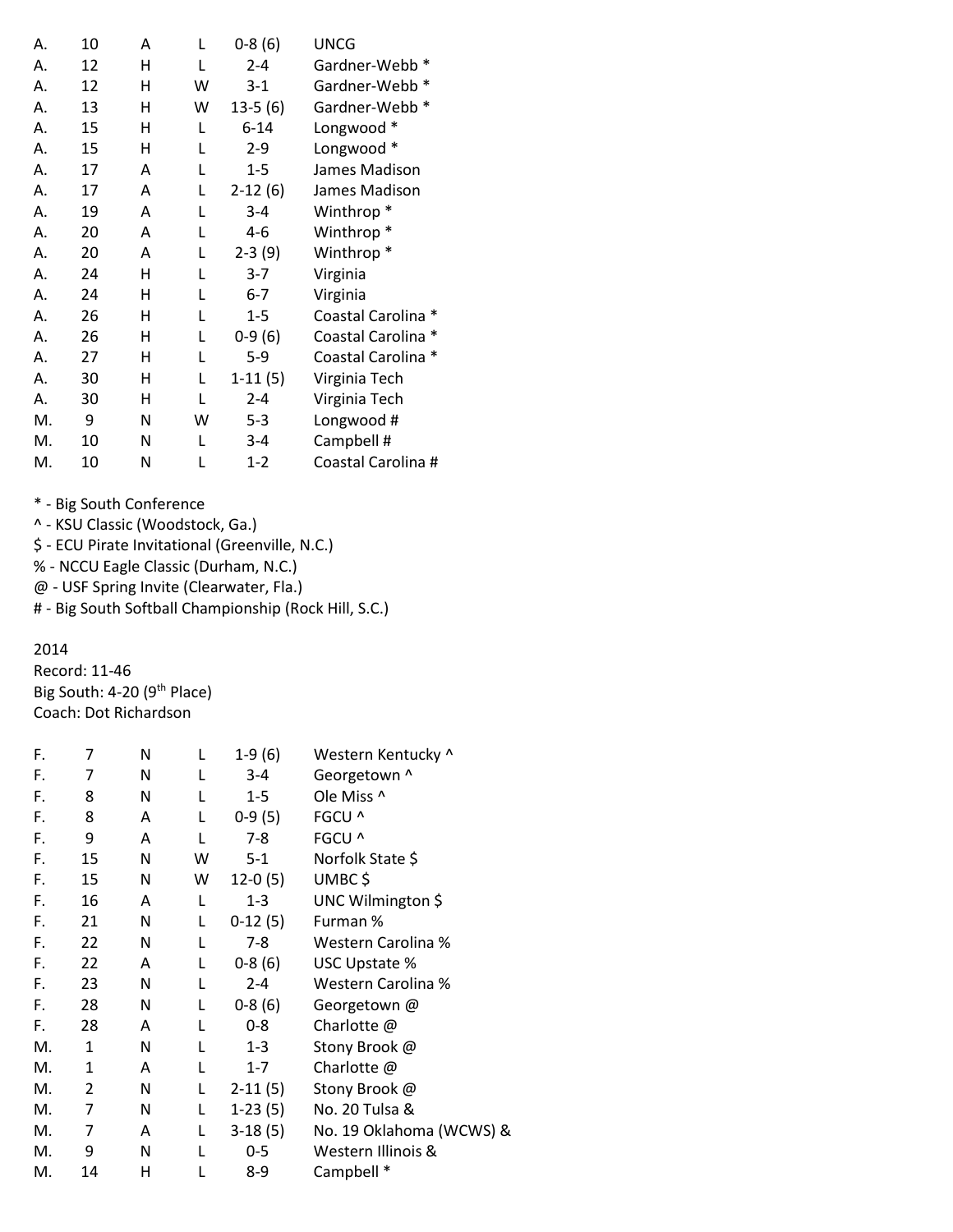| M. | 14             | Η | L | $2 - 5$   | Campbell *             |
|----|----------------|---|---|-----------|------------------------|
| M. | 15             | H | L | $4 - 8$   | Campbell *             |
| M. | 20             | A | L | $2-3(8)$  | Longwood *             |
| M. | 20             | Α | L | $1-9(5)$  | Longwood *             |
| M. | 21             | Η | W | $9-0(5)$  | North Carolina Central |
| M. | 22             | Η | L | $0 - 4$   | North Carolina Central |
| M. | 22             | H | W | $7 - 5$   | North Carolina Central |
| M. | 27             | A | L | $0 - 3$   | Longwood *             |
| M. | 30             | Н | L | $3 - 9$   | Charleston Southern *  |
| M. | 31             | Η | Г | $1-10(5)$ | Charleston Southern *  |
| M. | 31             | Н | W | $4 - 2$   | Charleston Southern *  |
| Α. | $\overline{2}$ | Η | W | $14 - 10$ | <b>UNCG</b>            |
| Α. | $\overline{2}$ | Н | L | $5-8(8)$  | <b>UNCG</b>            |
| Α. | 5              | A | L | $1 - 5$   | Coastal Carolina *     |
| Α. | 5              | A | L | $2-10(6)$ | Coastal Carolina *     |
| Α. | 6              | A | L | $2-11(6)$ | Coastal Carolina *     |
| Α. | 8              | A | L | $0-12(5)$ | Radford *              |
| Α. | 8              | A | L | $5-16(5)$ | Radford *              |
| Α. | 9              | Α | L | $2-10(6)$ | Radford *              |
| Α. | 11             | Η | L | $5-6$     | Gardner-Webb *         |
| Α. | 11             | Н | L | $10 - 13$ | Gardner-Webb *         |
| A. | 12             | H | L | $3 - 5$   | Gardner-Webb *         |
| Α. | 16             | Α | L | $0-11(5)$ | Virginia Tech          |
| Α. | 18             | Η | L | $0-11(5)$ | Winthrop <sup>*</sup>  |
| Α. | 18             | Η | W | $10-3$    | Winthrop <sup>*</sup>  |
| Α. | 19             | Η | L | $4 - 9$   | Winthrop <sup>*</sup>  |
| Α. | 23             | A | L | $1 - 3$   | Virginia               |
| Α. | 23             | A | L | $3-13(5)$ | Virginia               |
| Α. | 24             | Η | W | $13-4(5)$ | ETSU                   |
| Α. | 24             | Η | L | $7 - 13$  | <b>ETSU</b>            |
| Α. | 26             | A | L | $5 - 8$   | Presbyterian College * |
| Α. | 26             | A | W | $6-4(8)$  | Presbyterian College * |
| А. | 27             | Α | W | $7 - 5$   | Presbyterian College * |
| M. | 8              | N | W | $8 - 5$   | Gardner-Webb #         |
| M. | 8              | Α | L | $1 - 3$   | Coastal Carolina #     |
| M. | 9              | N | L | $0 - 7$   | Campbell #             |

^ - FGCU/Four Points by Sheraton Invitational (Fort Myers, Fla.)

\$ - Seahawk Invitational (Wilmington, N.C.)

% - Spartan Classic (Spartanburg, S.C.)

@ - 49er Invitational (Charlotte, N.C.)

& - Courtyard by Marriott Oklahoma Tournament (Norman, Okla.)

# - Big South Softball Championship (Conway, S.C.)

### 2015

Record: 29-30 Big South: 12-12 (4<sup>th</sup> Place) Coach: Dot Richardson

| F. | ь  | N |   | $0-8(5)$  | No. 23 South Alabama ^ |
|----|----|---|---|-----------|------------------------|
| F. |    | N |   | $6-10$    | Lamar ^                |
| F. |    | N | W | $11-3(6)$ | Houston Baptist ^      |
| F. | 8  | N |   | $5-6$     | Houston ^              |
| F. | 13 | N | w | $3-0$     | Cleveland State \$     |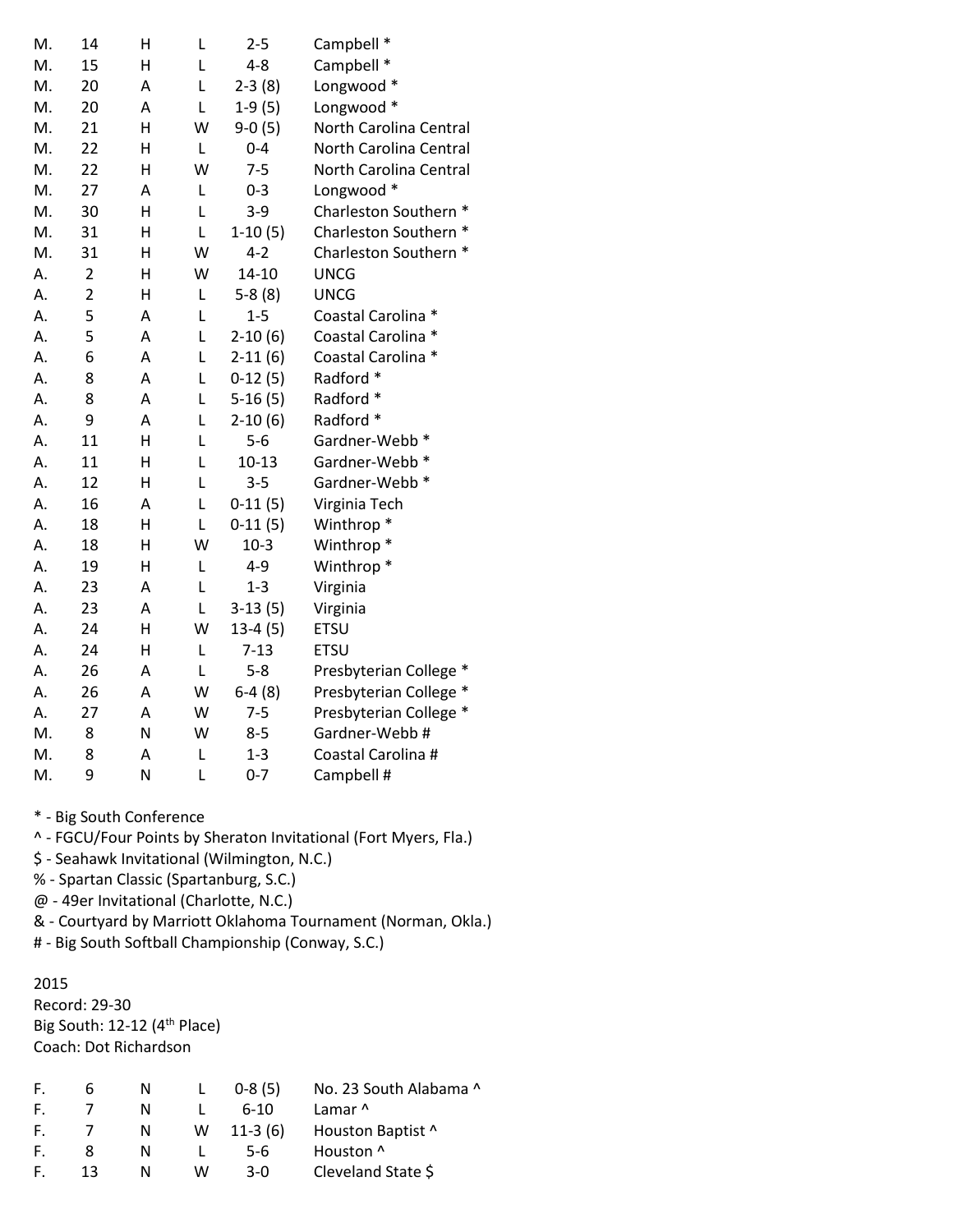| F.       | 13             | N      | W      | $5-2$            | Arkansas \$            |
|----------|----------------|--------|--------|------------------|------------------------|
| F.       | 14             | N      | L      | $6-14(5)$        | South Dakota State \$  |
| F.       | 14             | Ν      | Г      | $7 - 8$          | Middle Tennessee \$    |
| F.       | 15             | N      | W      | $2 - 0$          | UMass Lowell \$        |
| F.       | 20             | Ν      | L      | $4 - 10$         | Kansas %               |
| F.       | 20             | Α      | L      | $0-11(5)$        | No. 1 Florida (WCWS) % |
| F.       | 21             | N      | L      | $2 - 3$          | Illinois State %       |
| F.       | 21             | Ν      | L      | $0 - 3$          | Mercer %               |
| M.       | 5              | Α      | L      | $3-12(5)$        | South Carolina         |
| M.       | 6              | Ν      | W      | $5 - 4$          | Dartmouth @            |
| M.       | 7              | Ν      | L      | $2 - 5$          | Jacksonville @         |
| M.       | 7              | Ν      | W      | $5 - 2$          | South Carolina State @ |
| M.       | 8              | Ν      | W      | $2 - 1$          | Loyola Chicago @       |
| M.       | 14             | Α      | W      | $3-1$            | Gardner-Webb *         |
| M.       | 14             | Α      | W      | $8 - 4$          | Gardner-Webb *         |
| M.       | 15             | Α      | L      | $8 - 10$         | Gardner-Webb *         |
| M.       | 19             | Η      | W      | $9 - 2$          | Rider &                |
| M.       | 20             | Н      | L      | $4 - 5$          | Saint Francis (Pa.) &  |
| М.       | 20             | Н      | W      | $2 - 1$          | Princeton &            |
| M.       | 21             | Η      | W      | $4 - 1$          | Quinnipiac &           |
| M.       | 21             | Η      | L      | $1 - 4$          | Toledo &               |
| M.       | 24             | Α      | W      | $6 - 2$          | Hampton                |
| M.       | 24             | Α      | L      | $1 - 2$          | Hampton                |
| M.       | 28             | Α      | W      | $4 - 0$          | Campbell *             |
| M.       | 28             | Α      | W      | $3-0$            | Campbell *             |
| M.       | 29             | Α      | L      | $2 - 3$          | Campbell *             |
| M.       | 31             | Н      | L      | $2-10(6)$        | Longwood *             |
| M.       | 31             | н      | L      | $6 - 12$         | Longwood *             |
| А.       | $\mathbf 1$    | Η      | Г      | $0-9(5)$         | Longwood *             |
| А.       | 3              | Η      | W      | $7 - 3$          | Presbyterian *         |
| А.       | 3              | Η      | W      | $5 - 0$          | Presbyterian *         |
| А.       | 4              | Η      | L      | $2-10(5)$        | Presbyterian *         |
| Α.       | 7              | Η      | W      | $5 - 3$          | Radford *              |
| А.       | $\overline{7}$ | Н      | W      | $8 - 7$          | Radford *              |
| А.       | 8              | н      | L      | $1 - 4$          | Radford *              |
| А.       | 11             | Α      | W      | $9-0(6)$         | Charleston Southern *  |
| А.       | 11             | Α      | L      | $0 - 5$          | Charleston Southern *  |
| А.       | 12             | Α      | W      | $10-7$           | Charleston Southern *  |
| А.       | 16             | Н      | L      | $1 - 10$         | Virginia Tech          |
| А.       | 16             | Н      | W      | $1-0$            | Virginia Tech          |
| А.       | 17             | Н      | L      | $3 - 4$          | Coastal Carolina *     |
| А.       | 18             | Н      | W      | 5-4              | Coastal Carolina *     |
| А.       | 18             | Н      | W      |                  | Coastal Carolina *     |
|          | 21             | Η      | W      | $5-4(10)$        |                        |
| А.       |                |        |        | $5-4(9)$         | Hampton                |
| А.       | 21             | Η<br>Η | W<br>W | $5 - 2$          | Hampton                |
| А.<br>А. | 22<br>22       | Н      | L      | $3-2$<br>$2 - 4$ | Virginia               |
|          |                |        |        |                  | Virginia               |
| А.       | 24             | Α      | L      | $3-6$            | Winthrop <sup>*</sup>  |
| А.       | 24             | Α      | L      | $7 - 11$         | Winthrop <sup>*</sup>  |
| А.       | 26             | Α      | L      | $0 - 3$          | Winthrop <sup>*</sup>  |
| А.       | 28             | Α      | W      | $3 - 1$          | Marshall               |
| M.       | 7              | N      | L      | $3 - 4$          | Charleston Southern #  |
| М.       | 8              | Ν      | W      | $7 - 2$          | Gardner-Webb#          |
| M.       | 8              | Ν      | L      | $5 - 7$          | Coastal Carolina #     |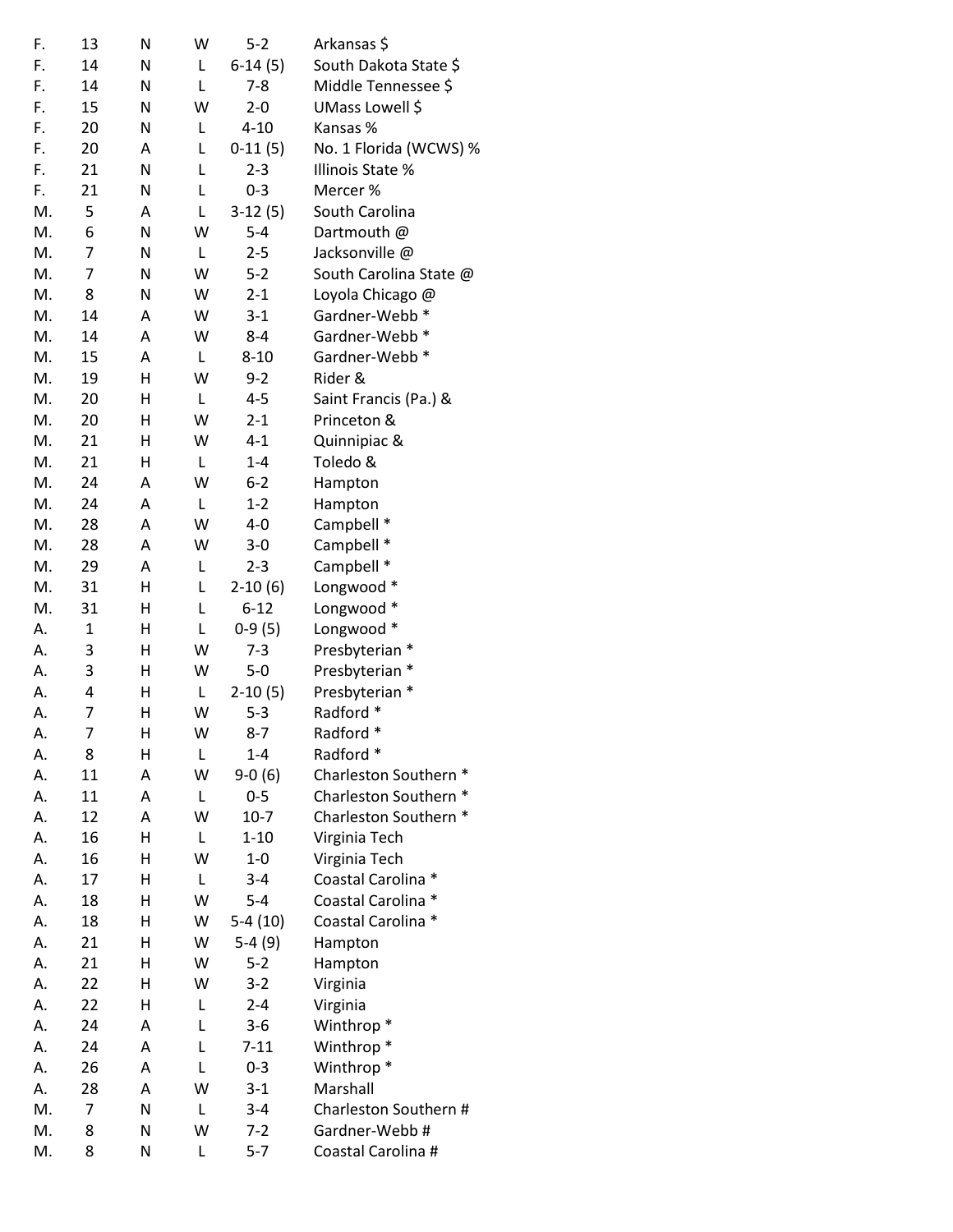- \* Big South Conference
- ^ Sand Dollar Classic (Gulf Shores, Ala.)
- \$ Dot Richardson Invitational (Clermont, Fla.)
- % Aquafina Invitational (Gainesville, Fla.)
- @ Holy City Showdown (Mount Pleasant, S.C.)
- & Liberty Softball Classic (Lynchburg, Va.
- # Big South Softball Championship (Buies Creek, N.C.)

2016 Record: 31-28 Big South: 16-8 (3rd Place) Coach: Dot Richardson

| F. | 11 | A  | L | $2 - 7$   | No. 17 UCF ^           |
|----|----|----|---|-----------|------------------------|
| F. | 12 | Ν  | Г | $1 - 3$   | Chattanooga \$         |
| F. | 12 | N  | L | $0-8(5)$  | Bethune-Cookman \$     |
| F. | 13 | Ν  | W | $11 - 1$  | Morgan State \$        |
| F. | 13 | N  | W | $8-0(5)$  | Stetson \$             |
| F. | 14 | Ν  | L | $2-10(6)$ | No. 5 Alabama (WCWS) ^ |
| F. | 19 | N  | W | $1 - 0$   | North Texas %          |
| F. | 19 | A  | L | $0-5$     | No. 21 Baylor %        |
| F. | 20 | N  | L | $3-4(9)$  | Northwestern State %   |
| F. | 20 | Ν  | L | $0 - 1$   | North Texas %          |
| F. | 21 | Ν  | L | $8 - 10$  | Northwestern State %   |
| F. | 26 | Ν  | W | $11 - 0$  | Grambling @            |
| F. | 26 | A  | W | $5 - 1$   | Louisiana Tech @       |
| F. | 27 | Ν  | W | $6-5(10)$ | Lamar@                 |
| F. | 27 | Ν  | L | $0 - 5$   | Jacksonville State @   |
| M. | 4  | N  | W | $11-6(8)$ | Louisiana Tech !       |
| M. | 4  | N  | L | $0 - 7$   | Tennessee Tech !       |
| M. | 5  | N  | W | $9 - 2$   | Memphis!               |
| M. | 5  | A  | L | $0-8(5)$  | No. 5 LSU (WCWS) !     |
| M. | 10 | Н  | W | $9-1(5)$  | Norfolk State &        |
| M. | 11 | н  | W | $10-2(5)$ | La Salle &             |
| M. | 11 | н  | L | $3-7(8)$  | Rhode Island &         |
| M. | 12 | н  | L | $2-3(8)$  | Sacred Heart &         |
| M. | 12 | н  | W | $9-0(5)$  | La Salle &             |
| M. | 18 | Η  | W | $11 - 4$  | Winthrop <sup>*</sup>  |
| M. | 18 | Η  | W | $7 - 0$   | Winthrop <sup>*</sup>  |
| M. | 19 | н  | W | $5 - 3$   | Winthrop <sup>*</sup>  |
| M. | 25 | А  | W | $6 - 4$   | Coastal Carolina *     |
| M. | 25 | A  | W | $2 - 0$   | Coastal Carolina *     |
| M. | 26 | А  | L | $1-9(5)$  | Coastal Carolina *     |
| M. | 30 | А  | L | $1 - 8$   | Virginia Tech          |
| M. | 30 | А  | W | $2 - 1$   | Virginia Tech          |
| M. | 31 | Η  | L | $5 - 7$   | Hampton                |
| M. | 31 | H. | W | $13-1(5)$ | Hampton                |
| А. | 5  | А  | W | $2 - 1$   | Longwood *             |
| А. | 5  | А  | L | $1 - 3$   | Longwood *             |
| А. | 6  | Α  | L | $3 - 6$   | Longwood *             |
| А. | 9  | Α  | W | $7-1$     | Presbyterian *         |
| А. | 9  | Α  | W | $10-5$    | Presbyterian *         |
| А. | 10 | Α  | L | $3 - 6$   | Presbyterian *         |
| А. | 13 | Н  | L | $5 - 10$  | Marshall               |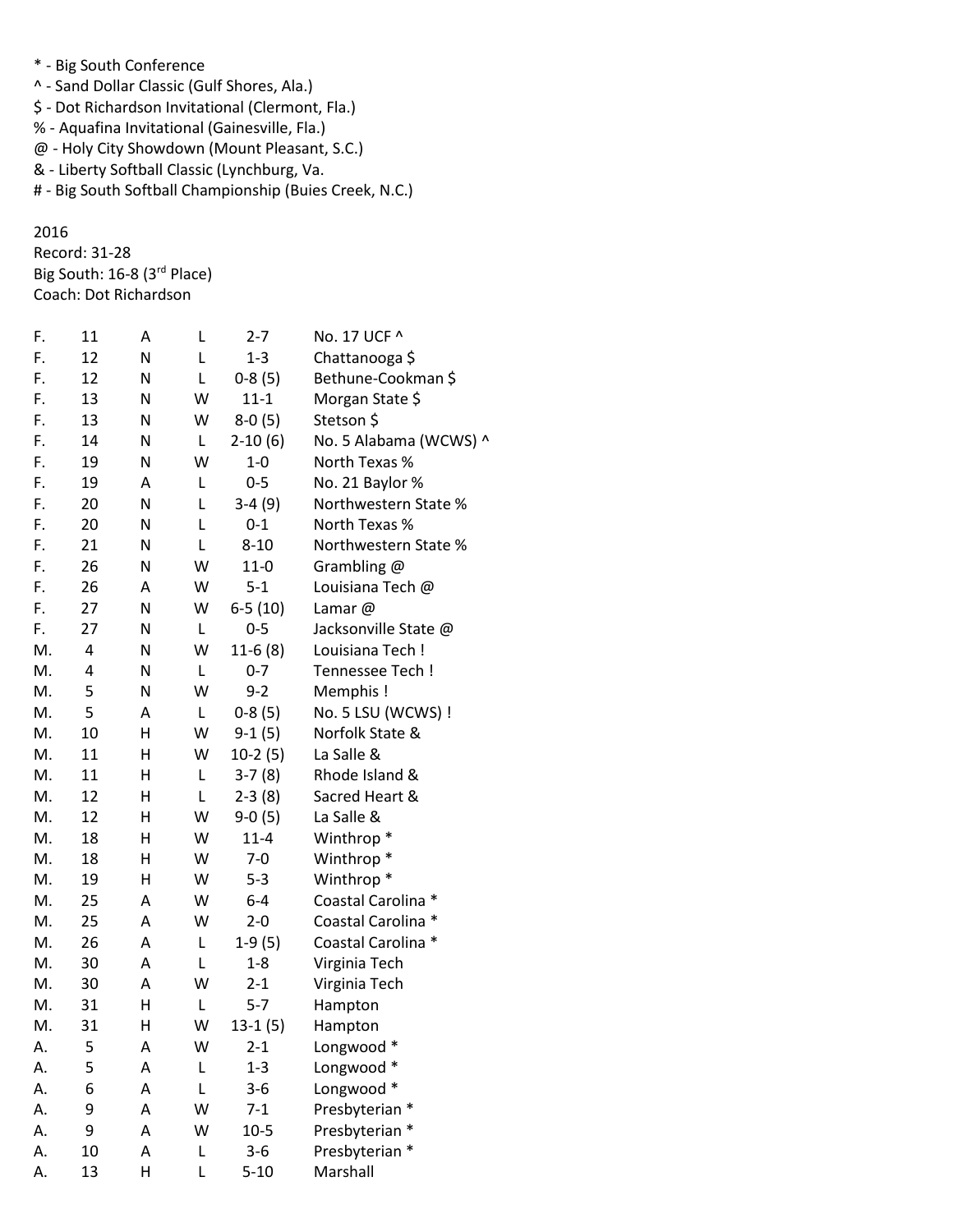| Α. | 13 | н | L | $3 - 5$   | Marshall                   |
|----|----|---|---|-----------|----------------------------|
| Α. | 15 | н | w | $9-0(5)$  | Campbell *                 |
| Α. | 15 | н | w | $5 - 4$   | Campbell *                 |
| А. | 16 | н | L | $0 - 6$   | Campbell *                 |
| Α. | 20 | Α | w | $1 - 0$   | Virginia                   |
| Α. | 20 | A | L | $7-9$     | Virginia                   |
| Α. | 23 | Η | w | $1-0(8)$  | <b>Charleston Southern</b> |
| А. | 23 | н | L | $1 - 5$   | <b>Charleston Southern</b> |
| Α. | 24 | н | w | $3 - 2$   | Charleston Southern *      |
| Α. | 26 | A | w | $4-3(10)$ | Radford *                  |
| Α. | 26 | Α | L | $1 - 3$   | Radford *                  |
| Α. | 27 | A | L | $5-6$     | Radford *                  |
| Α. | 29 | н | w | $1 - 0$   | Gardner-Webb *             |
| Α. | 29 | н | w | $4 - 1$   | Gardner-Webb *             |
| Α. | 30 | н | w | 4-0       | Gardner-Webb *             |
| М. | 11 | N | w | 4-0       | Presbyterian #             |
| М. | 12 | N | L | $0-8(5)$  | Coastal Carolina #         |
| М. | 13 | N |   | $1-2$     | Radford #                  |

- ^ UCF Knights Invitational (Orlando, Fla.)
- \$ Dot Richardson Invitational (Clermont, Fla.)
- % Getterman Classic (Waco, Texas)
- @ Louisiana Tech Classic (Ruston, La.)
- ! LSU Invitational (Baton Rouge, La.)
- & Liberty Softball Classic (Lynchburg, Va.)
- # Big South Softball Championship (Rock Hill, S.C.)

## 2017

Record: 46-24 Big South: 16-5 (1<sup>st</sup> Place) Coach: Dot Richardson

| F. | 10 | N | W | $5 - 1$   | Chattanooga ^            |
|----|----|---|---|-----------|--------------------------|
| F. | 10 | N | W | $9-0(5)$  | Fairleigh Dickinson ^    |
| F. | 11 | N | W | $11-2(6)$ | Chattanooga ^            |
| F. | 11 | N | W | $13-2(5)$ | Fairleigh Dickinson ^    |
| F. | 12 | N | W | $9-1(6)$  | Morgan State ^           |
| F. | 17 | N | L | $8 - 10$  | Loyola Marymount \$      |
| F. | 17 | N | L | 0-3       | UC Davis \$              |
| F. | 19 | N | L | $2-9$     | Cal Poly \$              |
| F. | 19 | N | L | $1 - 7$   | No. 6/5 UCLA (WCWS) \$   |
| F. | 24 | N | W | $7-1$     | Oakland %                |
| F. | 24 | N | W | $3-1$     | Syracuse %               |
| F. | 25 | N | L | $1-2(10)$ | No. 3/3 Florida (WCWS) % |
| F. | 25 | N | W | $2-1(5)$  | <b>Ball State %</b>      |
| F. | 26 | N | W | $7 - 0$   | Morgan State %           |
| M. | 2  | A | L | $0-15(5)$ | No. 2/3 Auburn @         |
| M. | 3  | N | L | $1 - 3$   | Texas State @            |
| M. | 3  | A | L | $1-9(6)$  | No. 2/3 Auburn @         |
| М. | 4  | N | L | $1 - 3$   | College of Charleston @  |
| М. | 4  | N | L | $2 - 3$   | Texas State @            |
| M. | 9  | н | W | $15-5(5)$ | Rhode Island !           |
| М. | 9  | Η | L | $1 - 6$   | Saint Francis (Pa.) !    |
| M. | 10 | Η | L | 4-9       | Saint Francis (Pa.) !    |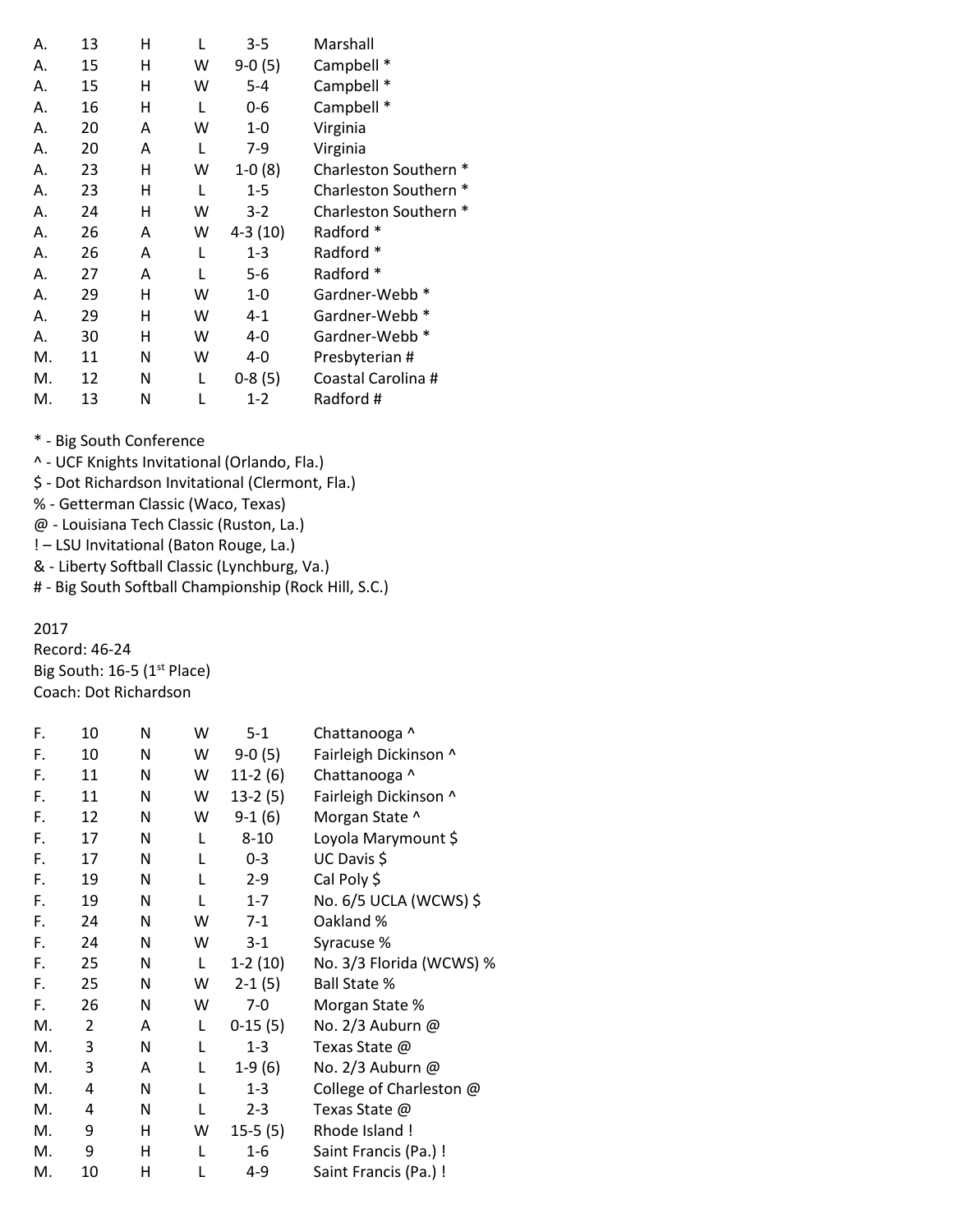| M. | 10             | Η | W | $10-6$    | Rhode Island !          |
|----|----------------|---|---|-----------|-------------------------|
| M. | 11             | н | W | $11-1(5)$ | North Carolina Central! |
| M. | 14             | н | W | $10-0(5)$ | North Carolina A&T      |
| M. | 17             | Α | W | $12-0(5)$ | Charleston Southern *   |
| M. | 18             | Α | W | $5 - 3$   | Charleston Southern *   |
| M. | 18             | Α | W | $12 - 8$  | Charleston Southern *   |
| M. | 24             | H | W | $5 - 2$   | Radford *               |
| M. | 25             | H | W | $6-5$     | Radford *               |
| M. | 25             | н | L | $2-11(6)$ | Radford *               |
| M. | 28             | Α | L | $1 - 6$   | No. 19/19 Tennessee     |
| M. | 28             | Α | L | $0 - 6$   | No. 19/19 Tennessee     |
| M. | 29             | Α | W | $5 - 3$   | <b>NC State</b>         |
| А. | $\mathbf{1}$   | Α | L | $4 - 5$   | Campbell *              |
| А. | $\mathbf 1$    | Α | W | $11 - 1$  | Campbell *              |
| А. | $\overline{2}$ | Α | W | $4 - 3$   | Campbell *              |
| Α. | 4              | H | W | $7 - 0$   | Hampton                 |
| Α. | 4              | Н | W | $13-1(5)$ | Hampton                 |
| А. | 7              | Η | W | $8-0(6)$  | Presbyterian *          |
| А. | 8              | Η | W | $4-0$     | Presbyterian *          |
| А. | 8              | н | W | $8-0(5)$  | Presbyterian *          |
| А. | 11             | н | W | $4 - 0$   | Virginia                |
| А. | 12             | Α | W | $3 - 0$   | Virginia                |
| А. | 14             | Α | W | $5-0$     | Gardner-Webb *          |
| Α. | 15             | Α | W | $5 - 1$   | Gardner-Webb *          |
| Α. | 15             | Α | W | $2 - 0$   | Gardner-Webb *          |
| Α. | 18             | H | W | $6-0$     | Virginia Tech           |
| А. | 18             | н | L | $2 - 3$   | Virginia Tech           |
| А. | 21             | Α | L | $3 - 4$   | Winthrop <sup>*</sup>   |
| А. | 22             | Α | W | $8-0(5)$  | Winthrop <sup>*</sup>   |
| А. | 22             | Α | W | $4 - 3$   | Winthrop <sup>*</sup>   |
| А. | 25             | н | L | $2 - 3$   | Longwood *              |
| А. | 26             | н | W | $7-6$     | Longwood *              |
| А. | 26             | Н | L | $0 - 3$   | Longwood *              |
| M. | 11             | N | W | $11-3(5)$ | Charleston Southern #   |
| М. | 13             | Α | L | $4 - 7$   | Longwood #              |
| М. | 13             | N | W | $9 - 3$   | Winthrop #              |
| M. | 13             | Α | W | $9 - 3$   | Longwood #              |
| М. | 14             | Α | L | $2 - 4$   | Longwood #              |
| М. | 16             | Η | W | $4 - 0$   | UNCW &                  |
| M. | 17             | Η | W | $3-0$     | Ohio &                  |
| M. | 18             | Η | L | $0-1(12)$ | Ohio &                  |
| М. | 18             | н | W | $4 - 3$   | Ohio &                  |
| М. | 21             | н | L | $2 - 3$   | Weber State +           |
| М. | 22             | Η | W | $3-0$     | Illinois State +        |
| M. | 22             | Η | W | $3-0$     | Cal Poly +              |
| M. | 24             | Н | W | $13-5(6)$ | Kennesaw State +        |
| М. | 24             | н | W | $8 - 5$   | Lamar +                 |
| M. | 24             | Η | W | $3 - 1$   | Lamar +                 |
|    |                |   |   |           |                         |

^ - Dot Richardson Invitational (Clermont, Fla.)

\$ - Mary Nutter Classic (Cathedral City, Calif.)

% - Citrus Classic 1 (Kissimmee, Fla.)

@ - Wilson/DeMarini Classic (Auburn, Ala.)

! – Liberty Softball Classic (Lynchburg, Va.)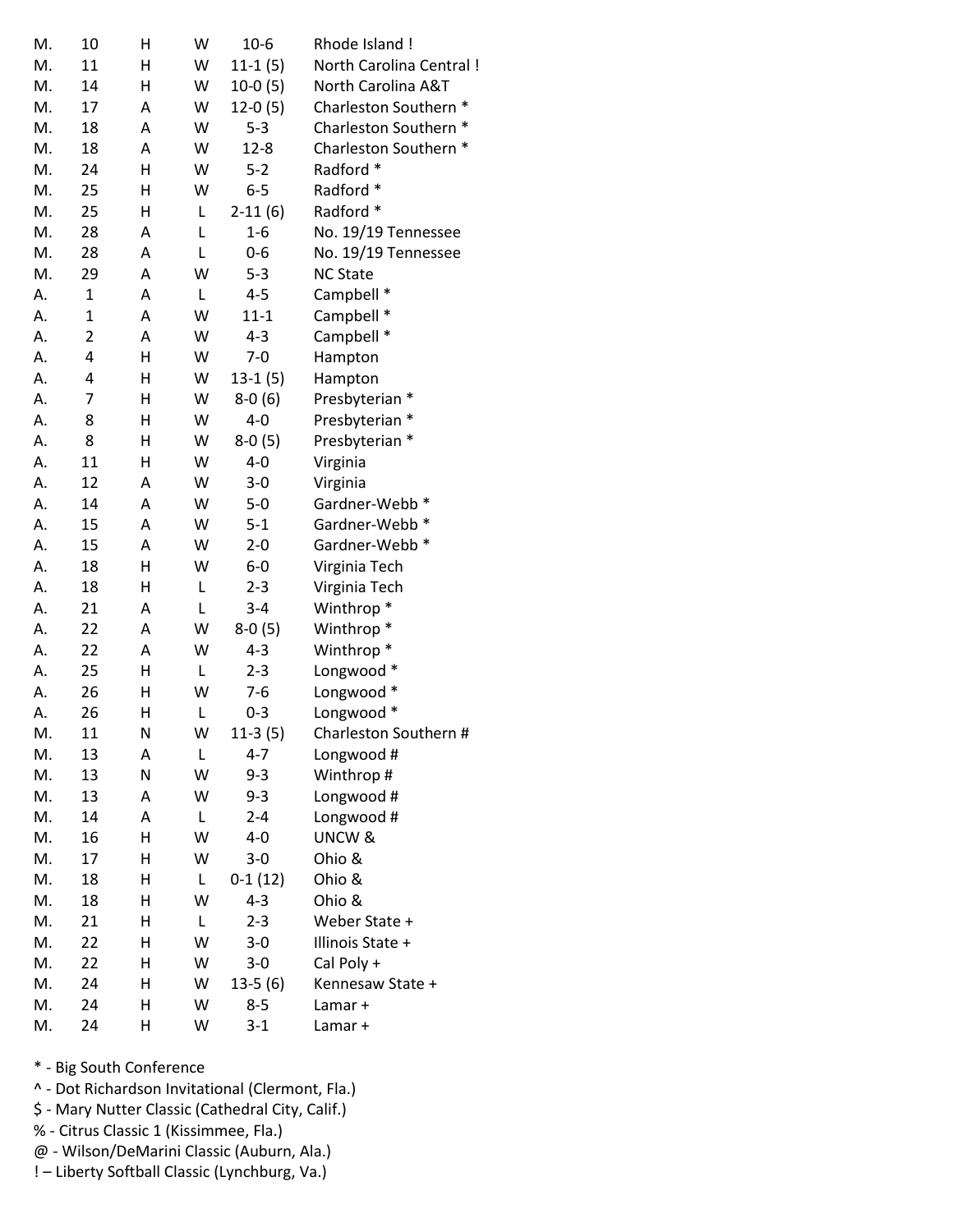# - Big South Softball Championship (Farmville, Va.)

& - NISC Liberty Regional (Lynchburg, Va.)

+ - NISC Championship Round (Lynchburg, Va.)

2018 Record: 49-14 Big South: 18-3 (1<sup>st</sup> Place) Coach: Dot Richardson

| F. | 9              | N | W | $6-0$     | Fairleigh Dickinson ^            |
|----|----------------|---|---|-----------|----------------------------------|
| F. | 9              | N | W | $8-0(5)$  | Morgan State ^                   |
| F. | 10             | N | W | $8-0(6)$  | Chattanooga ^                    |
| F. | 10             | N | W | $3-1$     | Toledo ^                         |
| F. | 11             | N | W | $11 - 4$  | Detroit Mercy ^                  |
| F. | 15             | н | W | $2 - 1$   | Delaware State \$                |
| F. | 15             | Н | L | $5 - 8$   | Central Michigan \$              |
| F. | 16             | Η | W | $6-0$     | Delaware State \$                |
| F. | 16             | Н | W | $4-3(9)$  | Central Michigan \$              |
| F. | 22             | N | W | $3-2(9)$  | North Carolina %                 |
| F. | 22             | N | L | $0 - 7$   | San Diego State %                |
| F. | 23             | N | W | $4 - 1$   | UC Davis %                       |
| F. | 23             | N | L | $3 - 4$   | No. 3/4 UCLA (WCWS) %            |
| F. | 24             | N | L | 0-6       | No. 17/15 Arizona State (WCWS) % |
| М. | $\overline{2}$ | N | W | $6 - 1$   | Marshall @                       |
| М. | 2              | A | L | $1-12(6)$ | No. 20/21 South Carolina @       |
| M. | 3              | N | W | $7-3$     | George Washington @              |
| M. | 4              | N | W | $4-0$     | George Washington @              |
| М. | 4              | N | W | $4 - 3$   | Marshall @                       |
| M. | 8              | н | L | $3 - 8$   | No. 12/12 Baylor !               |
| M. | 9              | Н | W | $6-0$     | Ohio!                            |
| М. | 9              | Н | W | $13-5(6)$ | Delaware !                       |
| М. | 10             | Н | L | $0-9(6)$  | No. 12/12 Baylor !               |
| М. | 10             | Н | W | $2 - 1$   | Ohio!                            |
| Μ. | 17             | Н | W | $8-0(5)$  | Campbell *                       |
| M. | 17             | Η | W | $4 - 3$   | Campbell *                       |
| M. | 18             | Η | W | $10-3$    | Campbell *                       |
| M. | 20             | А | W | $12 - 2$  | North Carolina A&T               |
| M. | 21             | Α | L | $0-8(6)$  | Kennesaw State                   |
| M. | 21             | Α | W | $7 - 1$   | Kennesaw State                   |
| M. | 23             | Α | W | $8-0(5)$  | Presbyterian *                   |
| М. | 23             | Α | W | $8 - 2$   | Presbyterian *                   |
| М. | 24             | А | W | $8 - 1$   | Presbyterian *                   |
| М. | 30             | H | W | $6 - 3$   | Gardner-Webb *                   |
| М. | 31             | Н | W | $5-0$     | Gardner-Webb *                   |
| M. | 31             | Н | W | $8-0(5)$  | Gardner-Webb *                   |
| А. | 4              | Η | W | $5 - 2$   | <b>NC State</b>                  |
| А. | 6              | Α | W | $3-2$     | Longwood *                       |
| А. | 6              | Α | L | $2 - 6$   | Longwood *                       |
| А. | 8              | Α | L | $2 - 3$   | Longwood *                       |
| А. | 10             | Α | L | $0-1(8)$  | Virginia Tech                    |
| А. | 13             | Α | L | $2-3(9)$  | Radford *                        |
| А. | 14             | Α | W | $3 - 1$   | Radford *                        |
| А. | 14             | Α | W | $1 - 0$   | Radford *                        |
| А. | 17             | Н | W | $6 - 3$   | Virginia Tech                    |
| А. | 20             | Н | W | $5-0$     | Charleston Southern *            |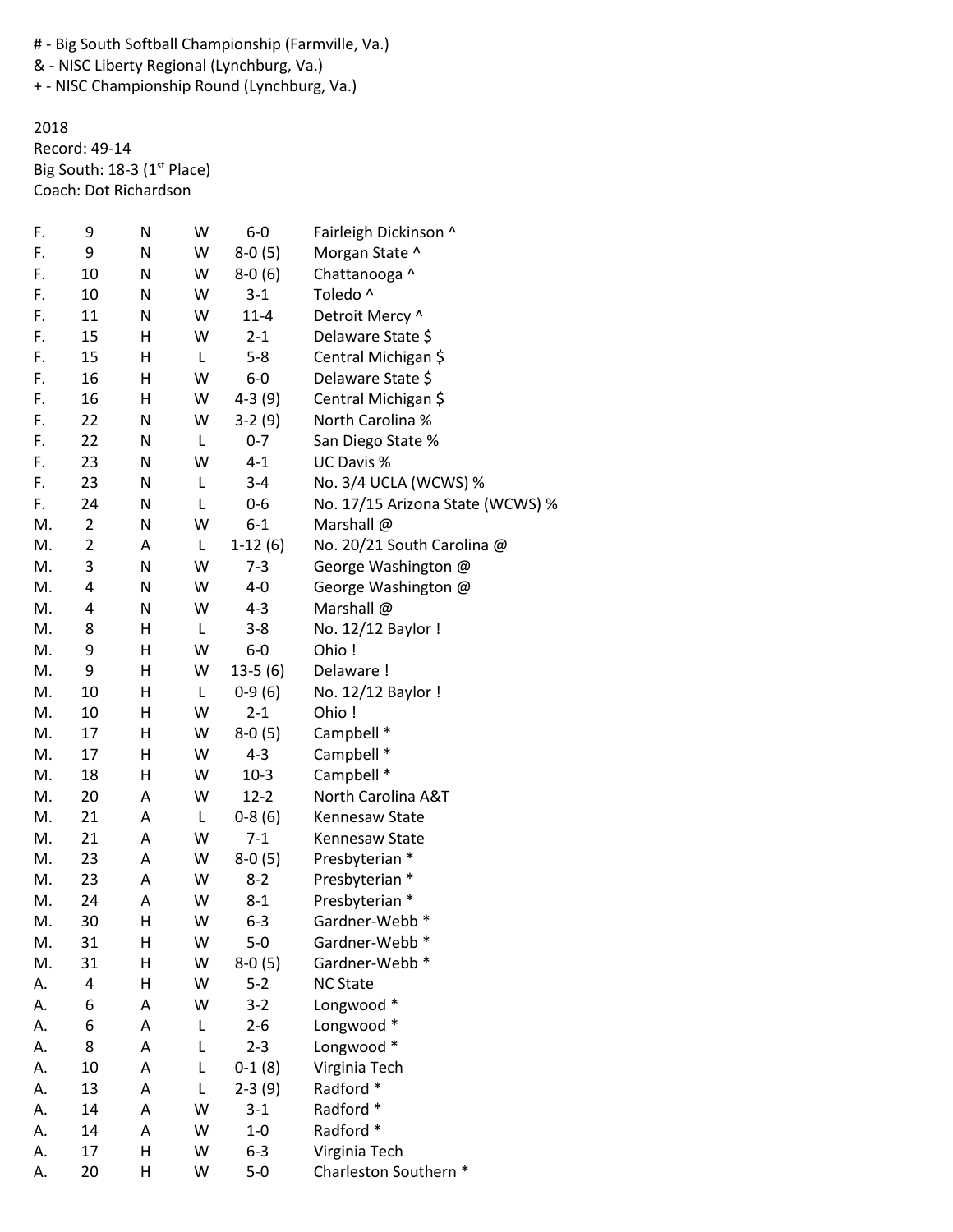| А. | 21 | н | w | $5-2$     | Charleston Southern *      |
|----|----|---|---|-----------|----------------------------|
| А. | 21 | н | w | $8-2$     | Charleston Southern *      |
| Α. | 25 | н | w | $8-0(5)$  | North Carolina             |
| Α. | 26 | A | w | $10-0(5)$ | Hampton                    |
| А. | 26 | A | w | $3-0$     | Hampton                    |
| М. | 1  | н | w | $3 - 2$   | Virginia                   |
| М. | 1  | н | w | $7-0$     | Virginia                   |
| М. | 4  | н | w | 4-1       | Winthrop <sup>*</sup>      |
| М. | 4  | Η | w | $9-0(5)$  | Winthrop <sup>*</sup>      |
| М. | 5  | н | w | $1 - 0$   | Winthrop <sup>*</sup>      |
| М. | 10 | N | w | $8-2$     | Gardner-Webb#              |
| М. | 11 | Α | w | $4-2$     | Radford #                  |
| М. | 12 | A | W | $5-1$     | Radford #                  |
| М. | 18 | N | w | $2-0(10)$ | No. 24/24 Hofstra &        |
| М. | 19 | A | w | $3-1$     | No. 11/10 South Carolina & |
| М. | 20 | Α | L | $0 - 2$   | No. 11/10 South Carolina & |
| М. | 20 | A |   | $0 - 5$   | No. 11/10 South Carolina & |

^ - Dot Richardson Invitational (Clermont, Fla.)

\$ - Liberty Softball Challenge (Lynchburg, Va.)

% - Mary Nutter Classic (Cathedral City, Calif.)

@ - Carolina Classic (Columbia, S.C.)

! – Liberty Softball Classic (Lynchburg, Va.)

# - Big South Softball Championship (Radford, Va.)

& - NCAA Columbia Regional (Columbia, S.C.)

2019

Record: 40-22 ASUN:  $16-5$  ( $1<sup>st</sup>$  Place) Coach: Dot Richardson

| F. | 8              | N | W | $13-3$    | BYU ^                      |
|----|----------------|---|---|-----------|----------------------------|
| F. | 8              | N | L | 1-4       | Notre Dame ^               |
| F. | 9              | N | L | $1 - 3$   | Duke ^                     |
| F. | 9              | N | L | $1-6$     | No. 18 Baylor ^            |
| F. | 10             | N | L | 0-6       | No. 2 Washington (WCWS) ^  |
| F. | 15             | N | W | $2 - 1$   | Rutgers \$                 |
| F. | 15             | A | W | $4 - 2$   | No. 19 Texas A&M \$        |
| F. | 16             | N | L | $1 - 5$   | McNeese \$                 |
| F. | 16             | A | L | $0 - 1$   | No. 19 Texas A&M \$        |
| F. | 17             | N | W | $5 - 3$   | Rutgers \$                 |
| F. | 21             | H | W | $10-2(5)$ | Wright State %             |
| F. | 21             | н | W | $20-0(5)$ | Delaware State %           |
| F. | 24             | н | W | $12-0(5)$ | Princeton %                |
| F. | 24             | н | W | $1-0$     | <b>Bucknell %</b>          |
| F. | 28             | H | W | 4-0       | Quinnipiac @               |
| M. | $\overline{2}$ | н | W | $9-0(5)$  | Cleveland State @          |
| M. | $\overline{2}$ | н | W | $4-0$     | Robert Morris @            |
| M. | 4              | н | W | $5-0$     | Sacred Heart @             |
| М. | 4              | н | W | $2 - 0$   | Sacred Heart @             |
| M. | 8              | Ν | W | $8-0(5)$  | San Diego State !          |
| M. | 8              | A | L | $0 - 7$   | Long Beach State !         |
| M. | 9              | Ν | W | $5-0$     | <b>Boston University =</b> |
| M. | 9              | Α | L | $3 - 4$   | No. 2 UCLA (NC) =          |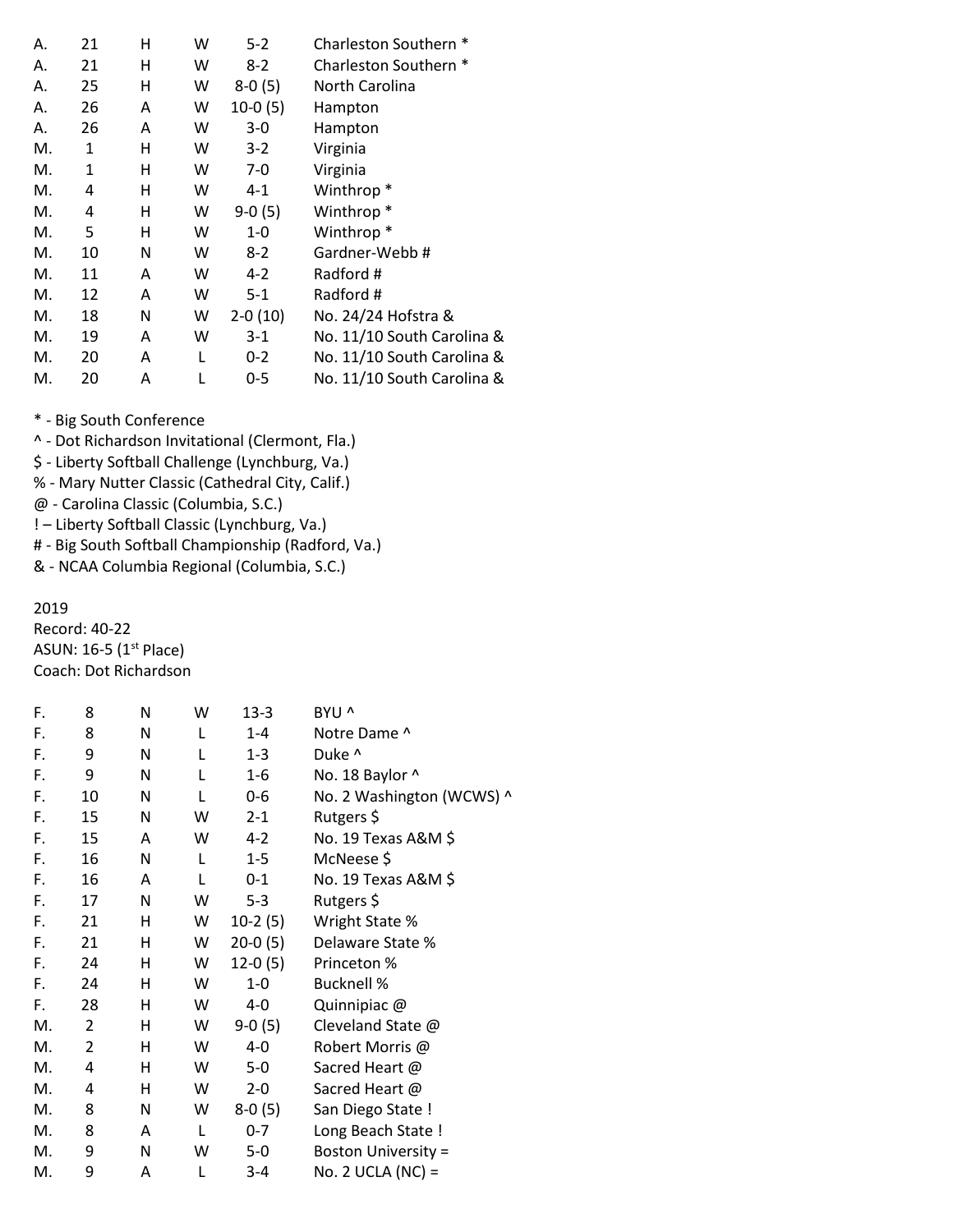| M. | 10                      | N | L | $0 - 1$   | Ohio!                |
|----|-------------------------|---|---|-----------|----------------------|
| М. | 13                      | н | W | $4 - 1$   | Pitt                 |
| M. | 15                      | A | L | $2 - 3$   | Kennesaw State *     |
| M. | 16                      | A | L | $4 - 5$   | Kennesaw State *     |
| M. | 16                      | А | W | $11-3(6)$ | Kennesaw State *     |
| M. | 19                      | H | L | $0 - 1$   | No. 5 Tennessee      |
| M. | 23                      | Н | W | $4 - 1$   | Lipscomb*            |
| M. | 23                      | Η | W | $7 - 1$   | Lipscomb             |
| M. | 24                      | Η | L | $2 - 7$   | Lipscomb *           |
| M. | 27                      | A | W | $10-6(9)$ | Duke                 |
| M. | 30                      | A | W | $6 - 2$   | FGCU *               |
| M. | 30                      | A | W | $4 - 2$   | FGCU <sup>*</sup>    |
| M. | 31                      | A | W | $2 - 0$   | FGCU *               |
| А. | $\overline{2}$          | Н | W | $2 - 0$   | Virginia             |
| A. | 3                       | Α | L | $0 - 1$   | No. 14 James Madison |
| A. | 6                       | Н | W | $5 - 3$   | Stetson *            |
| А. | 6                       | Н | W | $6-0$     | Stetson *            |
| А. | $\overline{7}$          | Η | W | $7-1$     | Stetson *            |
| А. | 10                      | Α | L | $2 - 3$   | North Carolina       |
| А. | 13                      | A | W | 3-1       | North Florida *      |
| А. | 13                      | A | W | $5 - 1$   | North Florida *      |
| А. | 14                      | A | W | $4 - 1$   | North Florida *      |
| Α. | 16                      | A | L | $3 - 4$   | Virginia             |
| Α. | 19                      | H | W | $2 - 1$   | Jacksonville *       |
| А. | 20                      | H | W | $8-0(5)$  | Jacksonville *       |
| Α. | 20                      | Η | W | $4-0$     | Jacksonville *       |
| А. | 23                      | H | W | $10 - 8$  | Radford              |
| А. | 27                      | A | L | $0 - 1$   | North Alabama *      |
| Α. | 27                      | A | W | $3 - 1$   | North Alabama *      |
| Α. | 28                      | A | L | $0 - 1$   | North Alabama *      |
| M. | $\overline{\mathbf{4}}$ | H | W | $2 - 1$   | Longwood             |
| M. | 9                       | N | W | $4 - 0$   | North Florida #      |
| M. | 10                      | N | L | $0 - 3$   | Lipscomb#            |
| M. | 11                      | N | L | $1 - 3$   | North Florida #      |
| M. | 16                      | н | W | $1-0$     | Rutgers &            |
| M. | 17                      | H | W | $4 - 0$   | Kent State &         |
| M. | 18                      | н | W | $7-0$     | Marshall &           |
| M. | 24                      | N | L | $8 - 9$   | UT Arlington +       |
| M. | 25                      | N | L | $2 - 7$   | lowa State +         |

- \* ASUN Conference
- ^ Puerto Vallarta College Challenge (Puerto Vallarta, Mexico)
- \$ Texas A&M Invitational (College Station, Texas)
- % Liberty Softball Challenge (Lynchburg, Va.)
- @ Liberty Softball Classic (Lynchburg, Va.)
- ! Louisville Slugger Invitational (Long Beach, Calif.)
- = Louisville Slugger Invitational (Los Angeles, Calif.)
- # ASUN Softball Championship (Fort Myers, Fla.)
- & NISC Lynchburg Regional (Lynchburg, Va.)
- + NISC Championship Round (Fort Collins, Colo.)

Liberty in Top 25: Preseason - #21 (Softball America)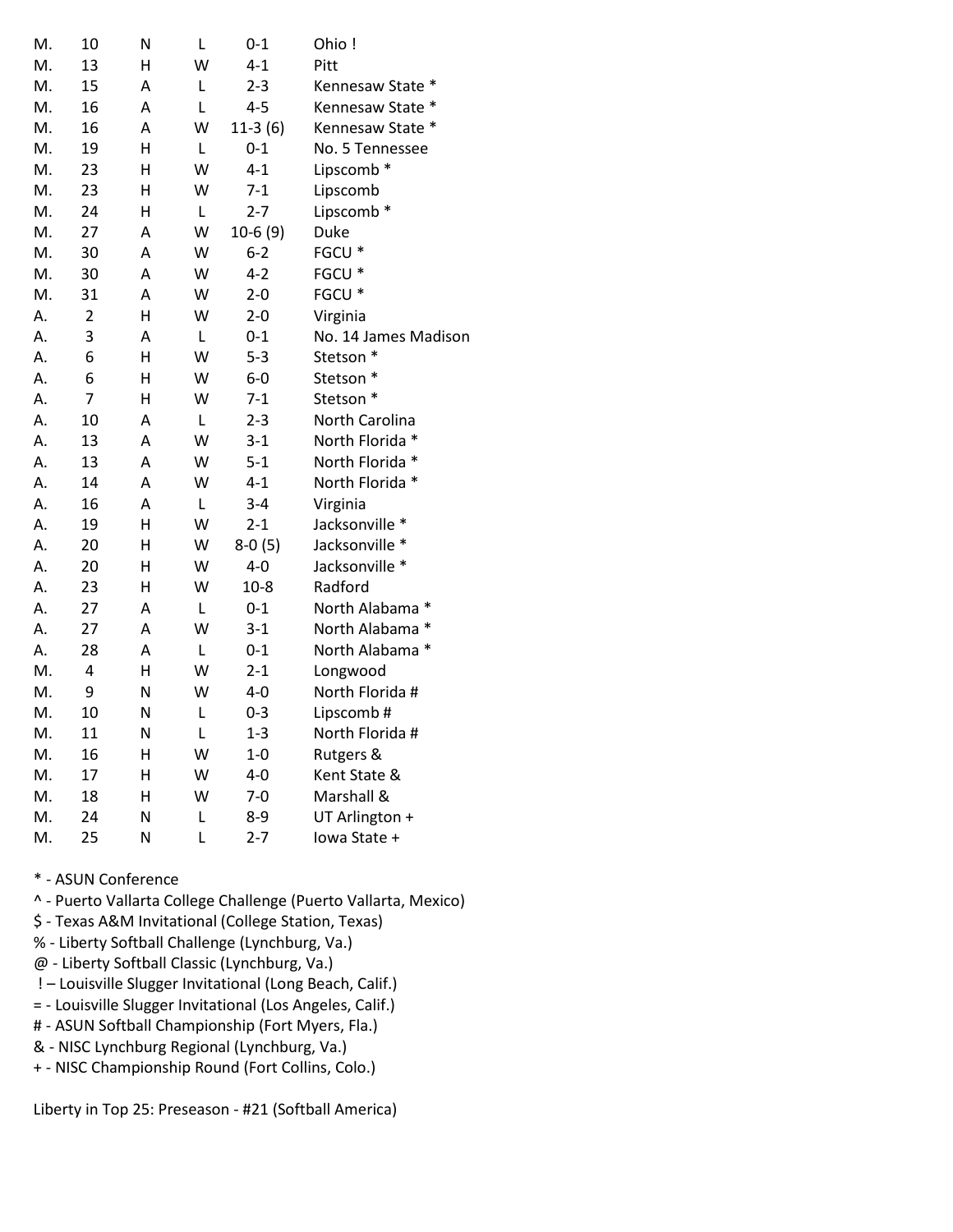2020 Record: 10-13 ASUN: 0-0 Coach: Dot Richardson *Season shortened due to COVID-19* F. 7 N L 2-6 No. 15 Kentucky ^ F. 7 N L 2-8 Illinois ^ F. 8 N L 3-5 No. 22 Auburn ^ F. 8 N L 2-9 Mississippi State ^ F. 9 N W 4-2 No. 21 Ole Miss ^ F. 13 N L 1-7 No. 8 Alabama \$ F. 14 N L 4-5 No. 10 Missouri \$ F. 14 N L 6-10 No. 1 Washington \$ F. 15 N L 1-9 (5) No. 1 UCLA \$ F. 16 N L 1-7 No. 3 Florida State \$ F. 21 N L 0-1 No. 6 Michigan % F. 22 N L 0-3 Boston College % F. 23 N W 6-5 No. 6 Michigan % F. 23 N W 12-3 (6) Elon % F. 28 H W 6-1 Hofstra @ F. 28 H W 8-1 Penn @ M. 1 H W 3-2 East Carolina @ M. 1 H W 8-0 (5) Elon @ M. 6 N W 13-0 (5) Texas Southern ! M. 6 A L 0-2 No. 1 Texas ! M. 7 N W 7-2 New Mexico ! M. 7 A L 0-3 No. 1 Texas ! M. 8 N W 11-3 (5) New Mexico !

^ - NFCA Division I Leadoff Classic (Clearwater, Fla.)

\$ - St. Pete/Clearwater Elite Invitational (Clearwater, Fla.)

% - Gamecock Invitational (Columbia, S.C.)

@ - Liberty Softball Classic (Lynchburg, Va.)

! – Longhorn Invitational (Austin, Texas)

#### 2021

Record: 44-15 ASUN North Division: 16-2 (1<sup>st</sup> Place) Coach: Dot Richardson

| F. | 12 | N | W            | $10 - 4$  | Pitt ^                  |
|----|----|---|--------------|-----------|-------------------------|
| F. | 12 | N | W            | $8-0(6)$  | Middle Tennessee ^      |
| F. | 13 | N | W            | $2 - 1$   | Middle Tennessee ^      |
| F. | 15 | N | W            | $7-2$     | New Mexico State ^      |
| F. | 15 | N | W            | $11-2(5)$ | New Mexico State ^      |
| F. | 17 | A | W            | $3-1$     | Troy                    |
| F. | 19 | A | L            | $3-6$     | No. 5 Alabama (WCWS) \$ |
| F. | 20 | N | L            | $3 - 4$   | No. 7 LSU \$            |
| F. | 20 | A | L            | $1 - 8$   | No. 5 Alabama (WCWS) \$ |
| F. | 21 | N | L            | $5 - 8$   | No. 7 LSU \$            |
| F. | 26 | н | w            | $3-2$     | Notre Dame %            |
| F. | 26 | н | W            | $4-3(8)$  | Villanova %             |
| F. | 27 | н | W            | 18-13     | Villanova %             |
| F. | 27 | н | $\mathbf{I}$ | $1 - 3$   | Notre Dame %            |
| М. | 3  | н | w            | $8 - 1$   | Radford                 |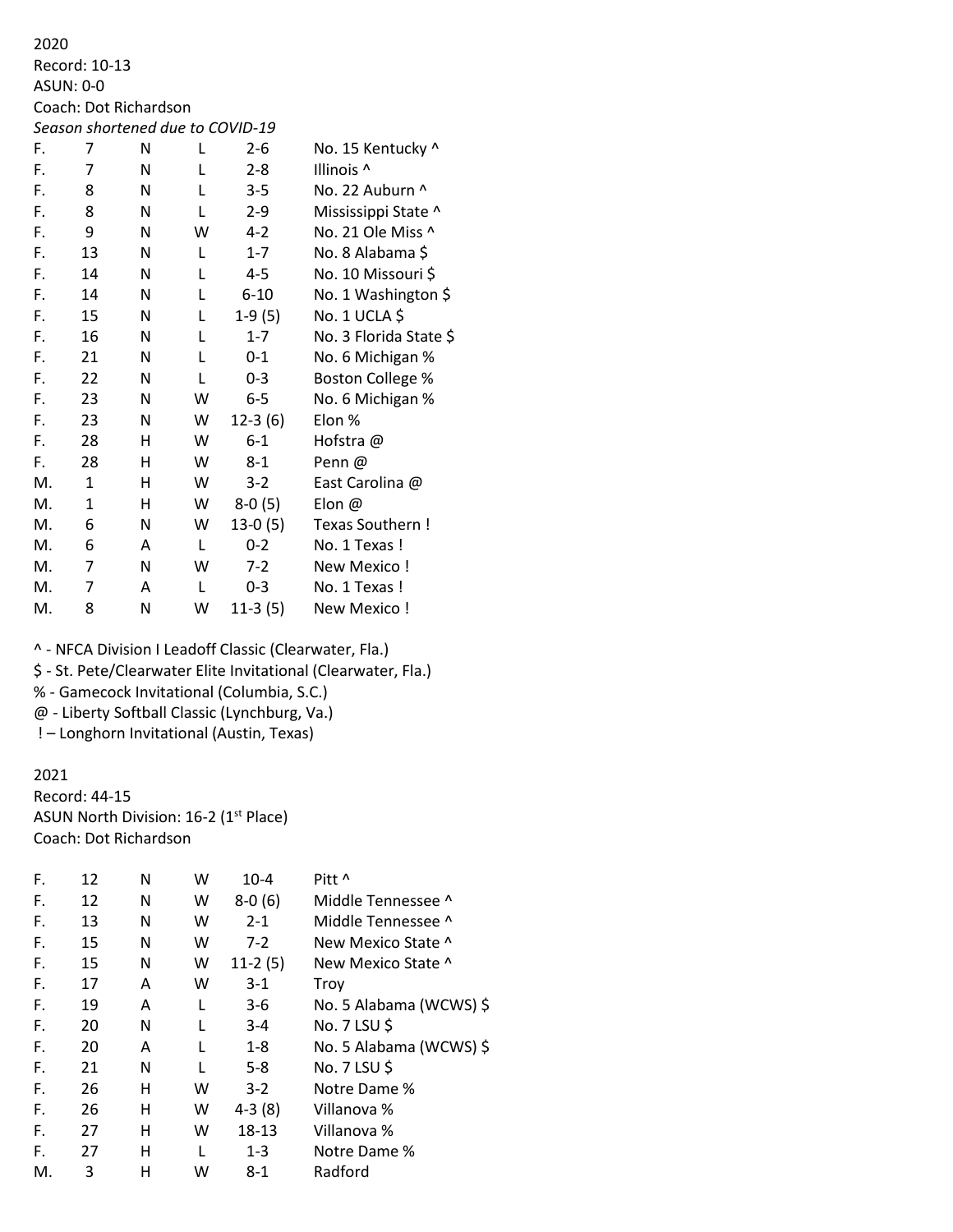| M. | 5                       | н | W | $3-2$     | East Carolina @               |
|----|-------------------------|---|---|-----------|-------------------------------|
| M. | 6                       | Η | W | $19-3$    | Longwood @                    |
| M. | 6                       | Η | W | $7-6$     | East Carolina @               |
| M. | 7                       | Η | W | $10-0(6)$ | Longwood @                    |
| M. | 9                       | Η | W | $8-0(6)$  | Longwood                      |
| M. | 9                       | Η | W | $7-2$     | Longwood                      |
| M. | 12                      | Α | L | 4-9       | No. 5 Oklahoma State (WCWS)   |
| M. | 12                      | Α | Г | $0 - 3$   | No. 5 Oklahoma State (WCWS)   |
| M. | 13                      | N | W | $5 - 4$   | Kansas City !                 |
| M. | 14                      | Ν | L | $4 - 5$   | No. 1 Oklahoma (WCWS) !       |
| M. | 14                      | N | L | $0-16(5)$ | No. 1 Oklahoma (WCWS) !       |
| M. | 16                      | А | W | $2-0(10)$ | No. 13 Arkansas               |
| M. | 19                      | Α | W | $12-0(5)$ | Bellarmine *                  |
| M. | 20                      | Α | W | $3 - 0$   | Bellarmine *                  |
| M. | 20                      | Α | W | $2 - 0$   | Bellarmine *                  |
| M. | 30                      | Α | L | $0-6$     | No. 18 Tennessee              |
| А. | 2                       | Η | L | $2 - 3$   | Kennesaw State *              |
| А. | $\overline{2}$          | Η | L | $4 - 5$   | Kennesaw State *              |
| А. | 3                       | Η | W | $3-2$     | Kennesaw State *              |
| А. | 6                       | Α | W | $12-3(6)$ | Virginia                      |
| А. | 10                      | Η | W | $7 - 1$   | North Alabama *               |
| А. | 10                      | Η | W | $8-0(5)$  | North Alabama *               |
| А. | 11                      | Η | W | 3-0       | North Alabama *               |
| А. | 17                      | Α | W | $2 - 0$   | Lipscomb*                     |
| А. | 17                      | Α | W | $6-0$     | Lipscomb*                     |
| А. | 18                      | Α | W | 4-0       | Lipscomb *                    |
| А. | 21                      | Н | W | $3 - 2$   | Virginia                      |
| А. | 25                      | Н | W | $8-0(6)$  | Bellarmine *                  |
| А. | 25                      | Н | W | $10-0(5)$ | Bellarmine *                  |
| А. | 26                      | н | W | $2 - 1$   | Bellarmine *                  |
| А. | 28                      | Η | W | $5-3(9)$  | No. 18 Virginia Tech          |
| M. | $\mathbf 1$             | Α | W | $5 - 0$   | Kennesaw State *              |
| M. | $\mathbf 1$             | Α | W | $1 - 0$   | Kennesaw State *              |
| M. | $\overline{\mathbf{c}}$ | А | W | $3-1$     | Kennesaw State *              |
| M. | 7                       | н | W | $1-0$     | Lipscomb#                     |
| M. | 7                       | Н | L | $7-8(8)$  | Lipscomb#                     |
| M. | 8                       | Η | W | $8-0(6)$  | Lipscomb#                     |
| M. | 13                      | N | W | $1 - 0$   | Jacksonville #                |
| M. | 14                      | Α | W | $4 - 1$   | Kennesaw State #              |
| M. | 15                      | A | W | $5 - 4$   | Kennesaw State #              |
| M. | 21                      | N | L | $3-4(10)$ | No. 21 James Madison (WCWS) & |
| M. | 22                      | Ν | W | $5 - 1$   | Eastern Kentucky &            |
| M. | 22                      | Α | W | 6-4       | No. 9 Tennessee &             |
| М. | 23                      | N | L | $5 - 8$   | No. 21 James Madison (WCWS) & |

Liberty in Top 25: May 10 - #25 (NFCA and USA Softball) May 17 - #24 (USA Softball); #25 (NFCA) June 15 (Postseason) - #25 (NFCA, USA Softball and D1Softball.com)

\* - ASUN Conference

- ^ THE Spring Games (Leesburg, Fla.)
- \$ Bama Bash (Tuscaloosa, Ala.)
- % Liberty Softball Classic (Lynchburg, Va.)
- @ Liberty Softball Invitational (Lynchburg, Va.)
- ! at Hall of Fame Stadium (Oklahoma City, Okla.)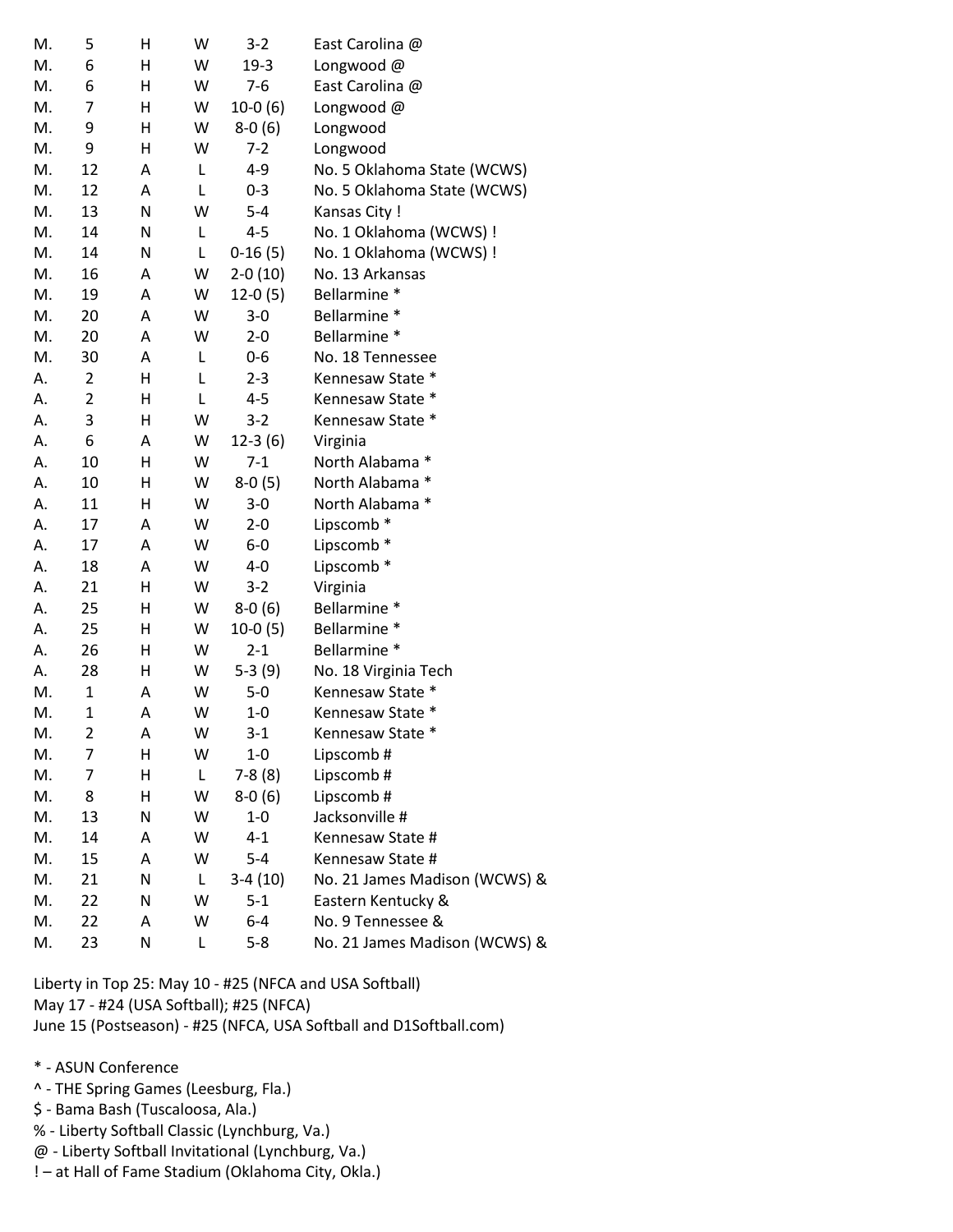# - ASUN Softball Championship (May 7-8, Lynchburg, Va.; May 13-15, Kennesaw, Ga.)

& - NCAA Knoxville Regional (Knoxville, Tenn.)

2022 Record: 44-18 ASUN: 23-1 (1<sup>st</sup> Place) Coach: Dot Richardson

| F. | 11             | N | L | $0 - 7$   | lowa ^                |
|----|----------------|---|---|-----------|-----------------------|
| F. | 11             | N | L | $1 - 3$   | No. 19 Kentucky ^     |
| F. | 12             | N | L | $2 - 8$   | No 23 Northwestern ^  |
| F. | 13             | Ν | L | $5-6$     | No. 9 Missouri ^      |
| F. | 15             | Α | L | $0 - 3$   | <b>No. 24 UCF</b>     |
| F. | 18             | N | W | $9-0(5)$  | Maryland \$           |
| F. | 18             | Ν | W | $13-0(5)$ | Florida Atlantic \$   |
| F. | 19             | N | W | $3 - 2$   | Ohio State \$         |
| F. | 19             | Ν | W | $6 - 3$   | Hofstra \$            |
| F. | 20             | Ν | W | $8-2$     | South Alabama \$      |
| F. | 25             | Н | W | $6 - 3$   | George Washington %   |
| F. | 25             | Н | L | $0 - 3$   | Charleston Southern % |
| F. | 26             | Н | W | $6-0$     | Maine %               |
| F. | 26             | Н | W | $8-0(5)$  | Maine %               |
| M. | $\mathbf{1}$   | н | W | $6 - 2$   | Virginia              |
| M. | 3              | Н | W | $12-0(5)$ | Rutgers @             |
| M. | 4              | Н | W | $9-1(5)$  | Rutgers @             |
| M. | 5              | Н | W | $6 - 3$   | No. 23 Notre Dame @   |
| M. | 5              | Н | W | $9-1(5)$  | Lehigh @              |
| M. | 6              | Н | W | $4 - 0$   | James Madison @       |
| M. | 10             | Н | L | $9 - 14$  | No. 8 Arkansas        |
| M. | 12             | N | L | $4-5(8)$  | Illinois!             |
| M. | 13             | N | L | $2 - 3$   | Illinois!             |
| M. | 13             | Α | L | $4-5(8)$  | No. 15 Clemson !      |
| M. | 14             | Α | L | $0-1(8)$  | No. 15 Clemson !      |
| M. | 16             | Η | L | $2 - 3$   | North Carolina        |
| M. | 19             | Α | W | $10-6$    | Eastern Kentucky *    |
| M. | 19             | Α | W | $11 - 4$  | Eastern Kentucky *    |
| M. | 20             | Α | W | $8 - 1$   | Eastern Kentucky *    |
| M. | 22             | Α | W | $6 - 1$   | Virginia              |
| M. | 26             | Н | W | $4 - 2$   | North Alabama *       |
| M. | 26             | Н | W | $6-0$     | North Alabama *       |
| M. | 27             | Η | W | $6 - 3$   | North Alabama *       |
| M. | 30             | А | W | 9-7 (8)   | Louisville            |
| А. | 1              | Α | W | $7-0$     | Bellarmine *          |
| А. | $\mathbf 1$    | Α | W | $14-3(5)$ | Bellarmine *          |
| А. | $\overline{2}$ | Α | W | $2 - 0$   | Bellarmine *          |
| А. | 9              | Н | W | $8 - 4$   | Kennesaw State *      |
| А. | 9              | Н | W | $3-2$     | Kennesaw State *      |
| А. | 10             | Н | W | $6 - 1$   | Kennesaw State *      |
| А. | 12             | Н | L | $1 - 8$   | No. 2 Virginia Tech   |
| А. | 15             | Α | W | $6 - 2$   | FGCU <sup>*</sup>     |
| А. | 15             | Α | W | $5-0$     | FGCU <sup>*</sup>     |
| А. | 16             | А | W | $3 - 1$   | FGCU <sup>*</sup>     |
| А. | 20             | Н | W | $8 - 3$   | No. 9 Duke            |
| А. | 23             | Н | W | $3 - 0$   | Jacksonville *        |
| А. | 23             | Н | W | $8-0(5)$  | Jacksonville *        |